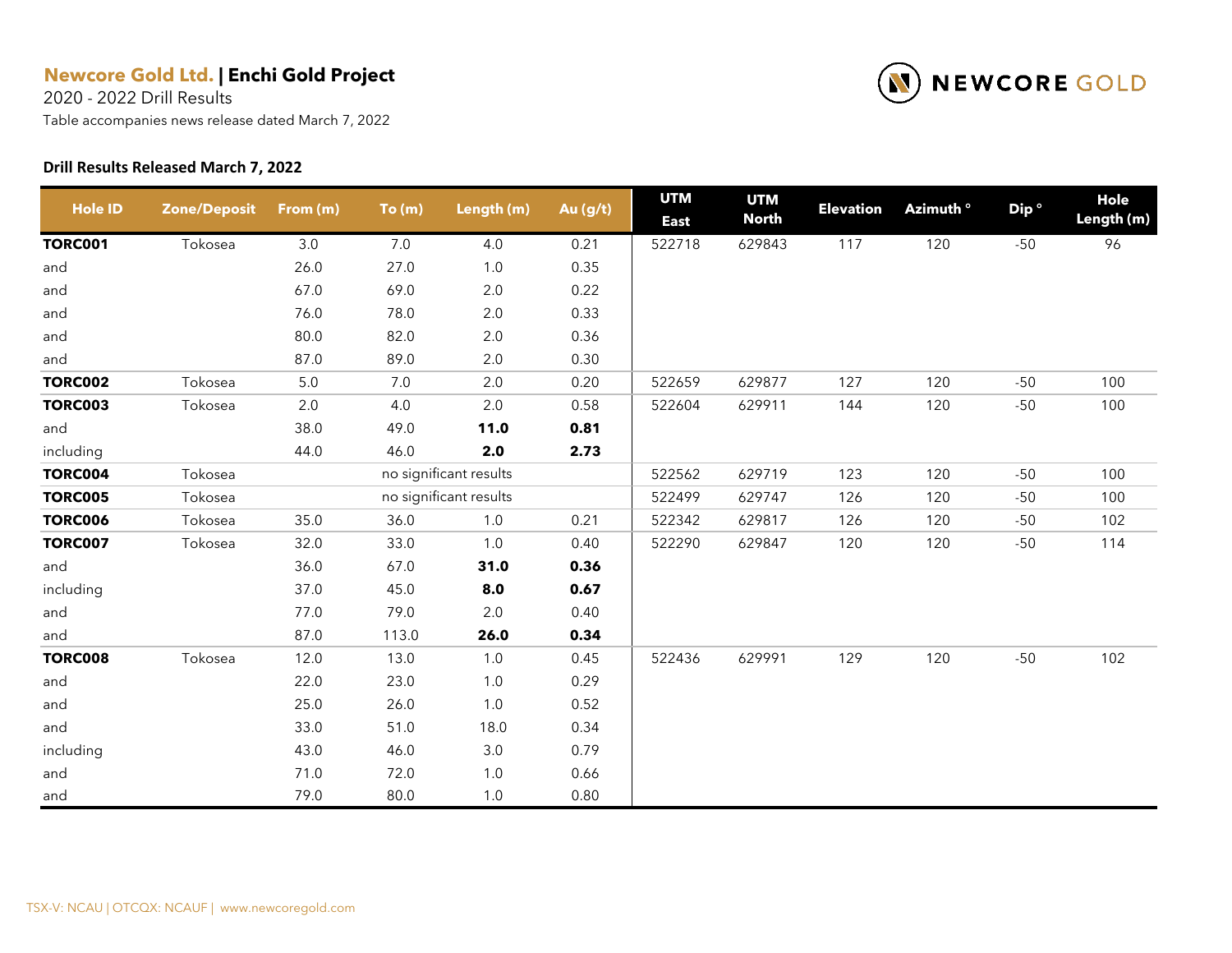2020 - 2022 Drill Results



| <b>Hole ID</b> | <b>Zone/Deposit</b> | From (m) | To(m) | Length (m) | Au (g/t) | <b>UTM</b><br><b>East</b> | <b>UTM</b><br><b>North</b> | <b>Elevation</b> | Azimuth <sup>o</sup> | Dip <sup>o</sup> | Hole<br>Length (m) |
|----------------|---------------------|----------|-------|------------|----------|---------------------------|----------------------------|------------------|----------------------|------------------|--------------------|
| <b>TORC009</b> | Tokosea             | 1.0      | 9.0   | $8.0\,$    | 0.41     | 522369                    | 630029                     | 119              | 120                  | $-50$            | 126                |
| and            |                     | 50.0     | 61.0  | 11.0       | 0.23     |                           |                            |                  |                      |                  |                    |
| and            |                     | 71.0     | 72.0  | 1.0        | 1.01     |                           |                            |                  |                      |                  |                    |
| and            |                     | 111.0    | 112.0 | $1.0$      | 0.36     |                           |                            |                  |                      |                  |                    |
| and            |                     | 117.0    | 120.0 | 3.0        | 0.44     |                           |                            |                  |                      |                  |                    |
| <b>TORC010</b> | Tokosea             | 9.0      | 13.0  | 4.0        | 0.20     | 522776                    | 629274                     | 117              | 120                  | $-50$            | 100                |
| and            |                     | 17.0     | 21.0  | 4.0        | 0.34     |                           |                            |                  |                      |                  |                    |
| and            |                     | 38.0     | 59.0  | 21.0       | 0.30     |                           |                            |                  |                      |                  |                    |
| including      |                     | 55.0     | 56.0  | 1.0        | 1.44     |                           |                            |                  |                      |                  |                    |
| and            |                     | 71.0     | 78.0  | 7.0        | 0.35     |                           |                            |                  |                      |                  |                    |
| <b>TORC011</b> | Tokosea             | 20.0     | 29.0  | 9.0        | 0.20     | 522732                    | 629213                     | 107              | 120                  | $-50$            | 114                |
| and            |                     | 51.0     | 57.0  | 6.0        | 0.34     |                           |                            |                  |                      |                  |                    |
| and            |                     | 71.0     | 74.0  | 3.0        | 0.57     |                           |                            |                  |                      |                  |                    |
| <b>TORC012</b> | Tokosea             | $4.0\,$  | 31.0  | 27.0       | 0.51     | 522650                    | 629254                     | 134              | 120                  | $-50$            | 132                |
| including      |                     | 23.0     | 28.0  | $5.0$      | 1.92     |                           |                            |                  |                      |                  |                    |
| and            |                     | 43.0     | 44.0  | 1.0        | 0.40     |                           |                            |                  |                      |                  |                    |
| and            |                     | 104.0    | 107.0 | 3.0        | 0.42     |                           |                            |                  |                      |                  |                    |
| and            |                     | 112.0    | 115.0 | 3.0        | 0.36     |                           |                            |                  |                      |                  |                    |
| and            |                     | 125.0    | 131.0 | 6.0        | 1.73     |                           |                            |                  |                      |                  |                    |
| including      |                     | 125.0    | 127.0 | 2.0        | 4.35     |                           |                            |                  |                      |                  |                    |
| <b>TORC013</b> | Tokosea             | 31.0     | 37.0  | 6.0        | 0.38     | 522866                    | 629373                     | 120              | 120                  | $-50$            | 130                |
| including      |                     | 33.0     | 34.0  | $1.0$      | 1.51     |                           |                            |                  |                      |                  |                    |
| and            |                     | 70.0     | 71.0  | $1.0$      | 0.46     |                           |                            |                  |                      |                  |                    |
| and            |                     | 88.0     | 90.0  | $2.0\,$    | 0.45     |                           |                            |                  |                      |                  |                    |
| and            |                     | 103.0    | 108.0 | $5.0\,$    | 0.73     |                           |                            |                  |                      |                  |                    |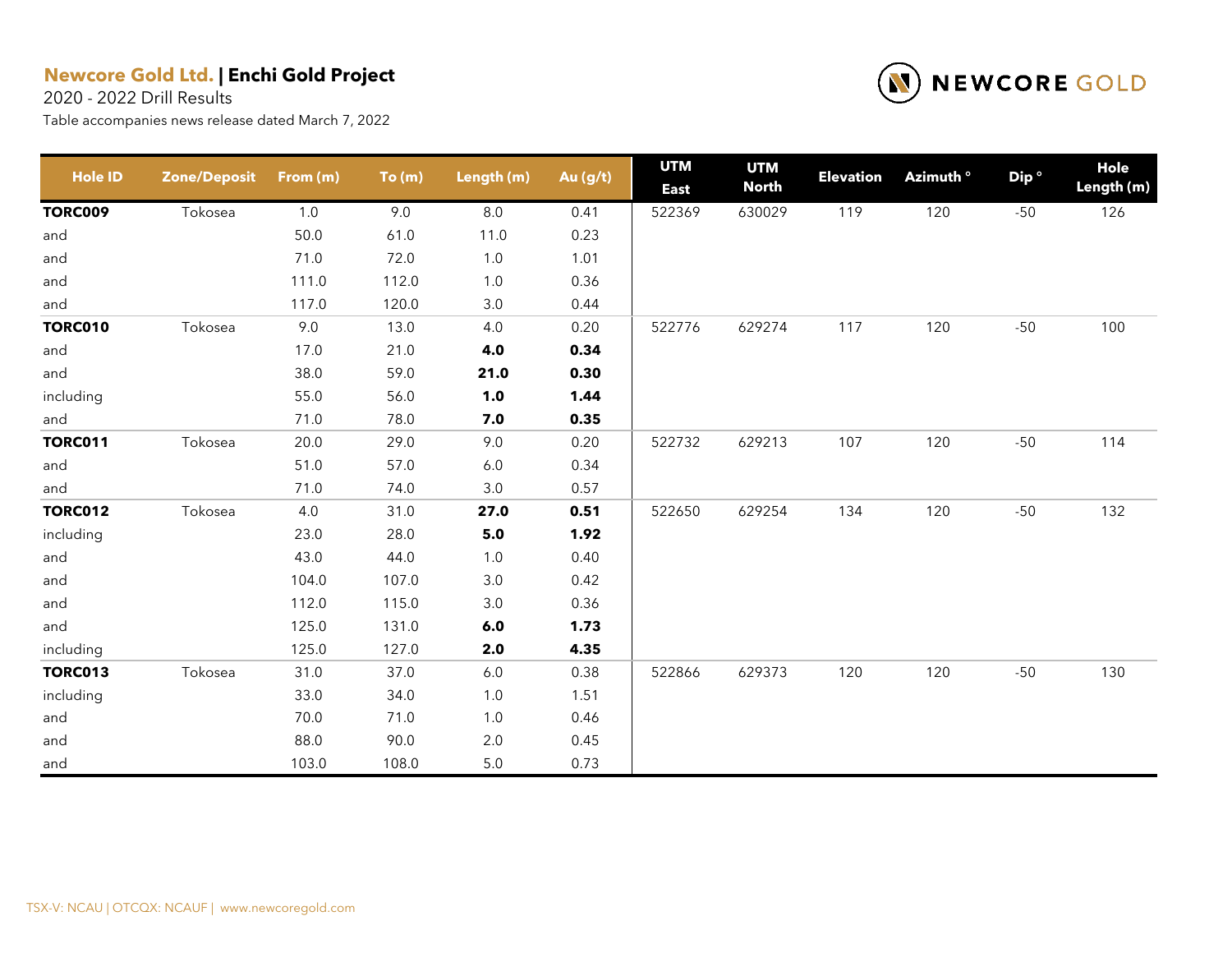2020 - 2022 Drill Results



| <b>Hole ID</b> | <b>Zone/Deposit</b> | From $(m)$ | To(m)   | Length (m)             | Au (g/t) | <b>UTM</b><br><b>East</b> | <b>UTM</b><br><b>North</b> | <b>Elevation</b> | Azimuth <sup>o</sup> | Dip <sup>o</sup> | <b>Hole</b><br>Length (m) |
|----------------|---------------------|------------|---------|------------------------|----------|---------------------------|----------------------------|------------------|----------------------|------------------|---------------------------|
| <b>TORC014</b> | Tokosea             | 19.0       | 20.0    | $1.0$                  | 0.30     | 522992                    | 629514                     | 147              | 120                  | $-50$            | 114                       |
| and            |                     | 29.0       | 31.0    | $2.0\,$                | 0.38     |                           |                            |                  |                      |                  |                           |
| and            |                     | 42.0       | 44.0    | 2.0                    | 0.53     |                           |                            |                  |                      |                  |                           |
| and            |                     | 52.0       | 56.0    | 4.0                    | 0.30     |                           |                            |                  |                      |                  |                           |
| and            |                     | 75.0       | 76.0    | 1.0                    | 0.46     |                           |                            |                  |                      |                  |                           |
| and            |                     | 104.0      | 106.0   | $2.0\,$                | 0.31     |                           |                            |                  |                      |                  |                           |
| <b>TORC015</b> | Tokosea             | 96.0       | 97.0    | 1.0                    | 0.29     | 522795                    | 629414                     | 118              | 120                  | $-50$            | 102                       |
| <b>TORC016</b> | Tokosea             | 26.0       | 27.0    | $1.0\,$                | 1.83     | 523092                    | 629680                     | 120              | 120                  | $-50$            | 100                       |
| and            |                     | 43.0       | 54.0    | 11.0                   | 0.84     |                           |                            |                  |                      |                  |                           |
| including      |                     | 53.0       | 54.0    | 1.0                    | 6.81     |                           |                            |                  |                      |                  |                           |
| and            |                     | 61.0       | 67.0    | $6.0\,$                | 0.39     |                           |                            |                  |                      |                  |                           |
| <b>TORC017</b> | Tokosea             | 51.0       | 52.0    | $1.0$                  | 0.33     | 522648                    | 628835                     | 122              | 120                  | $-50$            | 120                       |
| and            |                     | 61.0       | 62.0    | $1.0\,$                | 0.38     |                           |                            |                  |                      |                  |                           |
| <b>TORC018</b> | Tokosea             | 4.0        | $5.0\,$ | 1.0                    | 0.85     | 522502                    | 628681                     | 111              | 120                  | $-50$            | 102                       |
| <b>TORC019</b> | Tokosea             | 26.0       | 29.0    | $3.0\,$                | 0.67     | 522423                    | 628718                     | 121              | 120                  | $-50$            | 102                       |
| and            |                     | 84.0       | 91.0    | 7.0                    | 0.87     |                           |                            |                  |                      |                  |                           |
| <b>TORC020</b> | Tokosea             | 74.0       | 86.0    | 12.0                   | 0.90     | 522566                    | 628880                     | 157              | 120                  | $-50$            | 138                       |
| including      |                     | 76.0       | 78.0    | 2.0                    | 4.55     |                           |                            |                  |                      |                  |                           |
| and            |                     | 127.0      | 129.0   | 2.0                    | 0.93     |                           |                            |                  |                      |                  |                           |
| <b>TORC021</b> | Tokosea             | 55.0       | 57.0    | $2.0\,$                | 0.51     | 522477                    | 628821                     | 137              | 120                  | $-50$            | 108                       |
| and            |                     | 72.0       | 77.0    | 5.0                    | 1.30     |                           |                            |                  |                      |                  |                           |
| including      |                     | 74.0       | 75.0    | 1.0                    | 4.17     |                           |                            |                  |                      |                  |                           |
| <b>TORC022</b> | Tokosea             |            |         | no significant results |          | 523036                    | 629482                     | 161              | 120                  | $-50$            | 108                       |
| <b>TORC023</b> | Tokosea             | 89.0       | 90.0    | $1.0$                  | 0.47     | 523241                    | 630315                     | 134              | 120                  | $-50$            | 114                       |
| and            |                     | 96.0       | 98.0    | $2.0\,$                | 0.36     |                           |                            |                  |                      |                  |                           |
| and            |                     | 108.0      | 109.0   | 1.0                    | 0.32     |                           |                            |                  |                      |                  |                           |
| <b>TORC024</b> | Tokosea             | 2.0        | 9.0     | $7.0\,$                | 0.22     | 523838                    | 630705                     | 136              | 120                  | $-50$            | 108                       |
| and            |                     | 17.0       | 26.0    | 9.0                    | 0.21     |                           |                            |                  |                      |                  |                           |
| and            |                     | 29.0       | 39.0    | 10.0                   | 0.20     |                           |                            |                  |                      |                  |                           |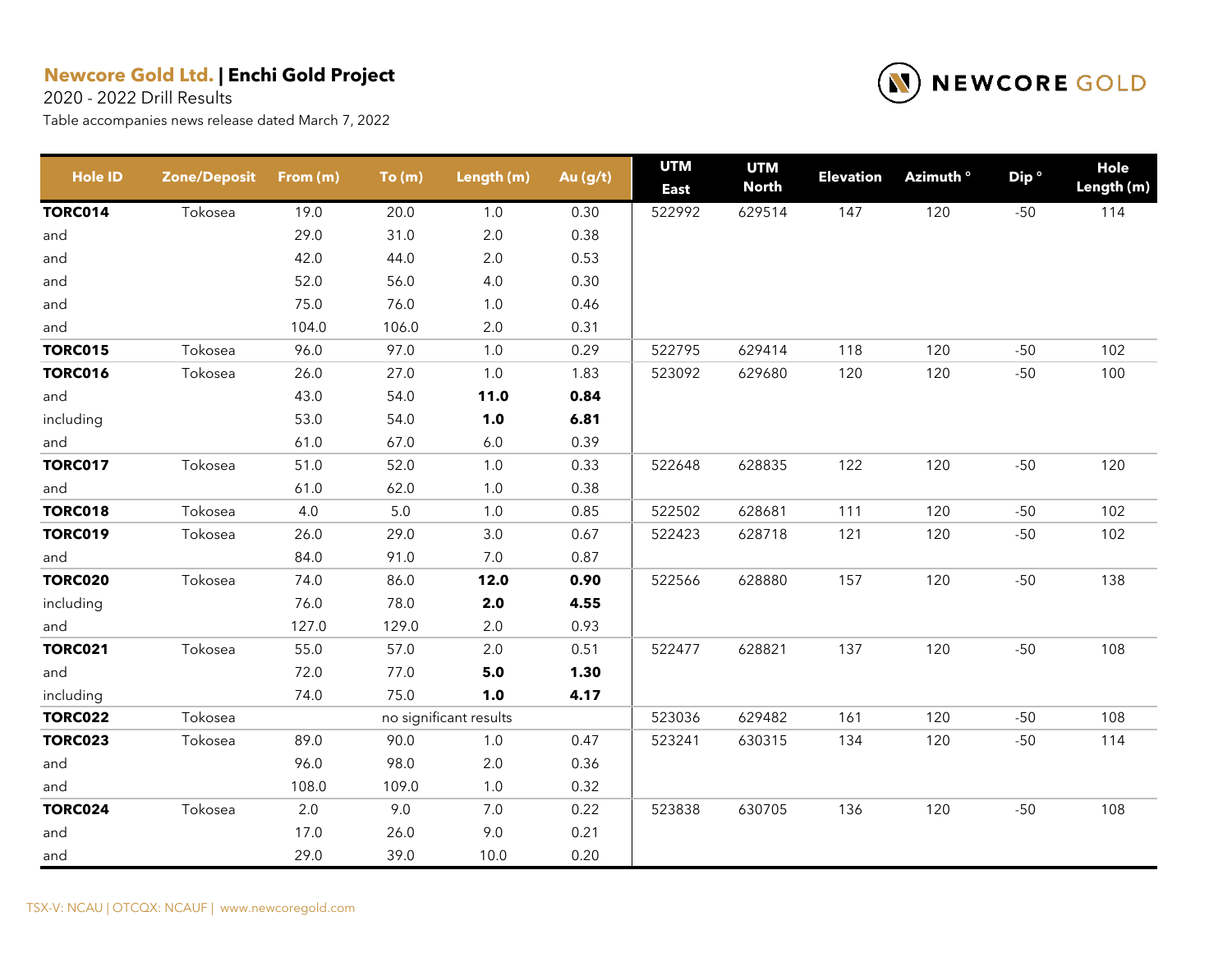2020 - 2022 Drill Results



| <b>Hole ID</b> | <b>Zone/Deposit</b> | From $(m)$ | To(m)   | Length (m)             | Au (g/t) | <b>UTM</b><br><b>East</b> | <b>UTM</b><br><b>North</b> | <b>Elevation</b> | Azimuth ° | Dip <sup>o</sup> | Hole<br>Length (m) |
|----------------|---------------------|------------|---------|------------------------|----------|---------------------------|----------------------------|------------------|-----------|------------------|--------------------|
| <b>TORC025</b> | Tokosea             | $3.0\,$    | $6.0\,$ | 3.0                    | 1.15     | 523959                    | 630632                     | 141              | 120       | $-50$            | 108                |
| and            |                     | 69.0       | 70.0    | $1.0$                  | 0.31     |                           |                            |                  |           |                  |                    |
| and            |                     | 74.0       | 83.0    | 9.0                    | 3.52     |                           |                            |                  |           |                  |                    |
| including      |                     | 77.0       | 81.0    | 4.0                    | 7.36     |                           |                            |                  |           |                  |                    |
| and            |                     | 90.0       | 91.0    | $1.0\,$                | 0.33     |                           |                            |                  |           |                  |                    |
| <b>TORC026</b> | Tokosea             | 12.0       | 14.0    | $2.0\,$                | 0.41     | 523893                    | 630671                     | 133              | 120       | $-50$            | 108                |
| and            |                     | 18.0       | 19.0    | $1.0$                  | 0.50     |                           |                            |                  |           |                  |                    |
| and            |                     | 43.0       | 54.0    | 11.0                   | 0.52     |                           |                            |                  |           |                  |                    |
| including      |                     | 45.0       | 46.0    | $1.0\,$                | 2.88     |                           |                            |                  |           |                  |                    |
| and            |                     | 87.0       | 89.0    | $2.0\,$                | 1.36     |                           |                            |                  |           |                  |                    |
| and            |                     | 91.0       | 92.0    | $1.0$                  | 0.29     |                           |                            |                  |           |                  |                    |
| and            |                     | 104.0      | 105.0   | $1.0$                  | 0.26     |                           |                            |                  |           |                  |                    |
| <b>SWRC114</b> | Sewum South         | 54.0       | 57.0    | $3.0\,$                | 0.40     | 518581                    | 624633                     | 105              | 114       | $-55$            | 114                |
| and            |                     | 107.0      | 110.0   | 3.0                    | 0.30     |                           |                            |                  |           |                  |                    |
| <b>SWRC115</b> | Sewum South         | 61.0       | 64.0    | $3.0\,$                | 0.97     | 518542                    | 624660                     | 112              | 114       | $-55$            | 120                |
| <b>SWRC116</b> | Sewum South         |            |         | no significant results |          | 518887                    | 624432                     | 81               | 114       | $-55$            | 102                |
| <b>SWRC117</b> | Sewum South         | 20.0       | 26.0    | 6.0                    | 0.75     | 518414                    | 624361                     | 110              | 114       | $-55$            | 102                |
| <b>SWRC118</b> | Sewum South         | 9.0        | 14.0    | $5.0\,$                | 0.35     | 518336                    | 624390                     | 108              | 114       | $-55$            | 114                |
| and            |                     | 20.0       | 22.0    | $2.0\,$                | 0.32     |                           |                            |                  |           |                  |                    |
| and            |                     | 33.0       | 50.0    | 17.0                   | 0.31     |                           |                            |                  |           |                  |                    |
| including      |                     | 35.0       | 38.0    | 3.0                    | 0.63     |                           |                            |                  |           |                  |                    |
| and            |                     | 72.0       | 74.0    | $2.0\,$                | 0.34     |                           |                            |                  |           |                  |                    |
| and            |                     | 78.0       | 80.0    | $2.0\,$                | 0.48     |                           |                            |                  |           |                  |                    |
| and            |                     | 106.0      | 107.0   | 1.0                    | 0.40     |                           |                            |                  |           |                  |                    |
| <b>SWRC119</b> | Sewum South         | 97.0       | 98.0    | $1.0$                  | 0.82     | 519546                    | 625004                     | 87               | 114       | $-55$            | 100                |
| <b>SWRC120</b> | Sewum South         |            |         | no significant results |          | 519485                    | 625030                     | 88               | 114       | $-55$            | 102                |
| <b>SWRC121</b> | Sewum South         | 54.0       | 78.0    | 24.0                   | 0.53     | 518704                    | 625382                     | 141              | 114       | $-55$            | 108                |
| including      |                     | 54.0       | 57.0    | 3.0                    | 1.09     |                           |                            |                  |           |                  |                    |
| including      |                     | 69.0       | 71.0    | 2.0                    | 1.61     |                           |                            |                  |           |                  |                    |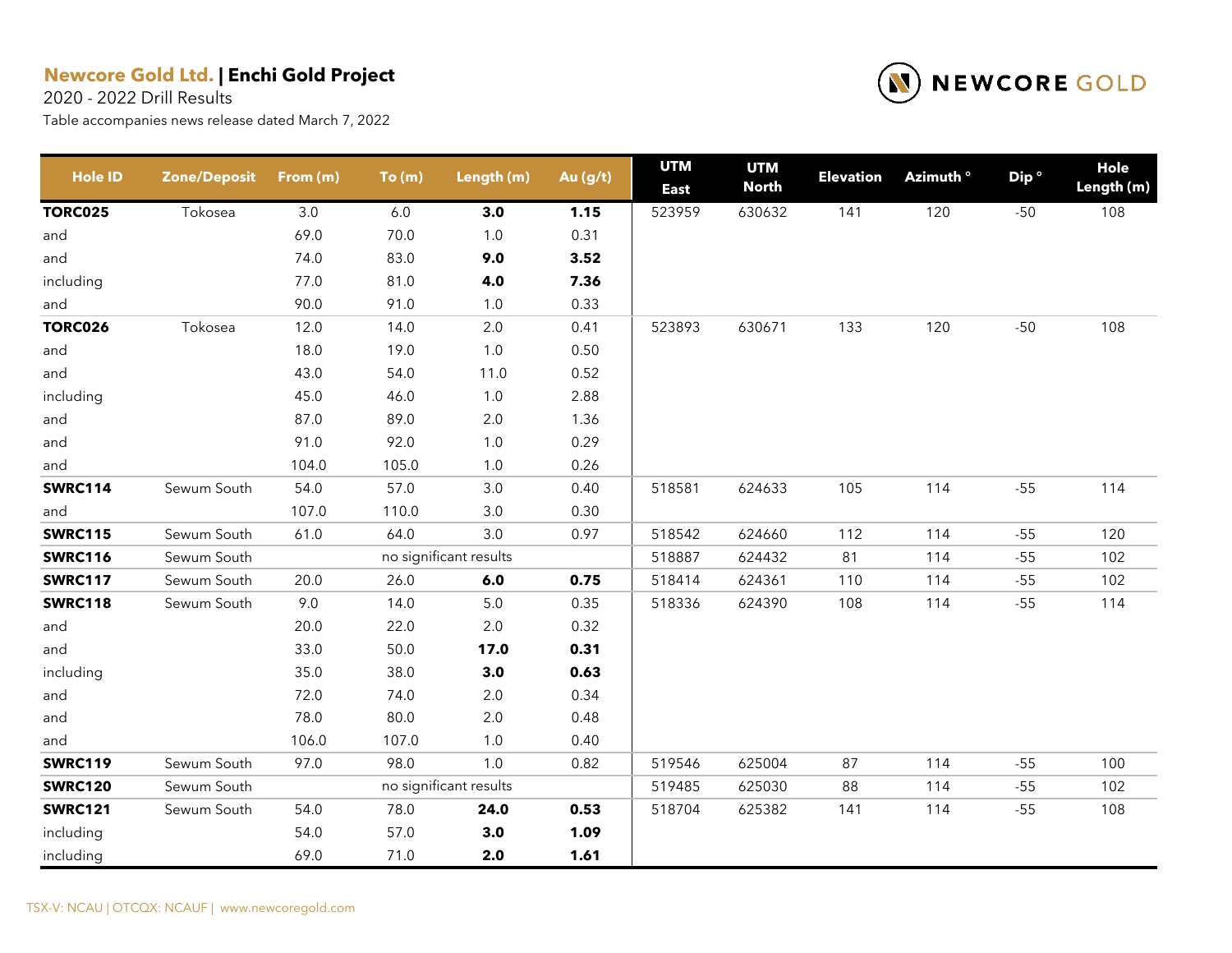2020 - 2022 Drill Results

| <b>Hole ID</b> | <b>Zone/Deposit</b> | From (m) | To(m) | Length (m) | Au (g/t) | <b>UTM</b><br><b>East</b> | <b>UTM</b><br><b>North</b> | <b>Elevation</b> | Azimuth <sup>o</sup> | Dip <sup>o</sup> | Hole<br>Length (m) |
|----------------|---------------------|----------|-------|------------|----------|---------------------------|----------------------------|------------------|----------------------|------------------|--------------------|
| <b>SWRC122</b> | Sewum South         | 21.0     | 23.0  | 2.0        | 0.40     | 518905                    | 625299                     | 101              | 114                  | $-55$            | 100                |
| <b>SWRC123</b> | Sewum South         | 29.0     | 30.0  | 1.0        | 0.22     | 519390                    | 625078                     | 87               | 114                  | $-55$            | 102                |
| <b>SWRC124</b> | Sewum South         | 41.0     | 43.0  | 2.0        | 0.81     | 518975                    | 626583                     | 208              | 114                  | $-55$            | 102                |
| <b>SWRC125</b> | Sewum South         | 86.0     | 92.0  | 6.0        | 0.45     | 519047                    | 626547                     | 198              | 114                  | $-55$            | 100                |
| <b>SWRC126</b> | Sewum South         | 21.0     | 22.0  | 1.0        | 0.31     | 519141                    | 626508                     | 137              | 114                  | $-55$            | 102                |
| and            |                     | 29.0     | 31.0  | 2.0        | 0.81     |                           |                            |                  |                      |                  |                    |
| and            |                     | 47.0     | 48.0  | 1.0        | 0.36     |                           |                            |                  |                      |                  |                    |
| and            |                     | 56.0     | 61.0  | $5.0\,$    | 0.26     |                           |                            |                  |                      |                  |                    |
| and            |                     | 66.0     | 68.0  | $2.0\,$    | 0.64     |                           |                            |                  |                      |                  |                    |
| <b>SWRC127</b> | Sewum South         | 20.0     | 21.0  | 1.0        | 0.40     | 519245                    | 626465                     | 108              | 114                  | $-55$            | 114                |
| <b>SWRC128</b> | Sewum South         | 80.0     | 81.0  | 1.0        | 0.26     | 518657                    | 625888                     | 211              | 114                  | $-55$            | 120                |
| and            |                     | 111.0    | 112.0 | 1.0        | 0.22     |                           |                            |                  |                      |                  |                    |
| <b>SWRC129</b> | Sewum South         | 19.0     | 35.0  | 16.0       | 0.51     | 518726                    | 625859                     | 178              | 114                  | $-55$            | 100                |
| including      |                     | 19.0     | 21.0  | 2.0        | 1.64     |                           |                            |                  |                      |                  |                    |
| including      |                     | 30.0     | 33.0  | 3.0        | 0.94     |                           |                            |                  |                      |                  |                    |
| and            |                     | 48.0     | 50.0  | 2.0        | 0.48     |                           |                            |                  |                      |                  |                    |
| <b>SWRC130</b> | Sewum South         | 14.0     | 18.0  | 4.0        | 1.50     | 518791                    | 625819                     | 145              | 114                  | $-55$            | 102                |
| and            |                     | 25.0     | 40.0  | 15.0       | 0.95     |                           |                            |                  |                      |                  |                    |
| including      |                     | 25.0     | 30.0  | 5.0        | 2.31     |                           |                            |                  |                      |                  |                    |
| <b>SWRC131</b> | Sewum South         | 42.0     | 50.0  | 8.0        | 1.57     | 518836                    | 625800                     | 134              | 294                  | $-50$            | 100                |
| <b>SWRC132</b> | Sewum South         | 11.0     | 12.0  | 1.0        | 0.32     | 518918                    | 626183                     | 167              | 114                  | $-55$            | 100                |
| <b>SWRC133</b> | Sewum South         | 14.0     | 24.0  | 10.0       | 0.76     | 518991                    | 626151                     | 120              | 114                  | $-55$            | 100                |
| including      |                     | 22.0     | 23.0  | 1.0        | 3.94     |                           |                            |                  |                      |                  |                    |
| and            |                     | 35.0     | 38.0  | 3.0        | 0.30     |                           |                            |                  |                      |                  |                    |
| <b>SWRC134</b> | Sewum South         | 26.0     | 27.0  | 1.0        | 0.30     | 519146                    | 625649                     | 132              | 294                  | $-50$            | 102                |
| <b>SWRC135</b> | Sewum South         | 11.0     | 12.0  | 1.0        | 0.19     | 519082                    | 625670                     | 120              | 294                  | $-50$            | 102                |
| <b>SWRC136</b> | Sewum South         | 16.0     | 17.0  | 1.0        | 0.47     | 519063                    | 625680                     | 123              | 114                  | $-55$            | 102                |
| <b>SWRC137</b> | Sewum South         | 46.0     | 47.0  | 1.0        | 0.37     | 520106                    | 626951                     | 109              | 114                  | $-50$            | 102                |

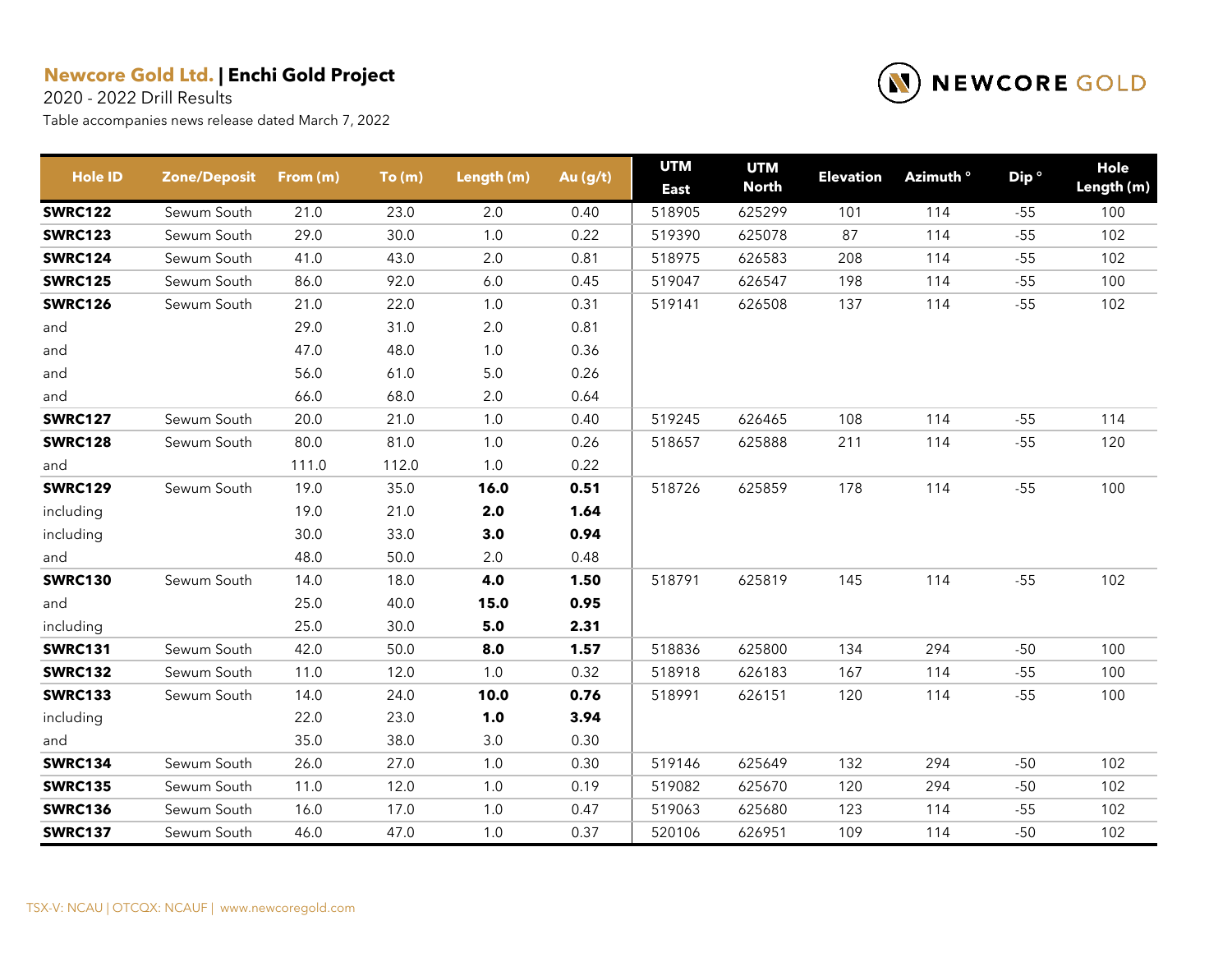2020 - 2022 Drill Results

Table accompanies news release dated March 7, 2022



| <b>Hole ID</b> | <b>Zone/Deposit</b> | From $(m)$ | To(m) | Length (m)             | Au $(g/t)$ | <b>UTM</b><br><b>East</b> | <b>UTM</b><br><b>North</b> | <b>Elevation</b> | Azimuth ° | Dip <sup>o</sup> | Hole<br>Length (m) |
|----------------|---------------------|------------|-------|------------------------|------------|---------------------------|----------------------------|------------------|-----------|------------------|--------------------|
| <b>SWRC138</b> | Sewum South         | 2.0        | 3.0   | 1.0                    | 0.2        | 520028                    | 626992                     | 111              | 114       | $-50$            | 100                |
| and            |                     | 67.0       | 68.0  | 1.0                    | 0.3        |                           |                            |                  |           |                  |                    |
| <b>SWRC139</b> | Sewum South         |            |       | no significant results |            | 519963                    | 627038                     | 101              | 114       | $-50$            | 108                |
| <b>SWRC140</b> | Sewum South         | 17.0       | 18.0  | 1.0                    | 0.18       | 519324                    | 626827                     | 130              | 114       | $-55$            | 100                |
| and            |                     | 95.0       | 96.0  | 1.0                    | 0.42       |                           |                            |                  |           |                  |                    |
| SWRC141A       | Sewum South         | 60.0       | 62.0  | 2.0                    | 0.39       | 518947                    | 625742                     | 193              | 114       | $-50$            | 200                |
| <b>SWRC142</b> | Sewum South         | 30.0       | 31.0  | 1.0                    | 0.26       | 518986                    | 625727                     | 162              | 114       | $-55$            | 100                |

1. Intervals reported are hole lengths with true width estimated to be 75 - 85%.

2. Length-weighted averages from uncut assays.

3. All drilling completed by independent contractor.

4. All drilling samples sealed on site and delivered directly to independent lab Intertek Mineral Limited located in Tarkwa, Ghana for preparation and 50g Fire Assay with AAS finish.

5. QA/QC procedures include industry standard inclusion of standards, blanks, and duplicates in all sample batches.

[SEE NEXT PAGE FOR PREVIOUSLY RELEASED RESULTS]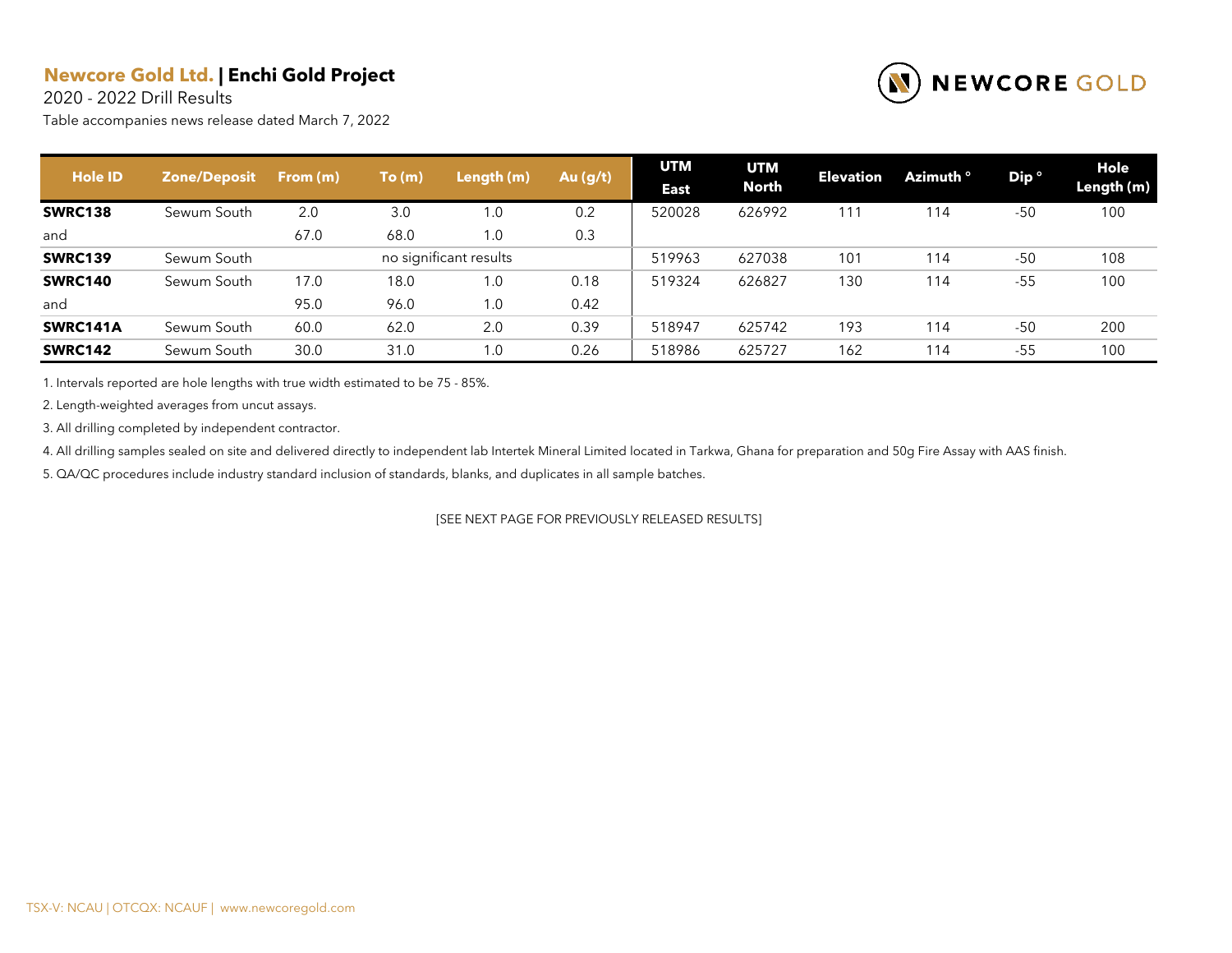2020 - 2022 Drill Results

Table accompanies news release dated March 7, 2022

#### **Previously Released Drill Results**



| <b>Hole ID</b> | <b>Zone/Deposit</b> | From (m) | To(m) | Length (m) | Au (g/t) | <b>UTM</b><br><b>East</b> | <b>UTM</b><br><b>North</b> | <b>Elevation</b> | Azimuth ° | Dip <sup>o</sup> | Hole<br>Length (m) |
|----------------|---------------------|----------|-------|------------|----------|---------------------------|----------------------------|------------------|-----------|------------------|--------------------|
| <b>KBRC138</b> | Boin                | 92.0     | 96.0  | 4.0        | 1.05     | 518408                    | 632972                     | 147              | 114       | -60              | 97                 |
| KBRC138A       | Boin                | 133.0    | 135.0 | 2.0        | 0.57     | 518405                    | 632976                     | 147              | 114       | $-60$            | 216                |
| and            |                     | 146.0    | 148.0 | 2.0        | 0.65     |                           |                            |                  |           |                  |                    |
| <b>KBRC139</b> | Boin                | 1.0      | 17.0  | 16.0       | 0.69     | 518700                    | 633234                     | 130              | 120       | $-60$            | 80                 |
| <b>KBRC140</b> | Boin                | 4.0      | 7.0   | 3.0        | 0.31     | 519121                    | 633708                     | 155              | 120       | $-60$            | 80                 |
| and            |                     | 13.0     | 14.0  | 1.0        | 0.44     |                           |                            |                  |           |                  |                    |
| <b>KBRC141</b> | Boin                | 10.0     | 21.0  | 11.0       | 0.34     | 519018                    | 633704                     | 156              | 114       | $-50$            | 120                |
| and            |                     | 48.0     | 95.0  | 47.0       | 1.67     |                           |                            |                  |           |                  |                    |
| including      |                     | 49.0     | 58.0  | 9.0        | 2.96     |                           |                            |                  |           |                  |                    |
| and incl.      |                     | 75.0     | 85.0  | 10.0       | 3.63     |                           |                            |                  |           |                  |                    |
| <b>KBRC142</b> | Boin                | 1.0      | 4.0   | 3.0        | 0.27     | 518558                    | 633239                     | 129              | 114       | $-50$            | 156                |
| and            |                     | 131.0    | 150.0 | 19.0       | 0.43     |                           |                            |                  |           |                  |                    |
| including      |                     | 131.0    | 142.0 | 11.0       | 0.60     |                           |                            |                  |           |                  |                    |
| KBRC142B       | Boin                | 121.0    | 130.0 | 9.0        | 0.30     | 518573                    | 633233                     | 137              | 114       | $-50$            | 238                |
| <b>KBRC143</b> | Boin                | 3.0      | 17.0  | 14.0       | 0.56     | 519395                    | 634172                     | 120              | 114       | $-60$            | 108                |
| <b>KBRC144</b> | Boin                | 146.0    | 148.0 | 2.0        | 0.51     | 519378                    | 634178                     | 120              | 120       | -60              | 150                |
| <b>KBRC145</b> | Boin                | 48.0     | 55.0  | 7.0        | 0.54     | 520325                    | 635410                     | 117              | 120       | $-60$            | 150                |
| <b>KBRC146</b> | Boin                | 7.0      | 10.0  | 3.0        | 0.24     | 520456                    | 635619                     | 124              | 114       | $-50$            | 100                |
| and            |                     | 30.0     | 62.0  | 32.0       | 0.92     |                           |                            |                  |           |                  |                    |
| including      |                     | 42.0     | 54.0  | 12.0       | 1.78     |                           |                            |                  |           |                  |                    |
| and incl.      |                     | 59.0     | 61.0  | 2.0        | 0.52     |                           |                            |                  |           |                  |                    |
| <b>KBRC147</b> | Boin                | 50.0     | 59.0  | 9.0        | 0.52     | 520424                    | 635582                     | 124              | 114       | $-50$            | 102                |
| <b>KBRC148</b> | Boin                | 56.0     | 58.0  | 2.0        | 0.69     | 520391                    | 635546                     | 122              | 114       | $-50$            | 108                |
| and            |                     | 75.0     | 77.0  | 2.0        | 0.30     |                           |                            |                  |           |                  |                    |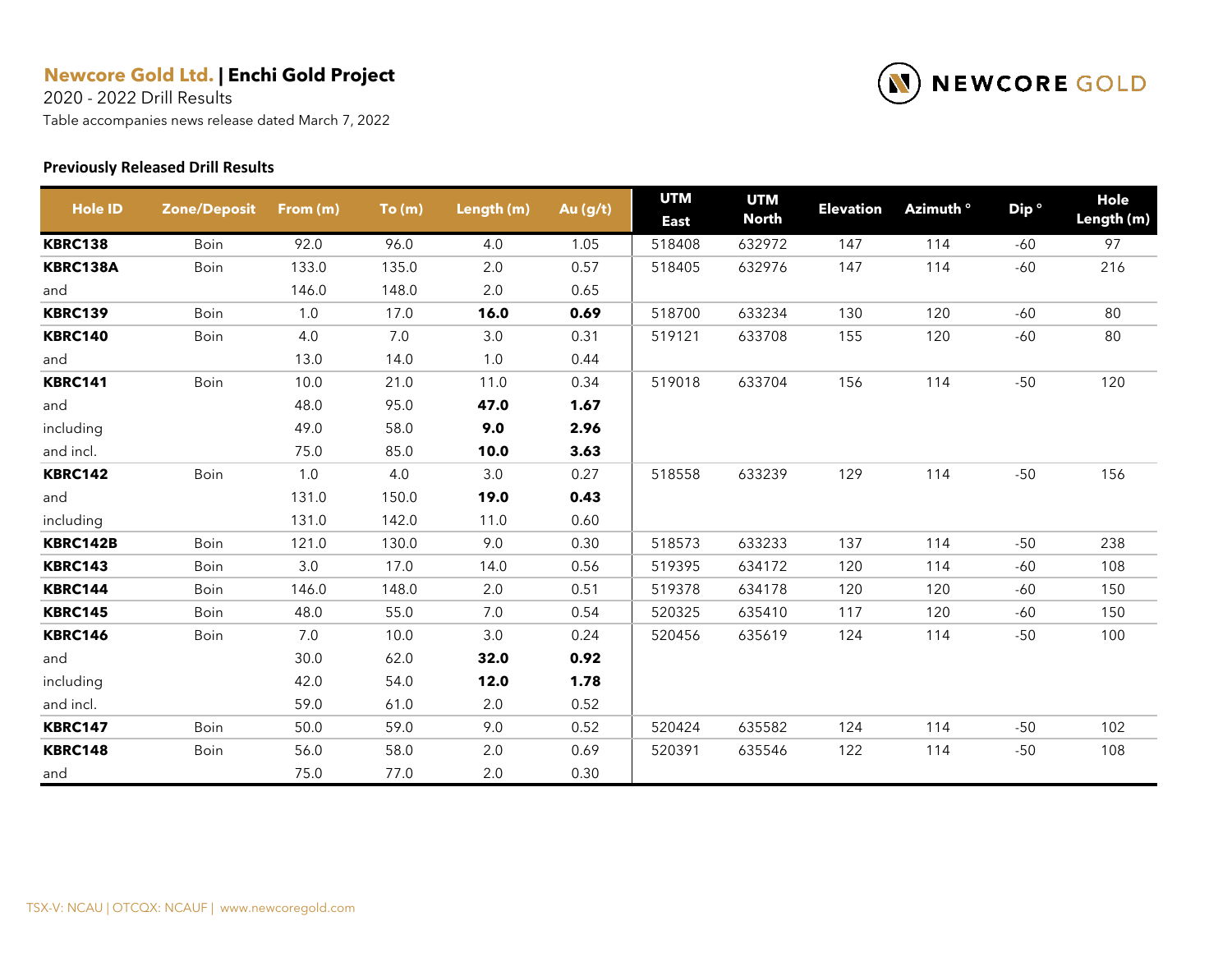2020 - 2022 Drill Results



| <b>Hole ID</b>  | <b>Zone/Deposit</b> | From (m) | To(m) | Length (m) | Au (g/t) | <b>UTM</b><br><b>East</b> | <b>UTM</b><br><b>North</b> | <b>Elevation</b> | Azimuth ° | Dip <sup>o</sup> | Hole<br>Length (m) |
|-----------------|---------------------|----------|-------|------------|----------|---------------------------|----------------------------|------------------|-----------|------------------|--------------------|
| <b>KBRC149</b>  | Boin                | 38.0     | 41.0  | 3.0        | 0.36     | 520378                    | 635496                     | 120              | 114       | $-50$            | 100                |
| <b>KBRC150</b>  | Boin                | 59.0     | 94.0  | 35.0       | 0.57     | 520335                    | 635517                     | 125              | 114       | $-65$            | 148                |
| including       |                     | 65.0     | 91.0  | 26.0       | 0.70     |                           |                            |                  |           |                  |                    |
| and             |                     | 130.0    | 135.0 | $5.0\,$    | 0.59     |                           |                            |                  |           |                  |                    |
| and             |                     | 141.0    | 148.0 | $7.0\,$    | 0.42     |                           |                            |                  |           |                  |                    |
| <b>KBRC150A</b> | Boin                | 72.0     | 74.0  | 2.0        | 0.59     | 520338                    | 635514                     | 122              | 114       | $-65$            | 174                |
| and             |                     | 87.0     | 108.0 | 21.0       | 1.19     |                           |                            |                  |           |                  |                    |
| and             |                     | 136.0    | 139.0 | $3.0\,$    | 1.01     |                           |                            |                  |           |                  |                    |
| and             |                     | 145.0    | 162.0 | 17.0       | 0.44     |                           |                            |                  |           |                  |                    |
| <b>KBRC151</b>  | Boin                | 9.0      | 20.0  | 11.0       | 2.30     | 519349                    | 634402                     | 131              | 120       | $-60$            | 156                |
| and             |                     | 62.0     | 65.0  | 3.0        | 0.63     |                           |                            |                  |           |                  |                    |
| and             |                     | 136.0    | 144.0 | $8.0\,$    | 0.55     |                           |                            |                  |           |                  |                    |
| <b>KBRC152</b>  | Boin                | 73.0     | 74.0  | 1.0        | 1.20     | 519292                    | 634429                     | 117              | 120       | $-60$            | 258                |
| and             |                     | 209.0    | 213.0 | 4.0        | 1.56     |                           |                            |                  |           |                  |                    |
| and             |                     | 234.0    | 235.0 | 1.0        | 2.55     |                           |                            |                  |           |                  |                    |
| <b>KBRC153</b>  | Boin                | 7.0      | 11.0  | 4.0        | 0.68     | 519317                    | 634201                     | 122              | 120       | $-60$            | 258                |
| and             |                     | 28.0     | 33.0  | $5.0\,$    | 0.42     |                           |                            |                  |           |                  |                    |
| and             |                     | 42.0     | 60.0  | 18.0       | 1.21     |                           |                            |                  |           |                  |                    |
| and             |                     | 67.0     | 71.0  | 4.0        | 1.40     |                           |                            |                  |           |                  |                    |
| and             |                     | 110.0    | 114.0 | 4.0        | 0.82     |                           |                            |                  |           |                  |                    |
| and             |                     | 155.0    | 158.0 | 3.0        | 0.33     |                           |                            |                  |           |                  |                    |
| and             |                     | 191.0    | 194.0 | 3.0        | 0.39     |                           |                            |                  |           |                  |                    |
| <b>KBRC154</b>  | Boin                | 88.0     | 95.0  | 7.0        | 0.61     | 519086                    | 633928                     | 157              | 120       | $-60$            | 178                |
| and             |                     | 149.0    | 152.0 | 3.0        | 0.27     |                           |                            |                  |           |                  |                    |
| <b>KBRC155</b>  | Boin                | 85.0     | 89.0  | 4.0        | 0.22     | 518896                    | 633582                     | 155              | 120       | $-60$            | 138                |
| and             |                     | 103.0    | 105.0 | 2.0        | 0.89     |                           |                            |                  |           |                  |                    |
| and             |                     | 118.0    | 134.0 | 16.0       | 0.57     |                           |                            |                  |           |                  |                    |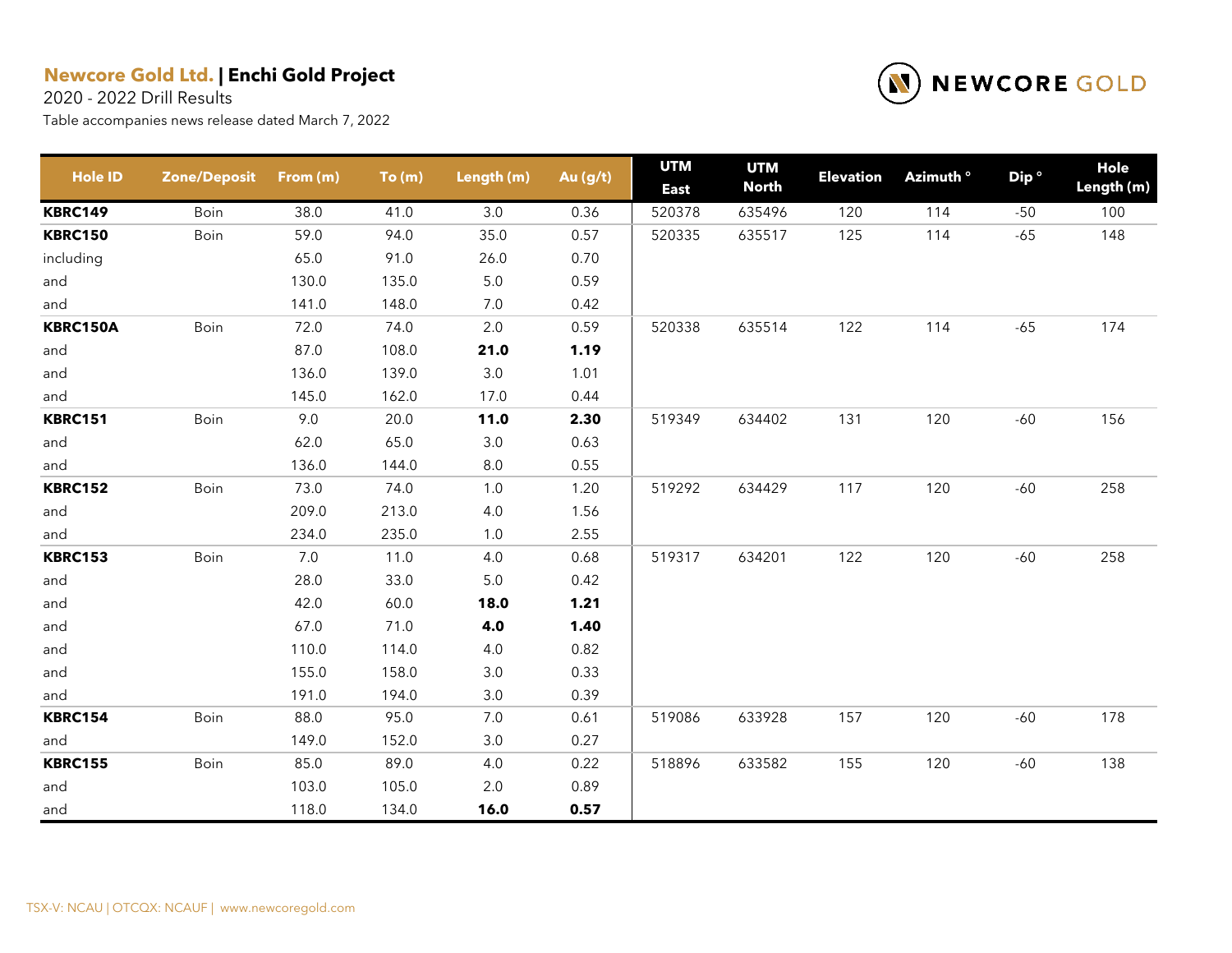2020 - 2022 Drill Results



| <b>Hole ID</b>  | <b>Zone/Deposit</b> | From $(m)$ | To(m)   | Length (m)             | Au (g/t) | <b>UTM</b><br><b>East</b> | <b>UTM</b><br><b>North</b> | <b>Elevation</b> | Azimuth ° | Dip <sup>o</sup> | Hole<br>Length (m) |
|-----------------|---------------------|------------|---------|------------------------|----------|---------------------------|----------------------------|------------------|-----------|------------------|--------------------|
| <b>KBRC155A</b> | Boin                | 95.0       | 97.0    | 2.0                    | 0.68     | 518900                    | 633578                     | 163              | 120       | $-60$            | 204                |
| and             |                     | 110.0      | 113.0   | 3.0                    | 0.64     |                           |                            |                  |           |                  |                    |
| and             |                     | 127.0      | 135.0   | $8.0\,$                | 0.37     |                           |                            |                  |           |                  |                    |
| KBRC156A        | Boin                | 156.0      | 174.0   | 18.0                   | 0.69     | 518480                    | 633164                     | 130              | 114       | $-55$            | 270                |
| and             |                     | 187.0      | 191.0   | 4.0                    | 1.20     |                           |                            |                  |           |                  |                    |
| KBRC157B        | Boin                | 150.0      | 162.0   | 12.0                   | 0.70     | 518457                    | 633065                     | 128              | 114       | $-65$            | 180                |
| <b>KBRC158</b>  | Boin                | 77.0       | 91.0    | 14.0                   | 1.41     | 518379                    | 632992                     | 126              | 114       | $-60$            | 260                |
| <b>KBRC159</b>  | Boin                | 178.0      | 240.0   | 62.0                   | 0.73     | 518423                    | 633075                     | 127              | 114       | $-65$            | 240                |
| including       |                     | 187.0      | 206.0   | 19.0                   | 1.76     |                           |                            |                  |           |                  |                    |
| and incl.       |                     | 199.0      | 206.0   | 7.0                    | 3.18     |                           |                            |                  |           |                  |                    |
| <b>KBRC160</b>  | Boin                |            |         | no significant results |          | 518358                    | 632778                     | 124              | 114       | -60              | 120                |
| <b>KBRC161</b>  | Boin                | 124.0      | 126.0   | 2.0                    | 0.37     | 518330                    | 632898                     | 128              | 114       | $-55$            | 200                |
| and             |                     | 144.0      | 151.0   | $7.0$                  | 0.36     |                           |                            |                  |           |                  |                    |
| and             |                     | 163.0      | 166.0   | 3.0                    | 0.31     |                           |                            |                  |           |                  |                    |
| <b>KBRC162</b>  | Boin                | 65.0       | 69.0    | 4.0                    | 0.53     | 518321                    | 632793                     | 120              | 114       | $-60$            | 156                |
| and             |                     | 88.0       | 91.0    | $3.0\,$                | 0.68     |                           |                            |                  |           |                  |                    |
| and             |                     | 101.0      | 107.0   | 6.0                    | 1.67     |                           |                            |                  |           |                  |                    |
| <b>KBRC163</b>  | Boin                | 11.0       | 14.0    | 3.0                    | 0.34     | 519678                    | 634811                     | 141              | 114       | $-60$            | 102                |
| and             |                     | 27.0       | 54.0    | 27.0                   | 1.27     |                           |                            |                  |           |                  |                    |
| <b>KBRC164</b>  | Boin                | 19.0       | 25.0    | 6.0                    | 1.23     | 519649                    | 634822                     | 164              | 114       | $-60$            | 144                |
| and             |                     | 102.0      | 114.0   | 12.0                   | 0.69     |                           |                            |                  |           |                  |                    |
| and             |                     | 128.0      | 132.0   | 4.0                    | 0.47     |                           |                            |                  |           |                  |                    |
| <b>KBRC165</b>  | Boin                | 78.0       | 80.0    | 2.0                    | 0.41     | 519895                    | 635045                     | 120              | 114       | $-60$            | 102                |
| <b>KBRC166</b>  | Boin                |            |         | no significant results |          | 519886                    | 635049                     | 126              | 114       | $-60$            | 140                |
| <b>KBRC167</b>  | Boin                |            |         | no significant results |          | 519836                    | 634974                     | 123              | 114       | $-60$            | 120                |
| <b>KBRC168</b>  | Boin                | 1.0        | $6.0\,$ | $5.0\,$                | 0.56     | 519816                    | 634986                     | 121              | 114       | $-60$            | 140                |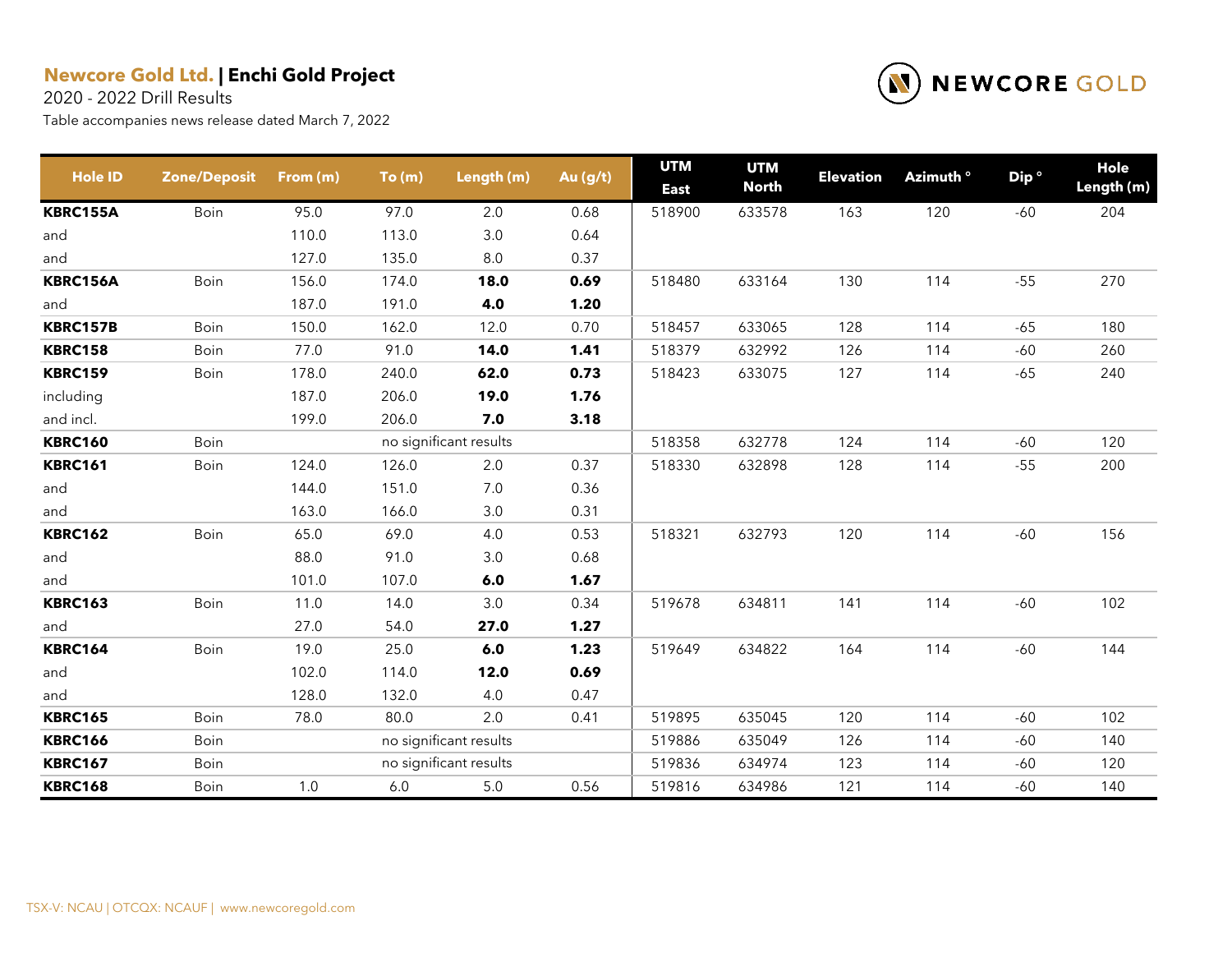2020 - 2022 Drill Results



| <b>Hole ID</b> | <b>Zone/Deposit</b> | From (m) | To(m)   | Length (m) | Au (g/t) | <b>UTM</b><br><b>East</b> | <b>UTM</b><br><b>North</b> | <b>Elevation</b> | Azimuth <sup>o</sup> | Dip <sup>o</sup> | Hole<br>Length (m) |
|----------------|---------------------|----------|---------|------------|----------|---------------------------|----------------------------|------------------|----------------------|------------------|--------------------|
| <b>KBRC169</b> | Boin                | 55.0     | 69.0    | 14.0       | 1.41     | 519973                    | 635110                     | 128              | 114                  | $-60$            | 138                |
| including      |                     | 62.0     | 68.0    | 6.0        | 2.86     |                           |                            |                  |                      |                  |                    |
| and            |                     | 84.0     | 86.0    | 2.0        | 0.53     |                           |                            |                  |                      |                  |                    |
| and            |                     | 90.0     | 92.0    | 2.0        | 0.53     |                           |                            |                  |                      |                  |                    |
| and            |                     | 125.0    | 131.0   | $6.0\,$    | 0.31     |                           |                            |                  |                      |                  |                    |
| <b>KBRC170</b> | Boin                | 45.0     | 49.0    | 4.0        | 0.31     | 520050                    | 635185                     | 141              | 114                  | $-60$            | 156                |
| and            |                     | 70.0     | 72.0    | 2.0        | 0.49     |                           |                            |                  |                      |                  |                    |
| <b>KBRC171</b> | Boin                | 77.0     | 78.0    | 1.0        | 1.07     | 520030                    | 635195                     | 129              | 114                  | $-60$            | 150                |
| and            |                     | 119.0    | 129.0   | 10.0       | 0.44     |                           |                            |                  |                      |                  |                    |
| <b>KBRC172</b> | Boin                | $2.0\,$  | $5.0\,$ | $3.0\,$    | 0.27     | 520131                    | 635252                     | 125              | 114                  | $-60$            | 150                |
| and            |                     | 78.0     | 84.0    | 6.0        | 0.57     |                           |                            |                  |                      |                  |                    |
| and            |                     | 128.0    | 138.0   | 10.0       | 0.92     |                           |                            |                  |                      |                  |                    |
| <b>KBRC173</b> | Boin                | 20.0     | 22.0    | 2.0        | 0.28     | 520105                    | 635265                     | 126              | 114                  | $-60$            | 186                |
| and            |                     | 85.0     | 87.0    | $2.0\,$    | 0.76     |                           |                            |                  |                      |                  |                    |
| and            |                     | 154.0    | 158.0   | 4.0        | 0.32     |                           |                            |                  |                      |                  |                    |
| and            |                     | 166.0    | 179.0   | 13.0       | 0.30     |                           |                            |                  |                      |                  |                    |
| <b>KBRC174</b> | Boin                | 91.0     | 93.0    | 2.0        | 0.41     | 519957                    | 635121                     | 130              | 114                  | $-60$            | 162                |
| and            |                     | 153.0    | 154.0   | $1.0\,$    | 0.76     |                           |                            |                  |                      |                  |                    |
| <b>KBRC175</b> | Boin                | 67.0     | 89.0    | 22.0       | 0.65     | 520291                    | 635396                     | 119              | 114                  | $-60$            | 150                |
| <b>KBRC176</b> | Boin                | 70.0     | 77.0    | 7.0        | 0.39     | 520369                    | 635575                     | 130              | 114                  | $-60$            | 182                |
| and            |                     | 95.0     | 105.0   | 10.0       | 0.64     |                           |                            |                  |                      |                  |                    |
| and            |                     | 130.0    | 140.0   | 10.0       | 0.44     |                           |                            |                  |                      |                  |                    |
| <b>KBRC177</b> | Boin                | 81.0     | 84.0    | 2.0        | 0.47     | 520320                    | 635523                     | 123              | 114                  | $-65$            | 228                |
| and            |                     | 108.0    | 109.0   | $1.0$      | 0.46     |                           |                            |                  |                      |                  |                    |
| and            |                     | 116.0    | 120.0   | 4.0        | 0.81     |                           |                            |                  |                      |                  |                    |
| and            |                     | 204.0    | 206.0   | 2.0        | 1.39     |                           |                            |                  |                      |                  |                    |
| <b>KBRC178</b> | Boin                | 134.0    | 140.0   | 6.0        | 0.57     | 520297                    | 635532                     | 117              | 114                  | $-65$            | 220                |
|                |                     | 147.0    | 149.0   | 2.0        | 0.90     |                           |                            |                  |                      |                  |                    |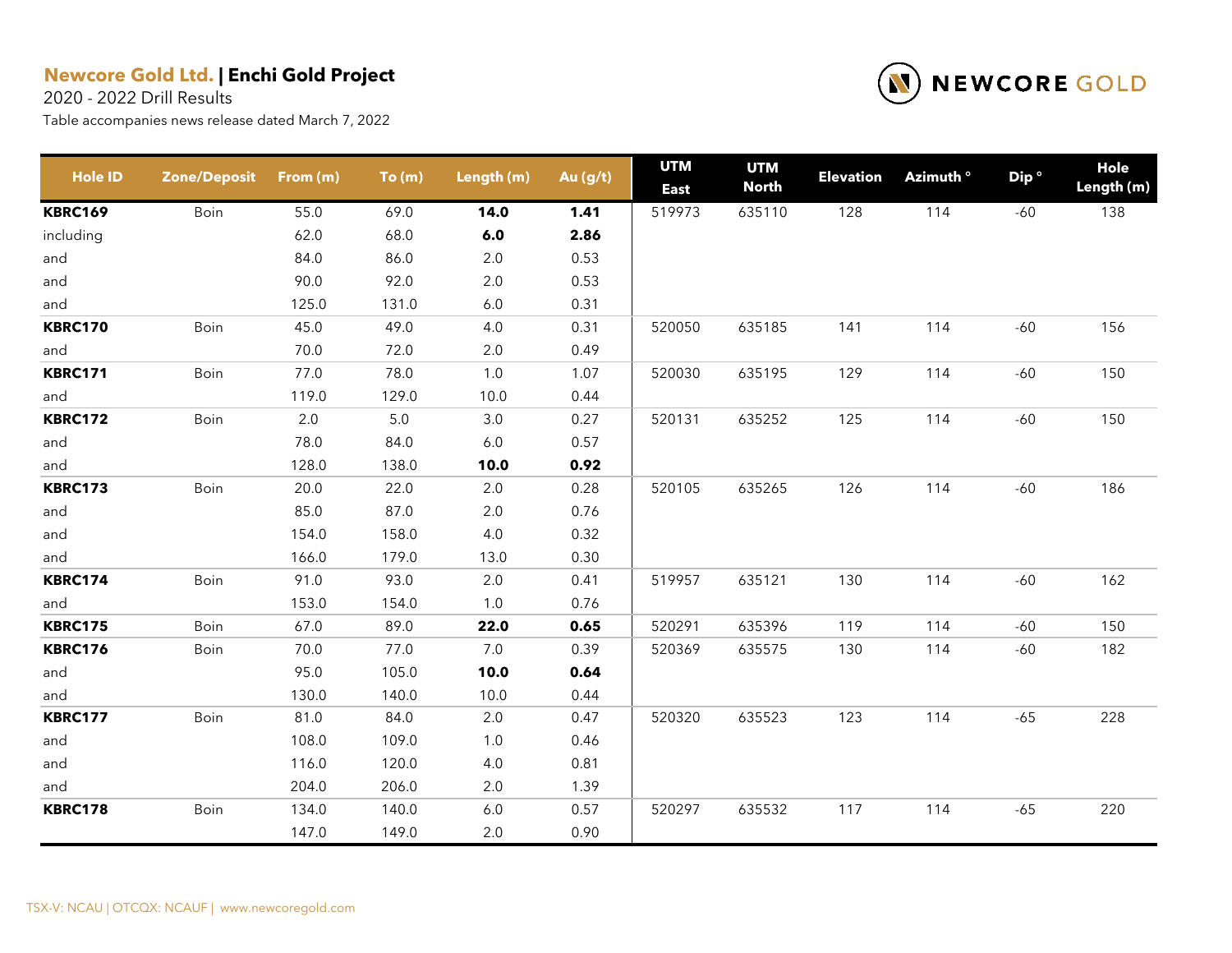2020 - 2022 Drill Results



| <b>Hole ID</b> | <b>Zone/Deposit</b> | From (m) | To(m) | Length (m) | Au (g/t) | <b>UTM</b><br><b>East</b> | <b>UTM</b><br><b>North</b> | <b>Elevation</b> | Azimuth ° | Dip <sup>o</sup> | Hole<br>Length (m) |
|----------------|---------------------|----------|-------|------------|----------|---------------------------|----------------------------|------------------|-----------|------------------|--------------------|
| <b>KBRC179</b> | Boin                | 92.0     | 97.0  | 5.0        | 0.56     | 520436                    | 635631                     | 133              | 114       | $-50$            | 150                |
| <b>KBRC180</b> | Boin                | 108.0    | 110.0 | 2.0        | 0.33     | 520415                    | 635637                     | 134              | 114       | $-55$            | 170                |
| and            |                     | 126.0    | 129.0 | 3.0        | 0.47     |                           |                            |                  |           |                  |                    |
| <b>KBRC181</b> | Boin                | 127.0    | 138.0 | 11.0       | 0.45     | 520393                    | 635648                     | 138              | 114       | $-60$            | 216                |
| and            |                     | 142.0    | 145.0 | $3.0\,$    | 0.29     |                           |                            |                  |           |                  |                    |
| and            |                     | 155.0    | 162.0 | 7.0        | 1.05     |                           |                            |                  |           |                  |                    |
| <b>KBRC182</b> | Boin                | 64.0     | 68.0  | 4.0        | 0.35     | 520570                    | 635717                     | 137              | 114       | $-60$            | 108                |
| and            |                     | 78.0     | 82.0  | 4.0        | 0.68     |                           |                            |                  |           |                  |                    |
| and            |                     | 87.0     | 91.0  | 4.0        | 0.70     |                           |                            |                  |           |                  |                    |
| <b>KBRC183</b> | Boin                | 93.0     | 96.0  | $3.0\,$    | 0.49     | 520544                    | 635724                     | 131              | 114       | $-60$            | 144                |
| and            |                     | 105.0    | 121.0 | 16.0       | 0.30     |                           |                            |                  |           |                  |                    |
| <b>KBRC184</b> | Boin                | 86.0     | 88.0  | 2.0        | 0.44     | 520234                    | 635422                     | 114              | 114       | $-60$            | 216                |
| and            |                     | 102.0    | 111.0 | 9.0        | 0.82     |                           |                            |                  |           |                  |                    |
| and            |                     | 125.0    | 128.0 | 3.0        | 0.45     |                           |                            |                  |           |                  |                    |
| and            |                     | 145.0    | 166.0 | 21.0       | 0.94     |                           |                            |                  |           |                  |                    |
| <b>KBRC185</b> | Boin                | 114.0    | 116.0 | 2.0        | 1.42     | 530284                    | 634768                     | 135              | 114       | $-50$            | 204                |
| and            |                     | 137.0    | 204.0 | 67.0       | 0.85     |                           |                            |                  |           |                  |                    |
| including      |                     | 137.0    | 146.0 | 9.0        | 2.95     |                           |                            |                  |           |                  |                    |
| <b>KBRC186</b> | Boin                | 102.0    | 103.0 | 1.0        | 0.30     | 530262                    | 634841                     | 146              | 114       | $-60$            | 200                |
| and            |                     | 138.0    | 142.0 | 4.0        | 0.54     |                           |                            |                  |           |                  |                    |
| and            |                     | 166.0    | 169.0 | 3.0        | 0.32     |                           |                            |                  |           |                  |                    |
| <b>KBRC187</b> | Boin                | 0.0      | 1.0   | 1.0        | 0.56     | 530200                    | 635099                     | 137              | 114       | $-60$            | 132                |
| and            |                     | 7.0      | 9.0   | 2.0        | 0.30     |                           |                            |                  |           |                  |                    |
| and            |                     | 22.0     | 24.0  | 2.0        | 1.19     |                           |                            |                  |           |                  |                    |
| and            |                     | 102.0    | 106.0 | 4.0        | 0.40     |                           |                            |                  |           |                  |                    |
| <b>KBRC188</b> | Boin                | $6.0\,$  | 30.0  | 24.0       | 0.85     | 530122                    | 635241                     | 129              | 114       | $-60$            | 150                |
| and            |                     | 46.0     | 51.0  | $5.0\,$    | 0.50     |                           |                            |                  |           |                  |                    |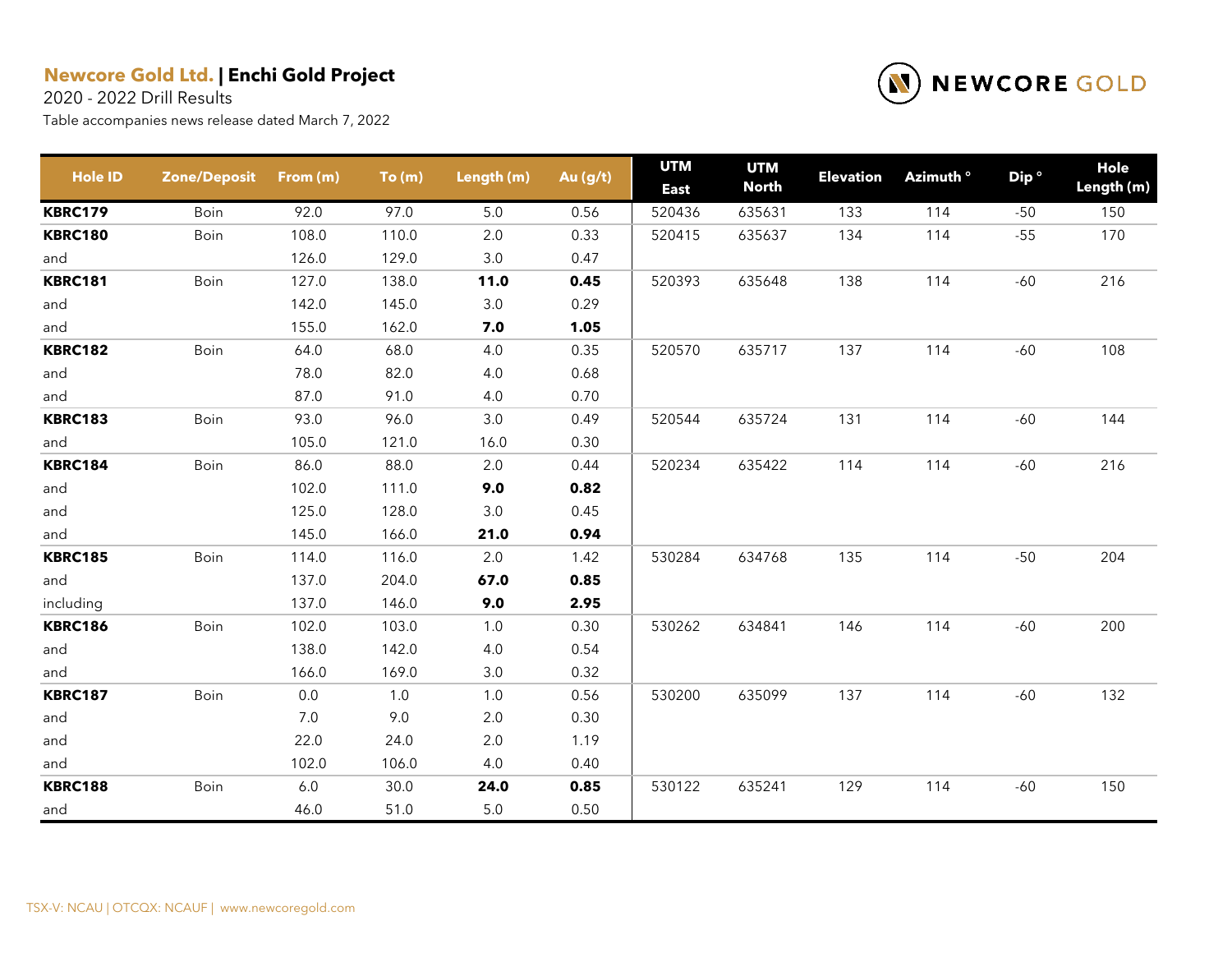2020 - 2022 Drill Results



| <b>Hole ID</b> | <b>Zone/Deposit</b> | From (m) | To(m)   | Length (m)             | Au (g/t) | <b>UTM</b><br><b>East</b> | <b>UTM</b><br><b>North</b> | <b>Elevation</b> | Azimuth ° | Dip <sup>o</sup> | Hole<br>Length (m) |
|----------------|---------------------|----------|---------|------------------------|----------|---------------------------|----------------------------|------------------|-----------|------------------|--------------------|
| <b>KBRC189</b> | Boin                | 86.0     | 88.0    | 2.0                    | 0.37     | 530142                    | 635433                     | 111              | 114       | $-60$            | 200                |
| and            |                     | 92.0     | 94.0    | $2.0\,$                | 0.51     |                           |                            |                  |           |                  |                    |
| and            |                     | 101.0    | 103.0   | $2.0\,$                | 0.57     |                           |                            |                  |           |                  |                    |
| and            |                     | 121.0    | 123.0   | $2.0\,$                | 0.41     |                           |                            |                  |           |                  |                    |
| and            |                     | 126.0    | 127.0   | $1.0$                  | 0.78     |                           |                            |                  |           |                  |                    |
| and            |                     | 140.0    | 142.0   | $2.0\,$                | 0.37     |                           |                            |                  |           |                  |                    |
| and            |                     | 148.0    | 150.0   | $2.0\,$                | 0.48     |                           |                            |                  |           |                  |                    |
| <b>KBRC190</b> | Boin                | 103.0    | 111.0   | 8.0                    | 0.61     | 530180                    | 635591                     | 128              | 114       | $-60$            | 200                |
| and            |                     | 119.0    | 155.0   | 36.0                   | 1.14     |                           |                            |                  |           |                  |                    |
| including      |                     | 124.0    | 142.0   | 18.0                   | 1.72     |                           |                            |                  |           |                  |                    |
| <b>KBRC191</b> | Boin                | $1.0$    | 3.0     | 2.0                    | 0.48     | 530297                    | 635707                     | 129              | 114       | $-60$            | 100                |
| <b>KBRC192</b> | Boin                | 116.0    | 118.0   | 2.0                    | 0.36     | 530507                    | 635817                     | 145              | 114       | $-60$            | 150                |
| and            |                     | 124.0    | 125.0   | 1.0                    | 0.30     |                           |                            |                  |           |                  |                    |
| <b>KBRC193</b> | Boin                |          |         | no significant results |          | 530909                    | 635870                     | 125              | 114       | $-50$            | 100                |
| <b>KBRC194</b> | Boin                | 4.0      | $6.0\,$ | 2.0                    | 0.31     | 530760                    | 635882                     | 119              | 114       | $-60$            | 160                |
| and            |                     | 12.0     | 13.0    | $1.0$                  | 0.50     |                           |                            |                  |           |                  |                    |
| and            |                     | 17.0     | 19.0    | $2.0\,$                | 0.46     |                           |                            |                  |           |                  |                    |
| and            |                     | 25.0     | 26.0    | $1.0$                  | 0.36     |                           |                            |                  |           |                  |                    |
| and            |                     | 102.0    | 103.0   | $1.0$                  | 0.86     |                           |                            |                  |           |                  |                    |
| <b>KBRC195</b> | Boin                | 111.0    | 113.0   | $2.0\,$                | 0.31     | 530910                    | 635894                     | 124              | 114       | $-70$            | 208                |
| and            |                     | 145.0    | 146.0   | $1.0$                  | 0.37     |                           |                            |                  |           |                  |                    |
| and            |                     | 163.0    | 164.0   | 1.0                    | 0.58     |                           |                            |                  |           |                  |                    |
| <b>KBRC196</b> | Boin                |          |         | no significant results |          | 531135                    | 635948                     | 114              | 114       | $-50$            | 100                |
| <b>KBRC197</b> | Bon                 | 21.0     | 23.0    | $2.0\,$                | 0.54     | 531161                    | 635960                     | 108              | 114       | $-60$            | 150                |
| and            |                     | 28.0     | 29.0    | 1.0                    | 0.32     |                           |                            |                  |           |                  |                    |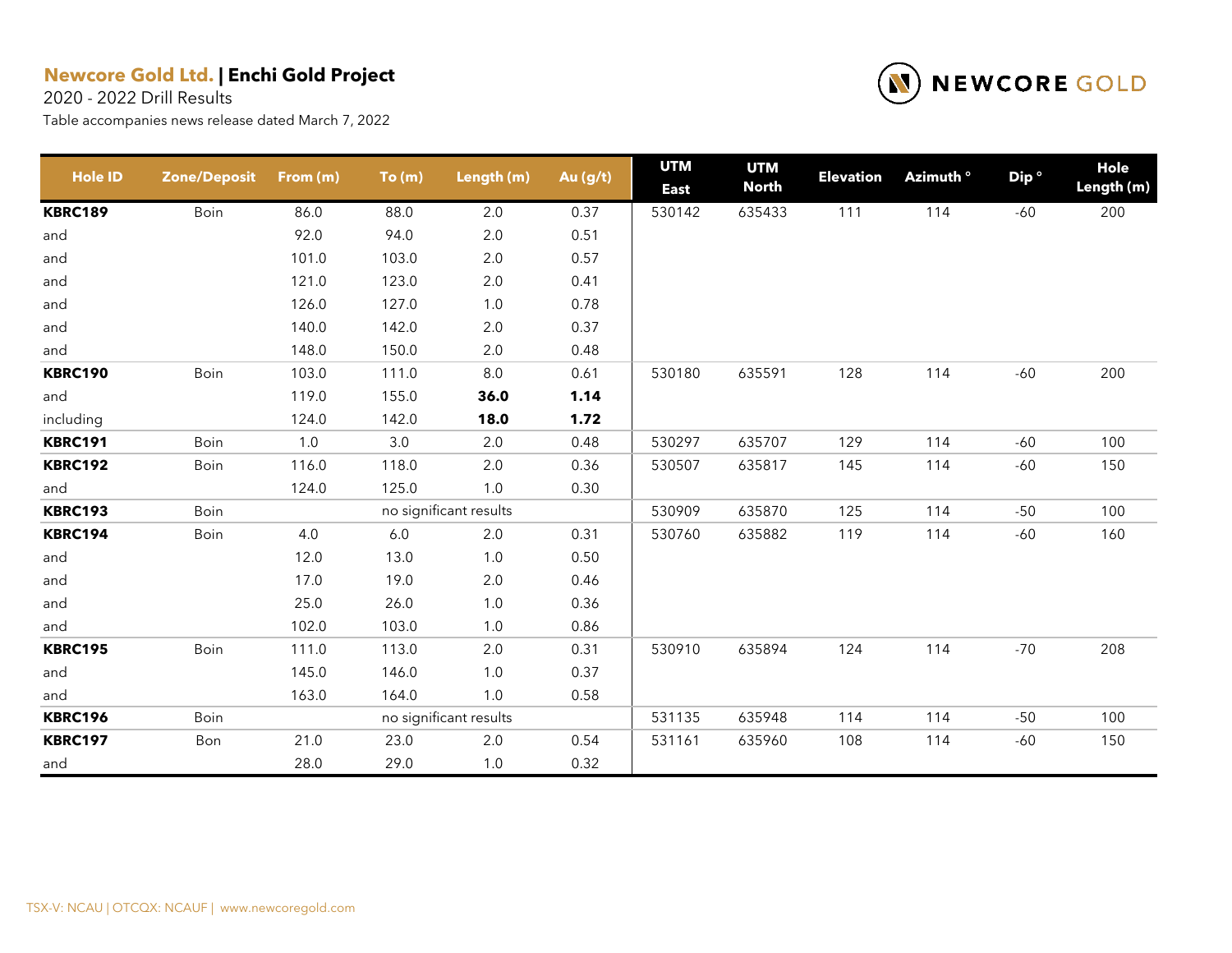2020 - 2022 Drill Results



| <b>Hole ID</b> | <b>Zone/Deposit</b> | From (m) | To(m)   | Length (m)             | Au (g/t) | <b>UTM</b><br><b>East</b> | <b>UTM</b><br><b>North</b> | <b>Elevation</b> | Azimuth <sup>o</sup> | Dip <sup>o</sup> | Hole<br>Length (m) |
|----------------|---------------------|----------|---------|------------------------|----------|---------------------------|----------------------------|------------------|----------------------|------------------|--------------------|
| <b>KBRC198</b> | Boin                | 4.0      | $8.0\,$ | 4.0                    | 0.39     | 531190                    | 635967                     | 107              | 114                  | $-70$            | 204                |
| and            |                     | 29.0     | 32.0    | $3.0\,$                | 0.43     |                           |                            |                  |                      |                  |                    |
| and            |                     | 36.0     | 40.0    | 4.0                    | 0.34     |                           |                            |                  |                      |                  |                    |
| and            |                     | 97.0     | 99.0    | 2.0                    | 0.39     |                           |                            |                  |                      |                  |                    |
| and            |                     | 193.0    | 194.0   | $1.0\,$                | 0.35     |                           |                            |                  |                      |                  |                    |
| <b>KBRC199</b> | Boin                | 41.0     | 46.0    | $5.0\,$                | 0.41     | 531096                    | 636032                     | 112              | 114                  | $-50$            | 108                |
| <b>KBRC200</b> | Boin                | 59.0     | 62.0    | 3.0                    | 0.67     | 531120                    | 636055                     | 113              | 114                  | $-70$            | 200                |
| <b>KBRC201</b> | Boin                | 84.0     | 86.0    | 2.0                    | 0.26     | 520881                    | 636042                     | 111              | 114                  | $-60$            | 180                |
| <b>KBRC202</b> | Boin                | 7.0      | $8.0\,$ | $1.0\,$                | 0.32     | 518142                    | 632540                     | 136              | 114                  | $-60$            | 102                |
| <b>KBRC203</b> | Boin                | 59.0     | 61.0    | 2.0                    | 0.29     | 518113                    | 632554                     | 129              | 114                  | $-60$            | 150                |
| and            |                     | 130.0    | 133.0   | $3.0\,$                | 0.32     |                           |                            |                  |                      |                  |                    |
| <b>KBRC204</b> | Boin                | 51.0     | 53.0    | 2.0                    | 0.26     | 518036                    | 632382                     | 121              | 114                  | $-60$            | 102                |
| <b>KBRC205</b> | Boin                | 12.0     | 27.0    | 15.0                   | 0.53     | 517993                    | 632397                     | 131              | 114                  | $-60$            | 132                |
| including      |                     | 13.0     | 16.0    | 3.0                    | 1.81     |                           |                            |                  |                      |                  |                    |
| and            |                     | 30.0     | 33.0    | $3.0\,$                | 0.31     |                           |                            |                  |                      |                  |                    |
| and            |                     | 80.0     | 82.0    | 2.0                    | 0.48     |                           |                            |                  |                      |                  |                    |
| <b>KBRC206</b> | Boin                | 67.0     | 69.0    | 2.0                    | 2.31     | 517951                    | 632416                     | 125              | 114                  | $-60$            | 168                |
| <b>KBRC207</b> | Boin                | 12.0     | 14.0    | $2.0\,$                | 0.32     | 517815                    | 632238                     | 120              | 114                  | $-60$            | 108                |
| and            |                     | 44.0     | 46.0    | $2.0\,$                | 0.40     |                           |                            |                  |                      |                  |                    |
| <b>KBRC208</b> | Boin                | 51.0     | 53.0    | 2.0                    | 0.30     | 517778                    | 632254                     | 115              | 114                  | $-60$            | 105                |
| and            |                     | 78.0     | 80.0    | $2.0\,$                | 0.21     |                           |                            |                  |                      |                  |                    |
| and            |                     | 88.0     | 89.0    | 1.0                    | 0.33     |                           |                            |                  |                      |                  |                    |
| <b>KBRC209</b> | Boin                | 87.0     | 90.0    | 3.0                    | 0.19     | 517741                    | 632271                     | 115              | 114                  | $-60$            | 156                |
| KBRC210A       | Boin                |          |         | no significant results |          | 522086                    | 637066                     | 98               | 114                  | $-60$            | 109                |
| <b>KBRC211</b> | Boin                |          |         | no significant results |          | 522026                    | 637096                     | 101              | 114                  | $-60$            | 150                |
| <b>KBRC212</b> | Boin                |          |         | no significant results |          | 521954                    | 637125                     | 99               | 114                  | $-60$            | 200                |
| <b>KBRC213</b> | Boin                |          |         | no significant results |          | 521852                    | 636897                     | 105              | 114                  | $-60$            | 108                |
| <b>KBRC214</b> | Boin                |          |         | no significant results |          | 521774                    | 636929                     | 100              | 114                  | $-60$            | 156                |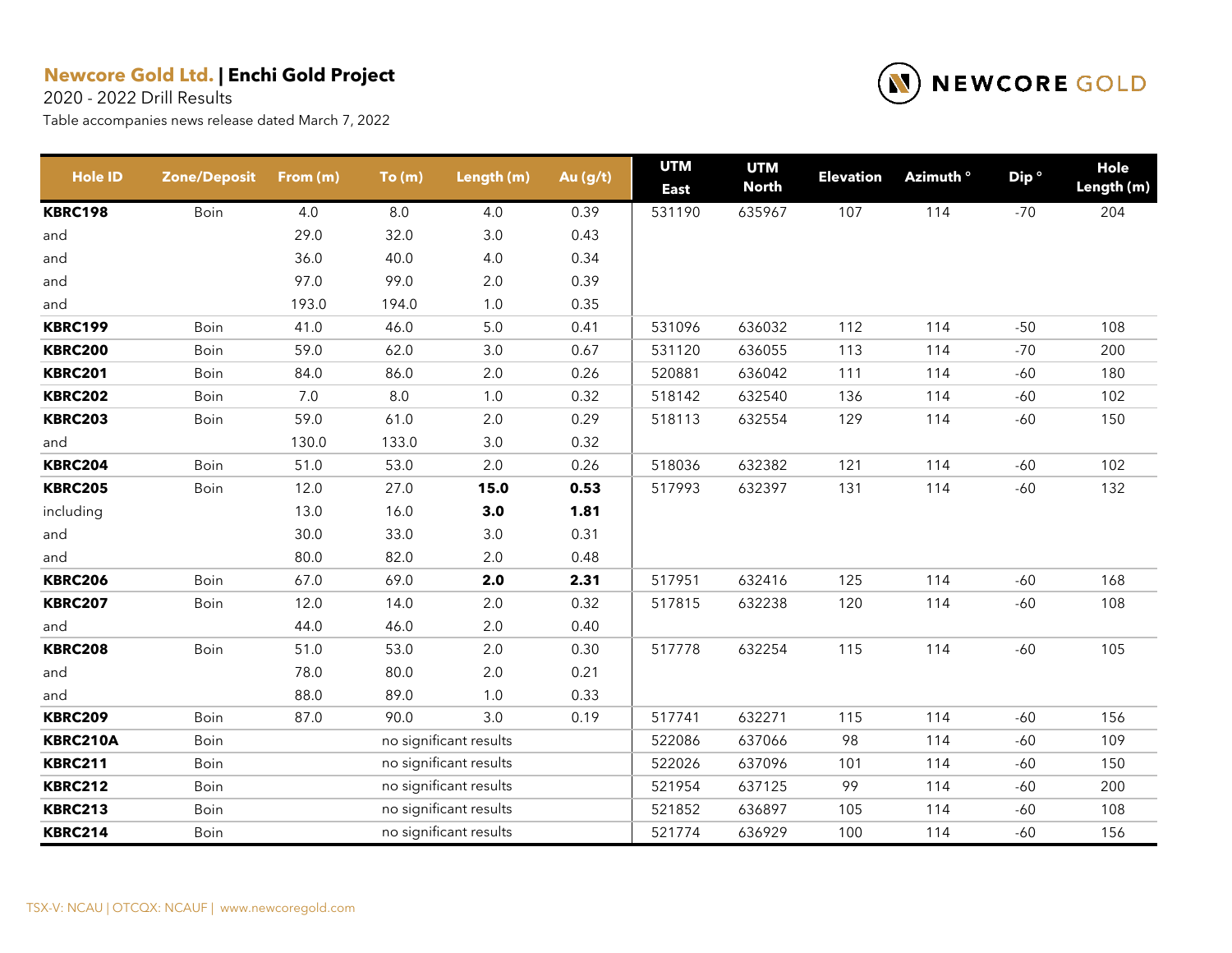2020 - 2022 Drill Results

| <b>Hole ID</b> | <b>Zone/Deposit</b> | From (m) | To(m) | Length (m)             | Au (g/t) | <b>UTM</b><br><b>East</b> | <b>UTM</b><br><b>North</b> | <b>Elevation</b> | Azimuth <sup>o</sup> | Dip <sup>o</sup> | Hole<br>Length (m) |
|----------------|---------------------|----------|-------|------------------------|----------|---------------------------|----------------------------|------------------|----------------------|------------------|--------------------|
| <b>KBRC215</b> | Boin                | 89.0     | 90.0  | 1.0                    | 0.21     | 521707                    | 636961                     | 104              | 114                  | $-60$            | 213                |
| <b>KBRC216</b> | Boin                |          |       | no significant results |          | 521425                    | 636580                     | 116              | 114                  | $-60$            | 108                |
| <b>KBRC217</b> | Boin                |          |       | no significant results |          | 521370                    | 636604                     | 108              | 114                  | $-60$            | 150                |
| <b>KBRC218</b> | Boin                |          |       | no significant results |          | 521309                    | 636633                     | 100              | 114                  | $-60$            | 200                |
| <b>KBRC219</b> | Boin                |          |       | no significant results |          | 521141                    | 636272                     | 107              | 114                  | $-60$            | 100                |
| <b>KBRC220</b> | Boin                | 114.0    | 116.0 | 2.0                    | 0.28     | 521096                    | 636295                     | 107              | 114                  | $-60$            | 150                |
| <b>KBRC221</b> | Boin                |          |       | no significant results |          | 521053                    | 636315                     | 107              | 114                  | $-60$            | 216                |
| <b>KBRC222</b> | Boin                | 23.0     | 26.0  | 3.0                    | 0.40     | 517464                    | 631646                     | 136              | 114                  | $-60$            | 120                |
| and            |                     | 34.0     | 41.0  | 7.0                    | 0.45     |                           |                            |                  |                      |                  |                    |
| and            |                     | 48.0     | 53.0  | 5.0                    | 0.33     |                           |                            |                  |                      |                  |                    |
| and            |                     | 59.0     | 61.0  | 2.0                    | 0.67     |                           |                            |                  |                      |                  |                    |
| <b>KBRC223</b> | Boin                | 75.0     | 79.0  | 4.0                    | 0.29     | 517535                    | 631739                     | 140              | 114                  | $-60$            | 132                |
| <b>KBRC224</b> | Boin                | 3.0      | 4.0   | 1.0                    | 0.94     | 517608                    | 631888                     | 113              | 114                  | $-60$            | 100                |
| and            |                     | 41.0     | 42.0  | 1.0                    | 1.16     |                           |                            |                  |                      |                  |                    |
| <b>KBRC225</b> | Boin                | 23.0     | 25.0  | 2.0                    | 1.51     | 517571                    | 631888                     | 118              | 114                  | $-60$            | 100                |
| and            |                     | 38.0     | 40.0  | $2.0\,$                | 0.31     |                           |                            |                  |                      |                  |                    |
| and            |                     | 70.0     | 109.0 | 39.0                   | 0.67     |                           |                            |                  |                      |                  |                    |
| including      |                     | 95.0     | 103.0 | 8.0                    | 1.60     |                           |                            |                  |                      |                  |                    |
| <b>KBRC226</b> | Boin                | 91.0     | 92.0  | $1.0$                  | 0.63     | 517690                    | 632085                     | 122              | 114                  | $-60$            | 100                |
| <b>KBRC227</b> | Boin                | 84.0     | 86.0  | 2.0                    | 0.37     | 517653                    | 632106                     | 116              | 114                  | $-60$            | 150                |
| and            |                     | 95.0     | 104.0 | 9.0                    | 0.35     |                           |                            |                  |                      |                  |                    |
| including      |                     | 95.0     | 97.0  | 2.0                    | 0.69     |                           |                            |                  |                      |                  |                    |
| <b>KBRC228</b> | Boin                | 36.0     | 38.0  | 2.0                    | 0.33     | 518290                    | 632705                     | 125              | 114                  | $-60$            | 100                |
| and            |                     | 50.0     | 51.0  | $1.0$                  | 0.40     |                           |                            |                  |                      |                  |                    |
| and            |                     | 78.0     | 84.0  | $6.0$                  | 0.29     |                           |                            |                  |                      |                  |                    |
| <b>KBRC229</b> | Boin                | 118.0    | 133.0 | 15.0                   | 0.73     | 518240                    | 632729                     | 127              | 114                  | $-60$            | 150                |
| <b>KBRC230</b> | Boin                |          |       | no significant results |          | 518218                    | 632621                     | 126              | 114                  | $-60$            | 107                |

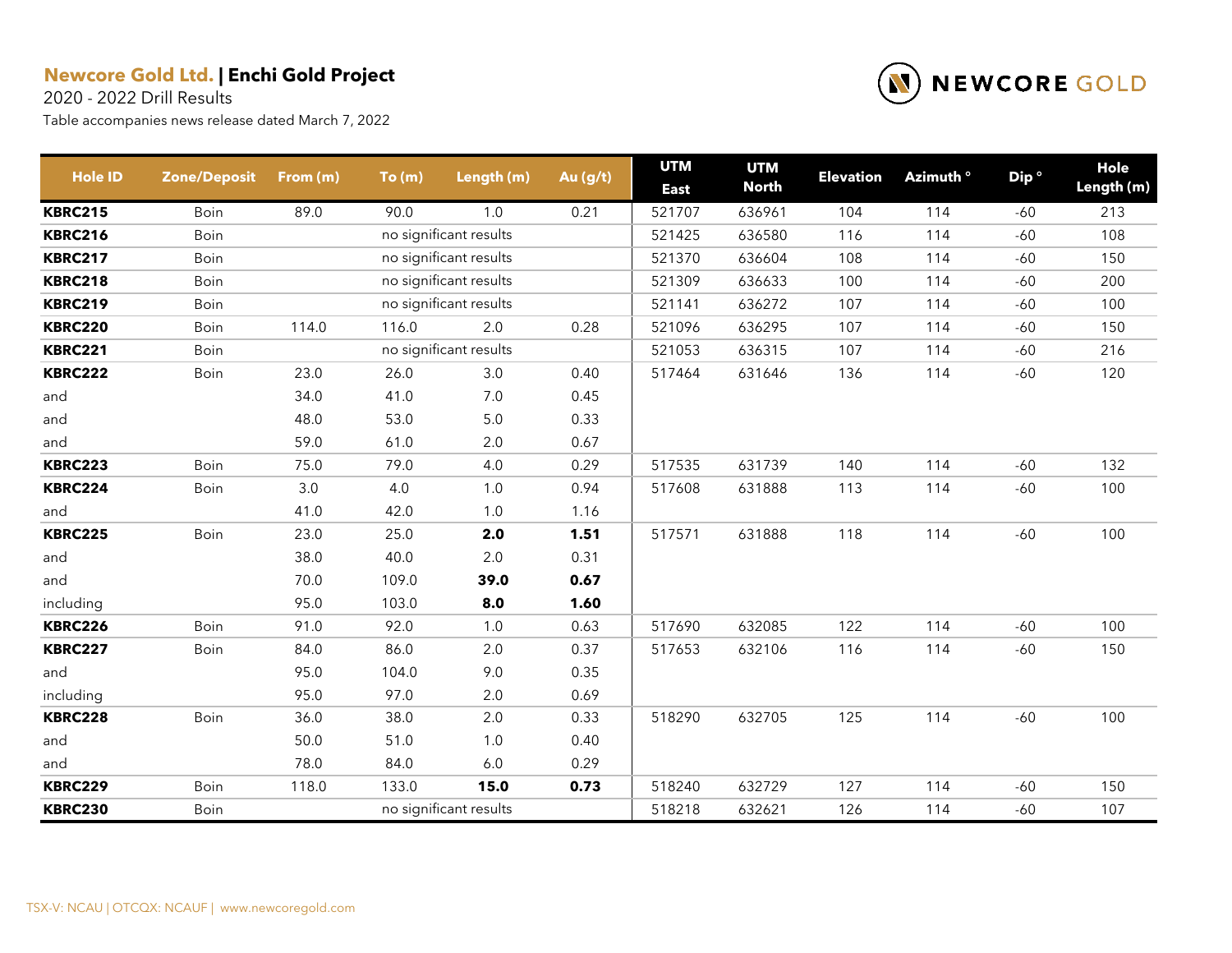2020 - 2022 Drill Results



| <b>Hole ID</b> | <b>Zone/Deposit</b> | From (m) | To(m) | Length (m) | Au (g/t) | <b>UTM</b><br><b>East</b> | <b>UTM</b><br><b>North</b> | <b>Elevation</b> | Azimuth <sup>o</sup> | Dip <sup>o</sup> | Hole<br>Length (m) |
|----------------|---------------------|----------|-------|------------|----------|---------------------------|----------------------------|------------------|----------------------|------------------|--------------------|
| <b>KBRC231</b> | Boin                | 52.0     | 54.0  | 2.0        | 0.33     | 518175                    | 632636                     | 120              | 114                  | $-60$            | 150                |
| and            |                     | 56.0     | 57.0  | $1.0$      | 0.32     |                           |                            |                  |                      |                  |                    |
| and            |                     | 103.0    | 104.0 | 1.0        | 0.33     |                           |                            |                  |                      |                  |                    |
| <b>KBRC232</b> | Boin                | $8.0\,$  | 12.0  | 4.0        | 0.36     | 520142                    | 635142                     | 138              | 114                  | $-60$            | 84                 |
| <b>KBRC233</b> | Boin                | 21.0     | 27.0  | 6.0        | 0.29     | 520119                    | 635156                     | 135              | 114                  | $-60$            | 126                |
| and            |                     | 39.0     | 43.0  | 4.0        | 3.50     |                           |                            |                  |                      |                  |                    |
| and            |                     | 63.0     | 64.0  | $1.0$      | 0.45     |                           |                            |                  |                      |                  |                    |
| and            |                     | 67.0     | 68.0  | 1.0        | 0.31     |                           |                            |                  |                      |                  |                    |
| <b>KBRC234</b> | Boin                | 64.0     | 71.0  | 7.0        | 1.25     | 520035                    | 635082                     | 121              | 114                  | $-60$            | 114                |
| <b>KBRC235</b> | Boin                | 40.0     | 43.0  | 3.0        | 1.45     | 520092                    | 635164                     | 134              | 114                  | $-60$            | 136                |
| and            |                     | 55.0     | 59.0  | 4.0        | 1.29     |                           |                            |                  |                      |                  |                    |
| and            |                     | 91.0     | 92.0  | 1.0        | 0.46     |                           |                            |                  |                      |                  |                    |
| and            |                     | 103.0    | 107.0 | 4.0        | 0.39     |                           |                            |                  |                      |                  |                    |
| and            |                     | 123.0    | 125.0 | 2.0        | 0.34     |                           |                            |                  |                      |                  |                    |
| <b>KBRC236</b> | Boin                | 13.0     | 18.0  | 5.0        | 1.24     | 520187                    | 635223                     | 125              | 114                  | $-60$            | 126                |
| and            |                     | 55.0     | 124.0 | 69.0       | 0.90     |                           |                            |                  |                      |                  |                    |
| including      |                     | 61.0     | 73.0  | 12.0       | 2.06     |                           |                            |                  |                      |                  |                    |
| <b>KBRC237</b> | Boin                | 24.0     | 26.0  | 2.0        | 0.59     | 520246                    | 635295                     | 118              | 114                  | $-60$            | 100                |
| and            |                     | 52.0     | 56.0  | 4.0        | 0.46     |                           |                            |                  |                      |                  |                    |
| <b>KBRC238</b> | Boin                | 44.0     | 45.0  | 1.0        | 0.46     | 520218                    | 635313                     | 112              | 114                  | $-60$            | 150                |
| and            |                     | 118.0    | 120.0 | 2.0        | 0.41     |                           |                            |                  |                      |                  |                    |
| <b>KBRC239</b> | Boin                | $6.0\,$  | 7.0   | $1.0\,$    | 0.37     | 520333                    | 635374                     | 114              | 114                  | $-60$            | 100                |
| and            |                     | 91.0     | 92.0  | 1.0        | 0.71     |                           |                            |                  |                      |                  |                    |
| <b>KBRC240</b> | Boin                | 48.0     | 51.0  | 3.0        | 0.69     | 520334                    | 635433                     | 110              | 114                  | $-60$            | 100                |
| and            |                     | 57.0     | 59.0  | $2.0\,$    | 0.28     |                           |                            |                  |                      |                  |                    |
| and            |                     | 72.0     | 73.0  | 1.0        | 0.63     |                           |                            |                  |                      |                  |                    |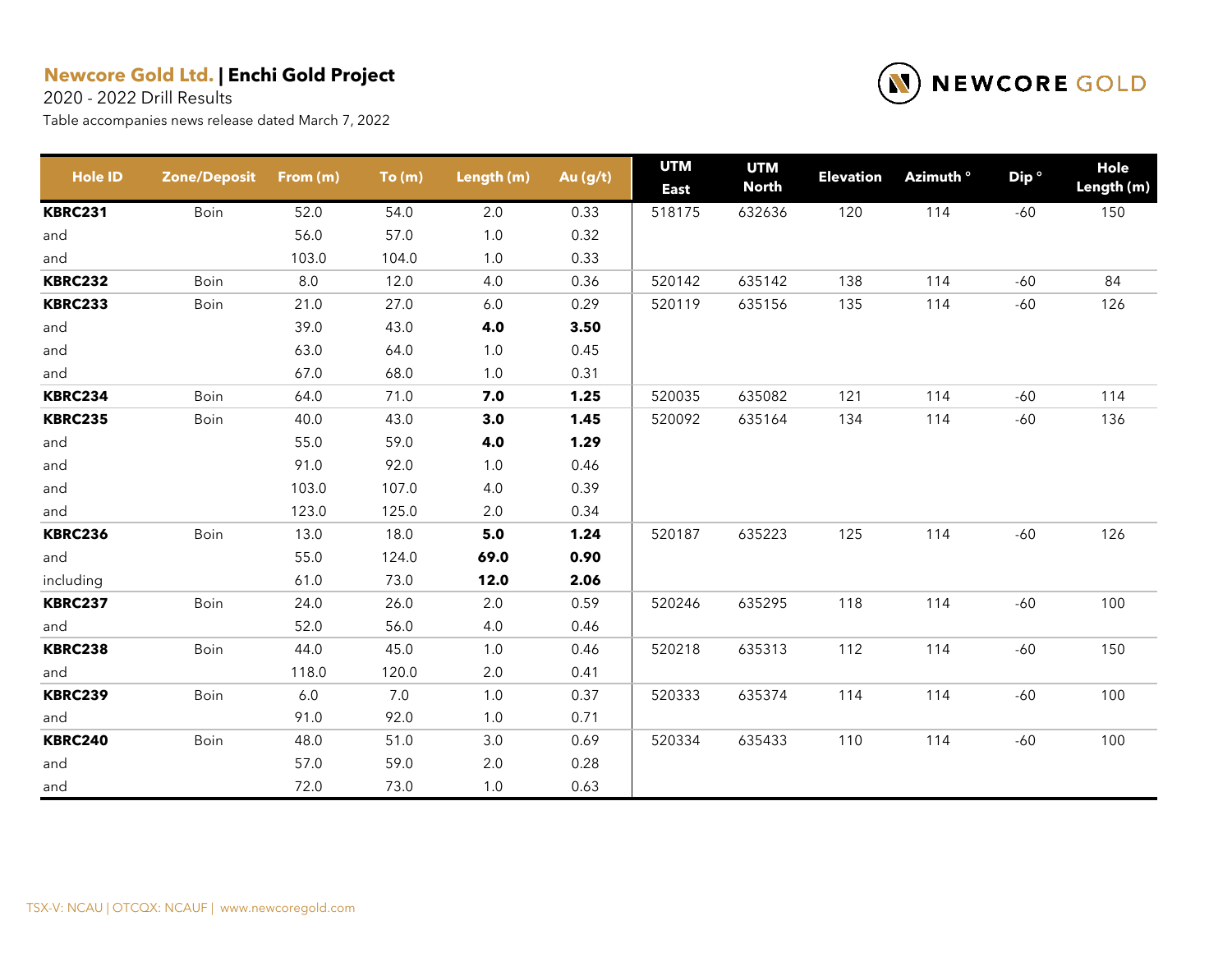2020 - 2022 Drill Results



| <b>Hole ID</b> | <b>Zone/Deposit</b> | From (m) | To(m)   | Length (m)             | Au (g/t) | <b>UTM</b><br><b>East</b> | <b>UTM</b><br><b>North</b> | <b>Elevation</b> | Azimuth <sup>o</sup> | Dip <sup>o</sup> | Hole<br>Length (m) |
|----------------|---------------------|----------|---------|------------------------|----------|---------------------------|----------------------------|------------------|----------------------|------------------|--------------------|
| <b>KBRC241</b> | Boin                | 18.0     | 26.0    | 8.0                    | 0.45     | 520300                    | 635447                     | 129              | 114                  | $-60$            | 150                |
| and            |                     | 34.0     | 43.0    | 9.0                    | 1.75     |                           |                            |                  |                      |                  |                    |
| and            |                     | 62.0     | 65.0    | 3.0                    | 1.36     |                           |                            |                  |                      |                  |                    |
| and            |                     | 76.0     | 112.0   | 36.0                   | 1.02     |                           |                            |                  |                      |                  |                    |
| including      |                     | 95.0     | 102.0   | 7.0                    | 2.58     |                           |                            |                  |                      |                  |                    |
| <b>KBRC242</b> | Boin                | 6.0      | 8.0     | 2.0                    | 0.57     | 520443                    | 635548                     | 121              | 114                  | $-60$            | 100                |
| <b>KBRC243</b> | Boin                |          |         | no significant results |          | 520612                    | 635700                     | 129              | 114                  | -60              | 100                |
| <b>KBRC244</b> | Boin                | $0.0\,$  | $1.0$   | $1.0$                  | 0.48     | 518380                    | 632770                     | 126              | 114                  | $-60$            | 102                |
| and            |                     | 4.0      | 11.0    | 7.0                    | 0.68     |                           |                            |                  |                      |                  |                    |
| <b>KBRC245</b> | Boin                | 126.0    | 132.0   | 6.0                    | 0.56     | 520161                    | 635179                     | 94               | 114                  | $-55$            | 132                |
| <b>KBRC246</b> | Boin                | 2.0      | 12.0    | 10.0                   | 0.74     | 520216                    | 635206                     | 116              | 114                  | $-50$            | 108                |
| <b>KBRC247</b> | Boin                | 9.0      | 16.0    | $7.0\,$                | 0.45     | 520187                    | 635223                     | 123              | 114                  | $-65$            | 186                |
| and            |                     | 70.0     | 74.0    | 4.0                    | 0.50     |                           |                            |                  |                      |                  |                    |
| and            |                     | 102.0    | 105.0   | 3.0                    | 0.56     |                           |                            |                  |                      |                  |                    |
| <b>KBRC248</b> | Boin                | $1.0$    | $6.0\,$ | $5.0\,$                | 0.45     | 520285                    | 635280                     | 115              | 114                  | $-55$            | 156                |
| and            |                     | 29.0     | 31.0    | $2.0\,$                | 0.25     |                           |                            |                  |                      |                  |                    |
| <b>KBRC249</b> | Boin                | 1.0      | 3.0     | 2.0                    | 0.32     | 520309                    | 635327                     | 113              | 114                  | $-55$            | 132                |
| and            |                     | 14.0     | 15.0    | $1.0$                  | 0.31     |                           |                            |                  |                      |                  |                    |
| <b>KBRC250</b> | Boin                | 54.0     | 59.0    | $5.0\,$                | 0.28     | 520273                    | 635345                     | 119              | 114                  | $-55$            | 138                |
| and            |                     | 79.0     | 81.0    | 2.0                    | 0.30     |                           |                            |                  |                      |                  |                    |
| and            |                     | 109.0    | 111.0   | 2.0                    | 95.16    |                           |                            |                  |                      |                  |                    |
| and            |                     | 111.0    | 116.0   | $5.0$                  | 0.93     |                           |                            |                  |                      |                  |                    |
| and            |                     | 120.0    | 121.0   | 1.0                    | 13.22    |                           |                            |                  |                      |                  |                    |
| and            |                     | 121.0    | 127.0   | 6.0                    | 0.21     |                           |                            |                  |                      |                  |                    |
| <b>KBRC251</b> | Boin                | 182.0    | 187.0   | $5.0$                  | 0.20     | 520302                    | 635603                     | 130              | 114                  | $-60$            | 240                |
| <b>KBRC252</b> | Boin                | 134.0    | 135.0   | 1.0                    | 1.86     | 520512                    | 635737                     | 144              | 114                  | $-60$            | 207                |
| <b>KBRC253</b> | Boin                | 17.0     | 19.0    | 2.0                    | 0.33     | 519153                    | 633798                     | 114              | 114                  | $-60$            | 114                |
| and            |                     | 24.0     | 31.0    | $7.0\,$                | 0.99     |                           |                            |                  |                      |                  |                    |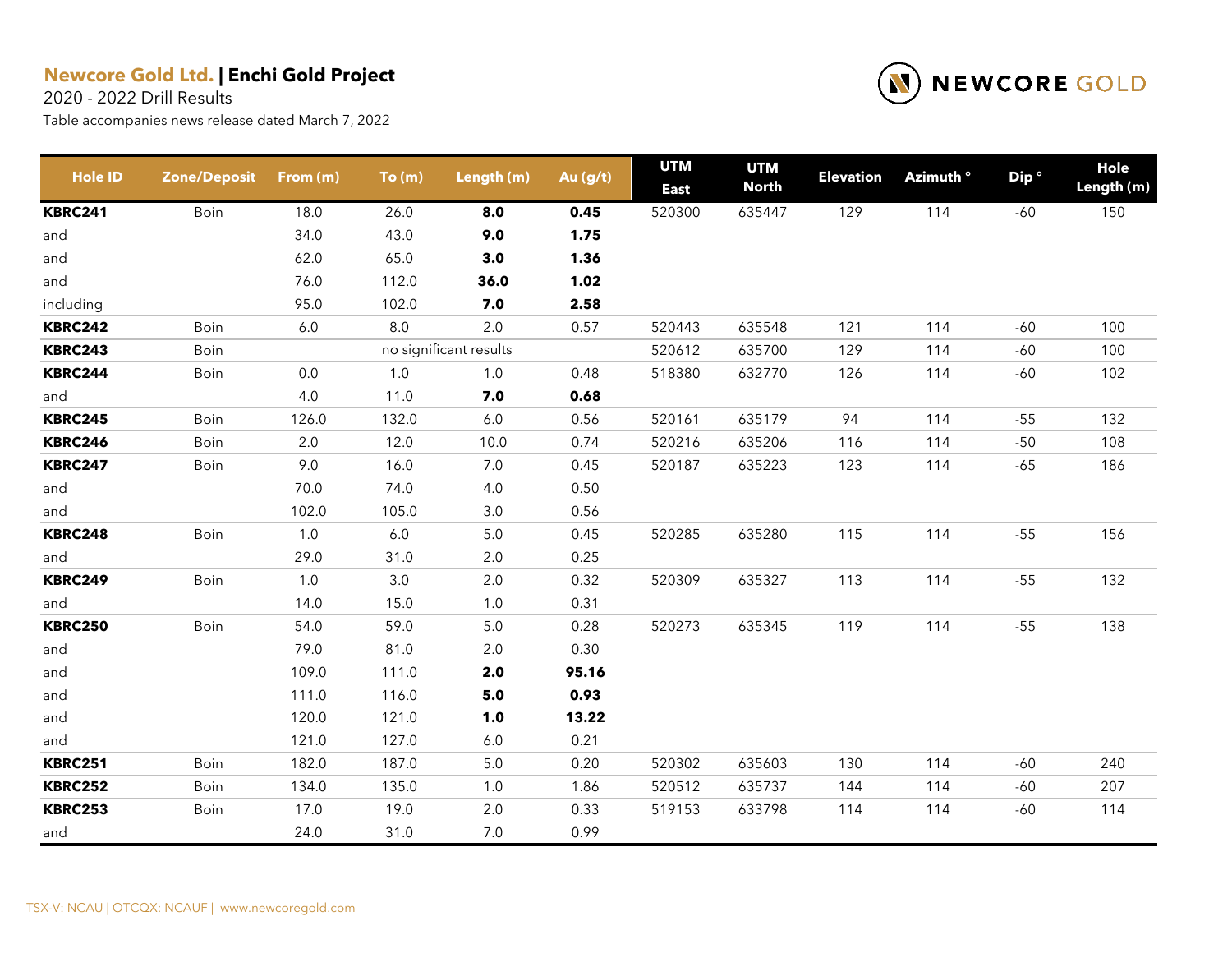2020 - 2022 Drill Results



| <b>Hole ID</b> | <b>Zone/Deposit</b> | From (m) | To(m) | Length (m)             | Au (g/t) | <b>UTM</b><br><b>East</b> | <b>UTM</b><br><b>North</b> | <b>Elevation</b> | Azimuth ° | Dip <sup>o</sup> | Hole<br>Length (m) |
|----------------|---------------------|----------|-------|------------------------|----------|---------------------------|----------------------------|------------------|-----------|------------------|--------------------|
| <b>KBRC254</b> | Boin                | 57.0     | 59.0  | 2.0                    | 0.30     | 517736                    | 632173                     | 112              | 114       | $-50$            | 102                |
| <b>KBRC255</b> | Boin                | 143.0    | 145.0 | 2.0                    | 0.39     | 517700                    | 632187                     | 113              | 114       | $-50$            | 152                |
| <b>KBRC256</b> | Boin                | 39.0     | 47.0  | 8.0                    | 0.68     | 517597                    | 631947                     | 124              | 114       | $-55$            | 150                |
| and            |                     | 51.0     | 53.0  | 2.0                    | 0.27     |                           |                            |                  |           |                  |                    |
| and            |                     | 63.0     | 76.0  | 13.0                   | 0.48     |                           |                            |                  |           |                  |                    |
| and            |                     | 118.0    | 119.0 | 1.0                    | 0.36     |                           |                            |                  |           |                  |                    |
| and            |                     | 126.0    | 139.0 | 13.0                   | 0.21     |                           |                            |                  |           |                  |                    |
| <b>KBRC257</b> | Boin                | 42.0     | 44.0  | 2.0                    | 0.43     | 517565                    | 631962                     | 114              | 114       | $-55$            | 201                |
| and            |                     | 52.0     | 81.0  | 29.0                   | 0.50     |                           |                            |                  |           |                  |                    |
| and            |                     | 188.0    | 201.0 | 13.0                   | 0.45     |                           |                            |                  |           |                  |                    |
| <b>KBRC258</b> | Boin                | 49.0     | 52.0  | 3.0                    | 0.86     | 517585                    | 632005                     | 112              | 114       | $-50$            | 150                |
| and            |                     | 62.0     | 65.0  | 3.0                    | 0.50     |                           |                            |                  |           |                  |                    |
| and            |                     | 85.0     | 91.0  | 6.0                    | 0.78     |                           |                            |                  |           |                  |                    |
| and            |                     | 107.0    | 114.0 | 7.0                    | 0.27     |                           |                            |                  |           |                  |                    |
| and            |                     | 139.0    | 143.0 | 4.0                    | 0.39     |                           |                            |                  |           |                  |                    |
| <b>KBRC259</b> | Boin                | 56.0     | 62.0  | 6.0                    | 0.46     | 517742                    | 632065                     | 113              | 114       | $-50$            | 124                |
| <b>KBRC260</b> | Boin                | 39.0     | 41.0  | 2.0                    | 0.35     | 517663                    | 631979                     | 110              | 114       | $-55$            | 90                 |
| and            |                     | 49.0     | 62.0  | 13.0                   | 0.78     |                           |                            |                  |           |                  |                    |
| <b>KBRC261</b> | Boin                | 101.0    | 103.0 | 2.0                    | 0.31     | 517742                    | 632065                     | 113              | 114       | $-50$            | 156                |
| <b>KBRC262</b> | Boin                |          |       | no significant results |          | 517617                    | 632116                     | 104              | 114       | $-50$            | 198                |
| <b>KBRC263</b> | Boin                | 22.0     | 25.0  | 3.0                    | 0.31     | 517653                    | 631932                     | 113              | 114       | $-55$            | 108                |
| and            |                     | 45.0     | 46.0  | 1.0                    | 0.51     |                           |                            |                  |           |                  |                    |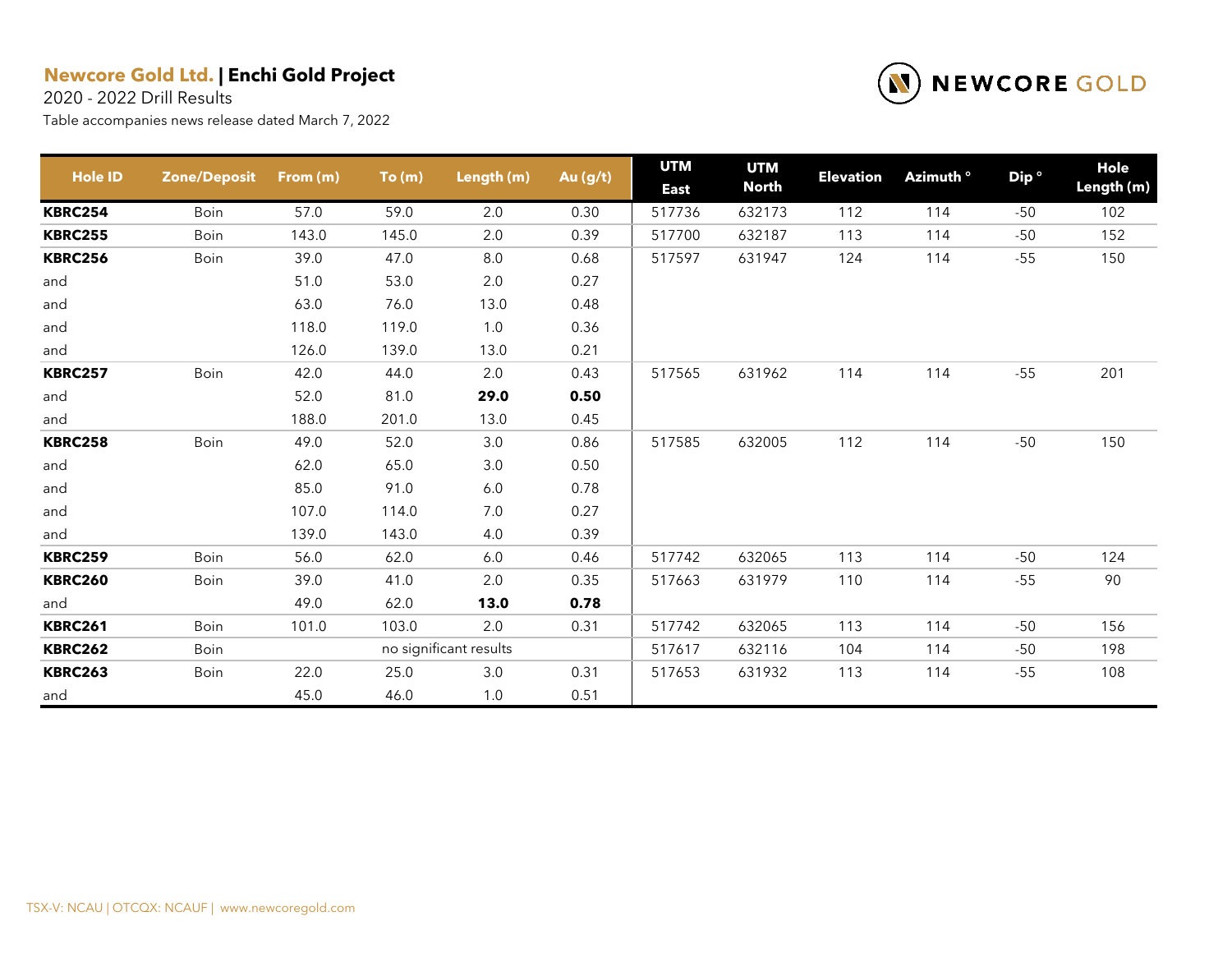2020 - 2022 Drill Results



| <b>Hole ID</b> | <b>Zone/Deposit</b> | From (m) | To(m)   | Length (m) | Au (g/t) | <b>UTM</b><br><b>East</b> | <b>UTM</b><br><b>North</b> | <b>Elevation</b> | Azimuth <sup>o</sup> | Dip <sup>o</sup> | Hole<br>Length (m) |
|----------------|---------------------|----------|---------|------------|----------|---------------------------|----------------------------|------------------|----------------------|------------------|--------------------|
| <b>KBRC264</b> | Boin                | 33.0     | 42.0    | 9.0        | 0.50     | 517530                    | 631895                     | 119              | 114                  | $-50$            | 236                |
| and            |                     | 63.0     | 64.0    | $1.0\,$    | 0.53     |                           |                            |                  |                      |                  |                    |
| and            |                     | 72.0     | 102.0   | 30.0       | 0.39     |                           |                            |                  |                      |                  |                    |
| and            |                     | 142.0    | 144.0   | 2.0        | 0.32     |                           |                            |                  |                      |                  |                    |
| and            |                     | 160.0    | 169.0   | 9.0        | 0.32     |                           |                            |                  |                      |                  |                    |
| and            |                     | 177.0    | 230.0   | 53.0       | 0.51     |                           |                            |                  |                      |                  |                    |
| including      |                     | 187.0    | 196.0   | 9.0        | 1.17     |                           |                            |                  |                      |                  |                    |
| and            |                     | 234.0    | 236.0   | 2.0        | 0.43     |                           |                            |                  |                      |                  |                    |
| <b>KBRC265</b> | Boin                | $3.0\,$  | $5.0\,$ | $2.0\,$    | 0.32     | 517569                    | 631819                     | 132              | 114                  | $-50$            | 108                |
| and            |                     | 23.0     | 24.0    | $1.0$      | 0.88     |                           |                            |                  |                      |                  |                    |
| and            |                     | 44.0     | 48.0    | 4.0        | 0.36     |                           |                            |                  |                      |                  |                    |
| and            |                     | 69.0     | 78.0    | 9.0        | 1.55     |                           |                            |                  |                      |                  |                    |
| including      |                     | 70.0     | 72.0    | 2.0        | 4.75     |                           |                            |                  |                      |                  |                    |
| <b>KBRC266</b> | Boin                | 14.0     | 22.0    | 8.0        | 1.12     | 517530                    | 631833                     | 131              | 114                  | $-50$            | 156                |
| and            |                     | 92.0     | 94.0    | 2.0        | 0.56     |                           |                            |                  |                      |                  |                    |
| <b>KBRC267</b> | Boin                | 45.0     | 49.0    | 4.0        | 0.30     | 517490                    | 631848                     | 125              | 114                  | $-55$            | 186                |
| and            |                     | 95.0     | 102.0   | 7.0        | 1.78     |                           |                            |                  |                      |                  |                    |
| <b>KBRC268</b> | Boin                | 45.0     | 46.0    | 1.0        | 0.84     | 517365                    | 631470                     | 110              | 114                  | $-50$            | 126                |
| and            |                     | 60.0     | 85.0    | 25.0       | 0.79     |                           |                            |                  |                      |                  |                    |
| and            |                     | 94.0     | 96.0    | 2.0        | 0.29     |                           |                            |                  |                      |                  |                    |
| and            |                     | 108.0    | 121.0   | 13.0       | 0.54     |                           |                            |                  |                      |                  |                    |
| <b>KBRC269</b> | Boin                | 128.0    | 130.0   | 2.0        | 0.50     | 517338                    | 631490                     | 109              | 114                  | $-50$            | 152                |
| <b>KBRC270</b> | Boin                | 48.0     | 53.0    | 5.0        | 0.50     | 517413                    | 631559                     | 108              | 114                  | $-50$            | 120                |
| and            |                     | 78.0     | 80.0    | 2.0        | 0.41     |                           |                            |                  |                      |                  |                    |
| and            |                     | 92.0     | 112.0   | 20.0       | 0.44     |                           |                            |                  |                      |                  |                    |
| KBDD061A       | Boin                | 236.0    | 236.7   | 0.7        | 1.38     | 518372                    | 633108                     | 122              | 114                  | $-65$            | 360.9              |
| <b>KBDD062</b> | Boin                | 303.0    | 304.1   | 1.1        | 0.24     | 518423                    | 633182                     | 127              | 114                  | $-62$            | 320.8              |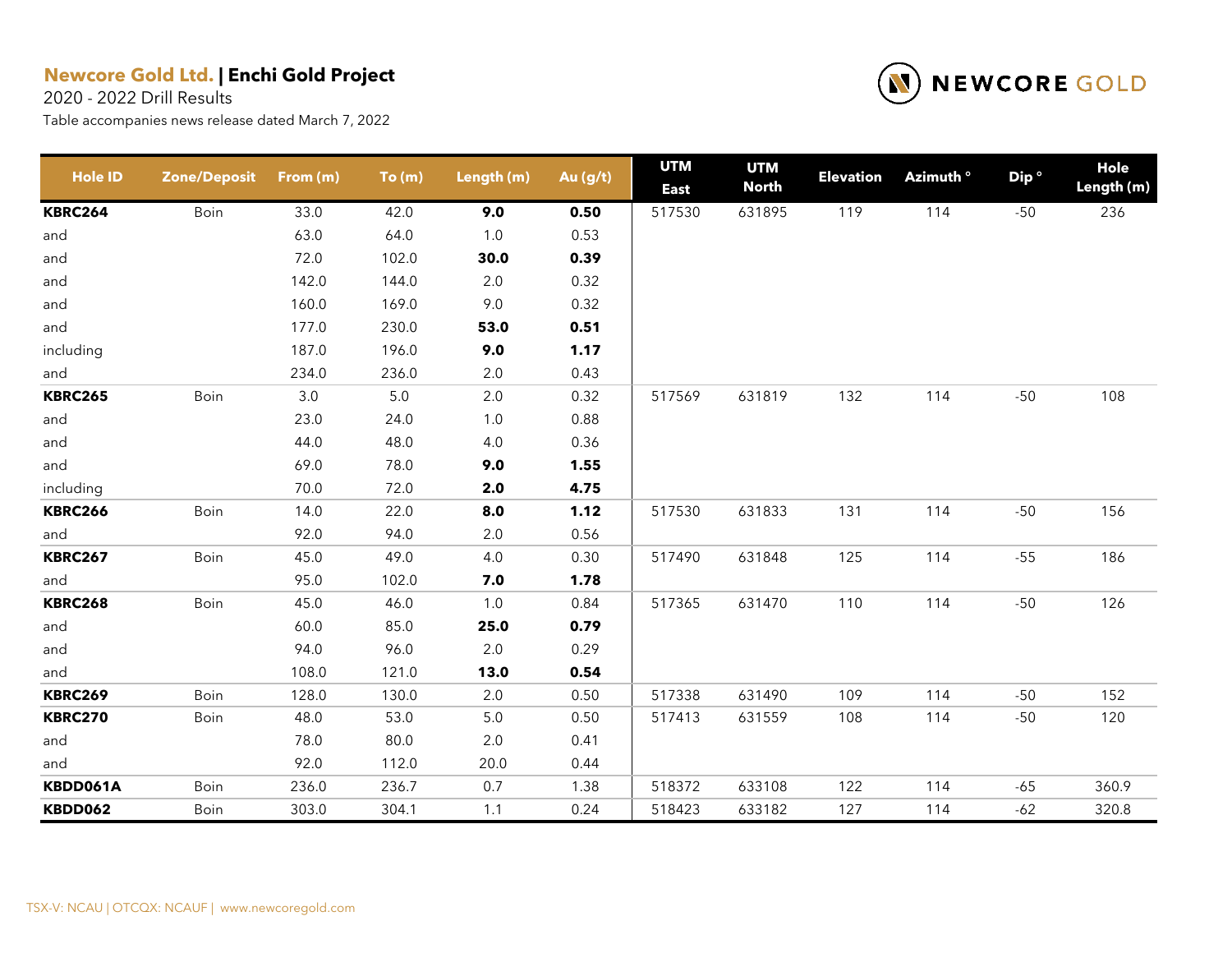2020 - 2022 Drill Results



| <b>Hole ID</b> | <b>Zone/Deposit</b> | From (m) | To(m) | Length (m)             | Au (g/t) | <b>UTM</b><br><b>East</b> | <b>UTM</b><br><b>North</b> | <b>Elevation</b> | Azimuth <sup>o</sup> | Dip <sup>o</sup> | Hole<br>Length (m) |
|----------------|---------------------|----------|-------|------------------------|----------|---------------------------|----------------------------|------------------|----------------------|------------------|--------------------|
| KBDD063A       | Boin                | 207.5    | 210.0 | $2.5\,$                | 0.30     | 518891                    | 633759                     | 155              | 114                  | $-60$            | 249.8              |
| and            |                     | 218.5    | 225.8 | 7.3                    | 0.45     |                           |                            |                  |                      |                  |                    |
| and            |                     | 243.0    | 244.2 | 1.2                    | 1.09     |                           |                            |                  |                      |                  |                    |
| and            |                     | 248.0    | 249.8 | 1.8                    | 0.63     |                           |                            |                  |                      |                  |                    |
| <b>KBRD063</b> | Boin                | 198.4    | 201.3 | 2.9                    | 0.69     | 518891                    | 633759                     | 155              | 114                  | $-60$            | 315.4              |
| and            |                     | 208.9    | 221.9 | 13.0                   | 0.13     |                           |                            |                  |                      |                  |                    |
| and            |                     | 252.3    | 254.4 | 2.1                    | 2.72     |                           |                            |                  |                      |                  |                    |
| and            |                     | 297.8    | 301.0 | 3.2                    | 0.72     |                           |                            |                  |                      |                  |                    |
| KBDD064        | Boin                | 107.3    | 109.0 | 1.7                    | 1.19     | 519239                    | 634235                     | 130              | 114                  | $-60$            | 351.7              |
| and            |                     | 121.0    | 195.0 | 74.0                   | 1.28     |                           |                            |                  |                      |                  |                    |
| including      |                     | 122.0    | 128.4 | $6.4\,$                | 2.65     |                           |                            |                  |                      |                  |                    |
| including      |                     | 136.0    | 137.4 | 1.4                    | 9.93     |                           |                            |                  |                      |                  |                    |
| including      |                     | 149.3    | 155.4 | 6.1                    | 2.24     |                           |                            |                  |                      |                  |                    |
| including      |                     | 170.6    | 177.0 | 6.4                    | 4.04     |                           |                            |                  |                      |                  |                    |
| including      |                     | 189.0    | 193.0 | 4.0                    | 2.41     |                           |                            |                  |                      |                  |                    |
| <b>KBDD065</b> | Boin                | 276.3    | 277.0 | 0.7                    | 1.32     | 520215                    | 635573                     | 109              | 114                  | $-57$            | 330.3              |
| and            |                     | 296.0    | 297.8 | 1.8                    | 6.14     |                           |                            |                  |                      |                  |                    |
| and            |                     | 310.0    | 313.0 | 3.0                    | 0.56     |                           |                            |                  |                      |                  |                    |
| KBDD066        | Boin                | 222.0    | 247.0 | 25.0                   | 1.08     | 518777                    | 633586                     | 146              | 114                  | $-57$            | 300.6              |
| including      |                     | 222.0    | 224.0 | 2.0                    | 4.31     |                           |                            |                  |                      |                  |                    |
| including      |                     | 232.9    | 237.5 | 4.6                    | 2.06     |                           |                            |                  |                      |                  |                    |
| and            |                     | 257.4    | 279.0 | 21.6                   | 0.63     |                           |                            |                  |                      |                  |                    |
| including      |                     | 259.0    | 260.8 | 1.8                    | 2.04     |                           |                            |                  |                      |                  |                    |
| including      |                     | 267.0    | 270.0 | 3.0                    | 1.84     |                           |                            |                  |                      |                  |                    |
| KBDD067        | Boin                |          |       | no significant results |          | 519130                    | 634081                     | 142              | 114                  | $-57$            | 300.4              |
| <b>KBRC271</b> | Boin                | 10.0     | 12.0  | $2.0\,$                | 0.34     | 517381                    | 631566                     | 110              | 114                  | $-50$            | 162                |
| and            |                     | 18.0     | 25.0  | 7.0                    | 1.22     |                           |                            |                  |                      |                  |                    |
| and            |                     | 77.0     | 110.0 | 33.0                   | 0.47     |                           |                            |                  |                      |                  |                    |
| and            |                     | 119.0    | 122.0 | 3.0                    | 0.30     |                           |                            |                  |                      |                  |                    |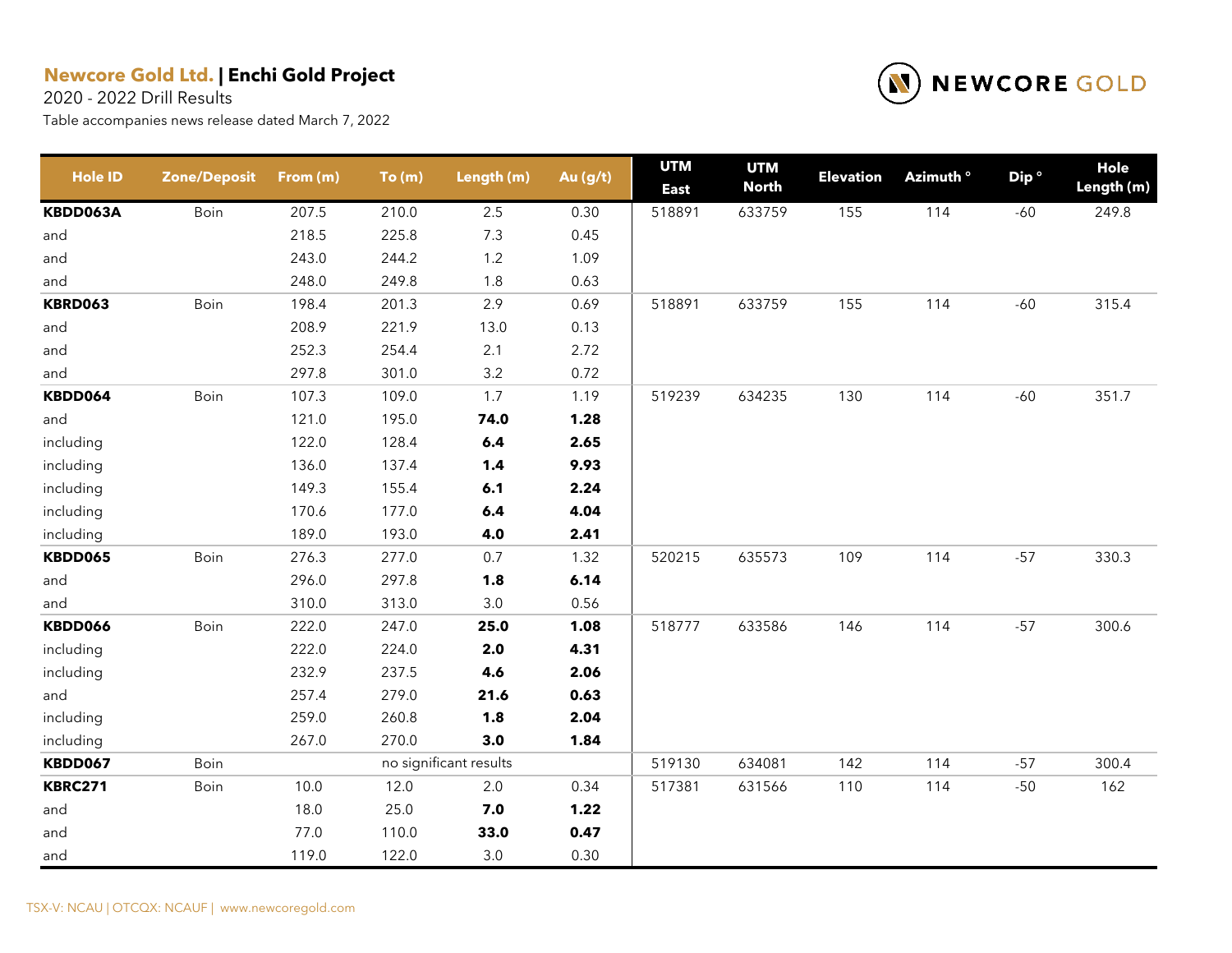2020 - 2022 Drill Results



| Hole ID        | <b>Zone/Deposit</b> | From (m) | To(m) | Length (m) | Au (g/t) | <b>UTM</b><br><b>East</b> | <b>UTM</b><br><b>North</b> | <b>Elevation</b> | Azimuth ° | Dip <sup>o</sup> | Hole<br>Length (m) |
|----------------|---------------------|----------|-------|------------|----------|---------------------------|----------------------------|------------------|-----------|------------------|--------------------|
| <b>KBRC272</b> | Boin                | 90.0     | 94.0  | 4.0        | 0.40     | 517432                    | 631655                     | 126              | 114       | $-50$            | 162                |
| and            |                     | 102.0    | 109.0 | 7.0        | 0.75     |                           |                            |                  |           |                  |                    |
| <b>KBRC273</b> | Boin                | 152.0    | 155.0 | $3.0\,$    | 1.63     | 519489                    | 634780                     | 132              | 114       | $-50$            | 278                |
| and            |                     | 166.0    | 175.0 | 9.0        | 1.67     |                           |                            |                  |           |                  |                    |
| and            |                     | 183.0    | 192.0 | 9.0        | 1.57     |                           |                            |                  |           |                  |                    |
| and            |                     | 232.0    | 233.0 | $1.0\,$    | 0.70     |                           |                            |                  |           |                  |                    |
| <b>KBRC274</b> | Boin                | 12.0     | 13.0  | $1.0$      | 0.41     | 520124                    | 635198                     | 127              | 114       | $-55$            | 200                |
| and            |                     | 32.0     | 40.0  | $8.0\,$    | 0.41     |                           |                            |                  |           |                  |                    |
| and            |                     | 60.0     | 63.0  | $3.0\,$    | 0.82     |                           |                            |                  |           |                  |                    |
| and            |                     | 84.0     | 85.0  | $1.0\,$    | 0.39     |                           |                            |                  |           |                  |                    |
| <b>KBRC275</b> | Boin                | 16.0     | 19.0  | $3.0\,$    | 0.39     | 520245                    | 635365                     | 116              | 114       | $-55$            | 156                |
| and            |                     | 45.0     | 46.0  | $1.0$      | 0.31     |                           |                            |                  |           |                  |                    |
| and            |                     | 80.0     | 82.0  | $2.0\,$    | 0.32     |                           |                            |                  |           |                  |                    |
| <b>KBRC276</b> | Boin                | 27.0     | 67.0  | 40.0       | 0.63     | 520217                    | 635377                     | 120              | 114       | $-55$            | 216                |
| including      |                     | 44.0     | 46.0  | $2.0\,$    | 3.42     |                           |                            |                  |           |                  |                    |
| and            |                     | 69.0     | 70.0  | $1.0\,$    | 0.65     |                           |                            |                  |           |                  |                    |
| and            |                     | 80.0     | 83.0  | $3.0\,$    | 0.35     |                           |                            |                  |           |                  |                    |
| and            |                     | 91.0     | 103.0 | 12.0       | 0.64     |                           |                            |                  |           |                  |                    |
| including      |                     | 91.0     | 95.0  | 4.0        | 1.12     |                           |                            |                  |           |                  |                    |
| and            |                     | 113.0    | 216.0 | 103.0      | 1.00     |                           |                            |                  |           |                  |                    |
| including      |                     | 121.0    | 126.0 | 5.0        | 4.16     |                           |                            |                  |           |                  |                    |
| including      |                     | 132.0    | 133.0 | 1.0        | 2.91     |                           |                            |                  |           |                  |                    |
| including      |                     | 198.0    | 214.0 | 16.0       | 1.67     |                           |                            |                  |           |                  |                    |
| <b>KBRC277</b> | Boin                | 159.0    | 162.0 | $3.0\,$    | 1.00     | 518205                    | 632743                     | 131              | 114       | $-60$            | 216                |
| <b>KBRC278</b> | Boin                | 117.0    | 132.0 | 15.0       | 1.49     | 518259                    | 632764                     | 129              | 114       | $-55$            | 156                |
| including      |                     | 123.0    | 129.0 | 6.0        | 2.44     |                           |                            |                  |           |                  |                    |
| <b>KBRC279</b> | Boin                | 152.0    | 160.0 | $8.0\,$    | 0.68     | 518229                    | 632779                     | 127              | 114       | $-55$            | 205                |
| and            |                     | 171.0    | 174.0 | $3.0\,$    | 0.45     |                           |                            |                  |           |                  |                    |
| <b>KBRC280</b> | Boin                | 140.0    | 141.0 | 1.0        | 0.29     | 518288                    | 632806                     | 122              | 114       | $-60$            | 222                |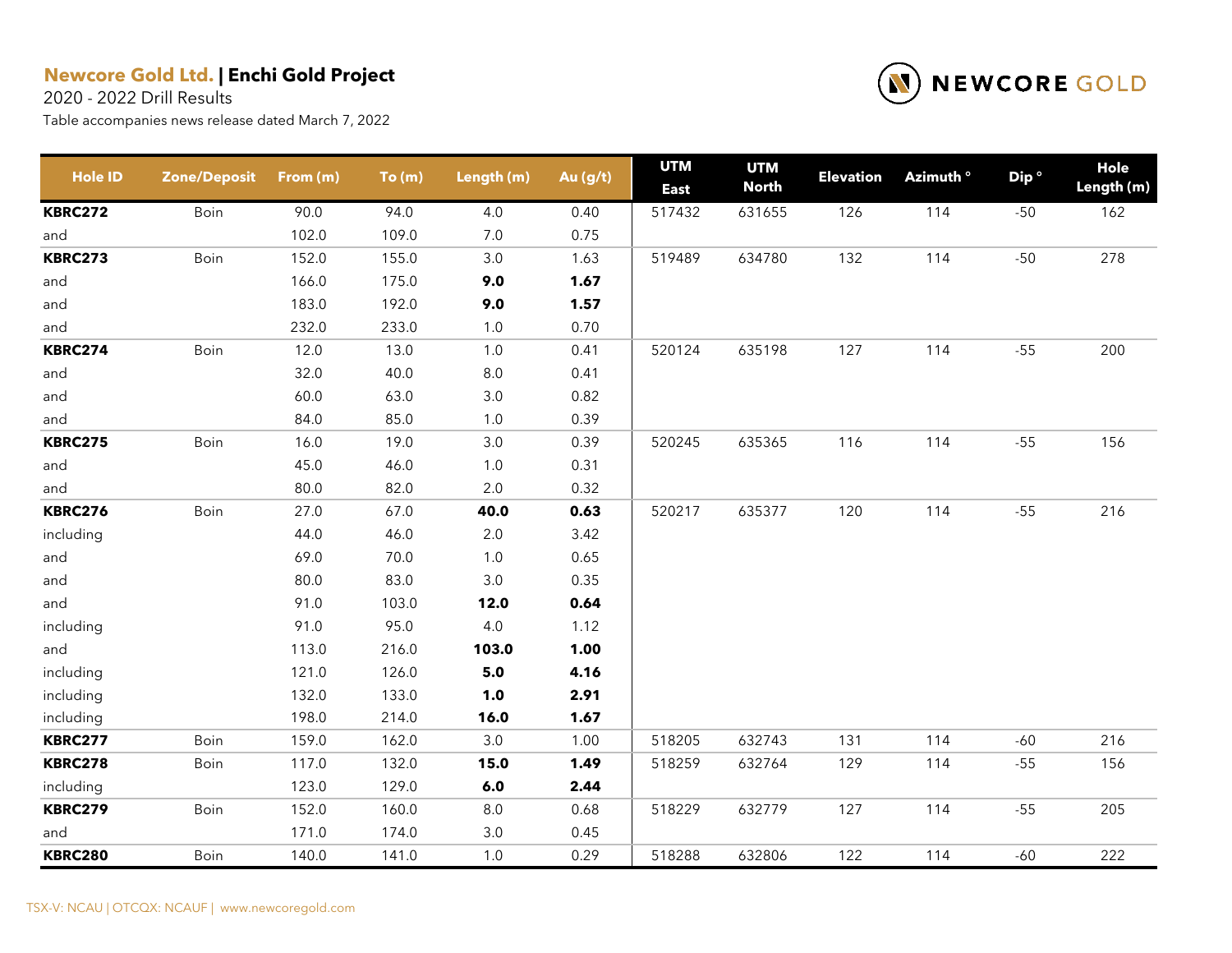2020 - 2022 Drill Results



| Hole ID        | <b>Zone/Deposit</b> | From (m) | To(m) | Length (m) | Au (g/t) | <b>UTM</b><br><b>East</b> | <b>UTM</b><br><b>North</b> | <b>Elevation</b> | Azimuth <sup>o</sup> | Dip <sup>o</sup> | <b>Hole</b><br>Length (m) |
|----------------|---------------------|----------|-------|------------|----------|---------------------------|----------------------------|------------------|----------------------|------------------|---------------------------|
| <b>SWRC068</b> | Sewum               | 3.0      | 5.0   | 2.0        | 0.28     | 521494                    | 629230                     | 193              | 120                  | $-70$            | 100                       |
| and            |                     | 23.0     | 31.0  | $8.0\,$    | 0.30     |                           |                            |                  |                      |                  |                           |
| and            |                     | 39.0     | 42.0  | 3.0        | 0.35     |                           |                            |                  |                      |                  |                           |
| and            |                     | 46.0     | 62.0  | 16.0       | 0.54     |                           |                            |                  |                      |                  |                           |
| including      |                     | 51.0     | 57.0  | $6.0\,$    | 0.93     |                           |                            |                  |                      |                  |                           |
| and            |                     | 74.0     | 76.0  | 2.0        | 1.03     |                           |                            |                  |                      |                  |                           |
| <b>SWRC069</b> | Sewum               | 39.0     | 41.0  | $2.0\,$    | 0.30     | 521442                    | 629252                     | 198              | 120                  | $-70$            | 125                       |
| and            |                     | 50.0     | 59.0  | 9.0        | 0.55     |                           |                            |                  |                      |                  |                           |
| and            |                     | 63.0     | 70.0  | 7.0        | 0.47     |                           |                            |                  |                      |                  |                           |
| and            |                     | 98.0     | 114.0 | 16.0       | 1.20     |                           |                            |                  |                      |                  |                           |
| SWRC070        | Sewum               | 43.0     | 45.0  | 2.0        | 1.41     | 521392                    | 629273                     | 193              | 120                  | $-70$            | 180                       |
| and            |                     | 141.0    | 148.0 | 7.0        | 0.98     |                           |                            |                  |                      |                  |                           |
| <b>SWRC071</b> | Sewum               | 3.0      | 16.0  | 13.0       | 0.45     | 521347                    | 628986                     | 193              | 120                  | $-55$            | 100                       |
| and            |                     | 38.0     | 43.0  | $5.0\,$    | 0.46     |                           |                            |                  |                      |                  |                           |
| and            |                     | 95.0     | 100.0 | 5.0        | 0.55     |                           |                            |                  |                      |                  |                           |
| <b>SWRC072</b> | Sewum               | 3.0      | 22.0  | 19.0       | 0.67     | 521408                    | 628860                     | 199              | 120                  | $-60$            | 150                       |
| and            |                     | 46.0     | 84.0  | 38.0       | 0.42     |                           |                            |                  |                      |                  |                           |
| <b>SWRC073</b> | Sewum               | $0.0\,$  | 28.0  | 28.0       | 1.52     | 520472                    | 626241                     | 119              | 130                  | $-50$            | 100                       |
| including      |                     | 15.0     | 25.0  | 10.0       | 3.58     |                           |                            |                  |                      |                  |                           |
| and            |                     | 36.0     | 42.0  | $6.0\,$    | 1.21     |                           |                            |                  |                      |                  |                           |
| SWRC074        | Sewum               | 7.0      | 38.0  | 31.0       | 0.84     | 520416                    | 626193                     | 105              | 130                  | $-50$            | 100                       |
| including      |                     | $8.0\,$  | 17.0  | 9.0        | 1.47     |                           |                            |                  |                      |                  |                           |
| and            |                     | 48.0     | 60.0  | 12.0       | 0.71     |                           |                            |                  |                      |                  |                           |
| and            |                     | 92.0     | 94.0  | 2.0        | 0.36     |                           |                            |                  |                      |                  |                           |
| <b>SWRC075</b> | Sewum               | 169.0    | 177.0 | 8.0        | 0.56     | 520355                    | 626219                     | 102              | 130                  | -60              | 220                       |
| SWRC076        | Sewum               | 1.0      | 12.0  | 11.0       | 0.48     | 521308                    | 627853                     | 118              | 120                  | $-50$            | 120                       |
| and            |                     | 39.0     | 88.0  | 49.0       | 0.91     |                           |                            |                  |                      |                  |                           |
| and            |                     | 104.0    | 120.0 | 16.0       | 3.04     |                           |                            |                  |                      |                  |                           |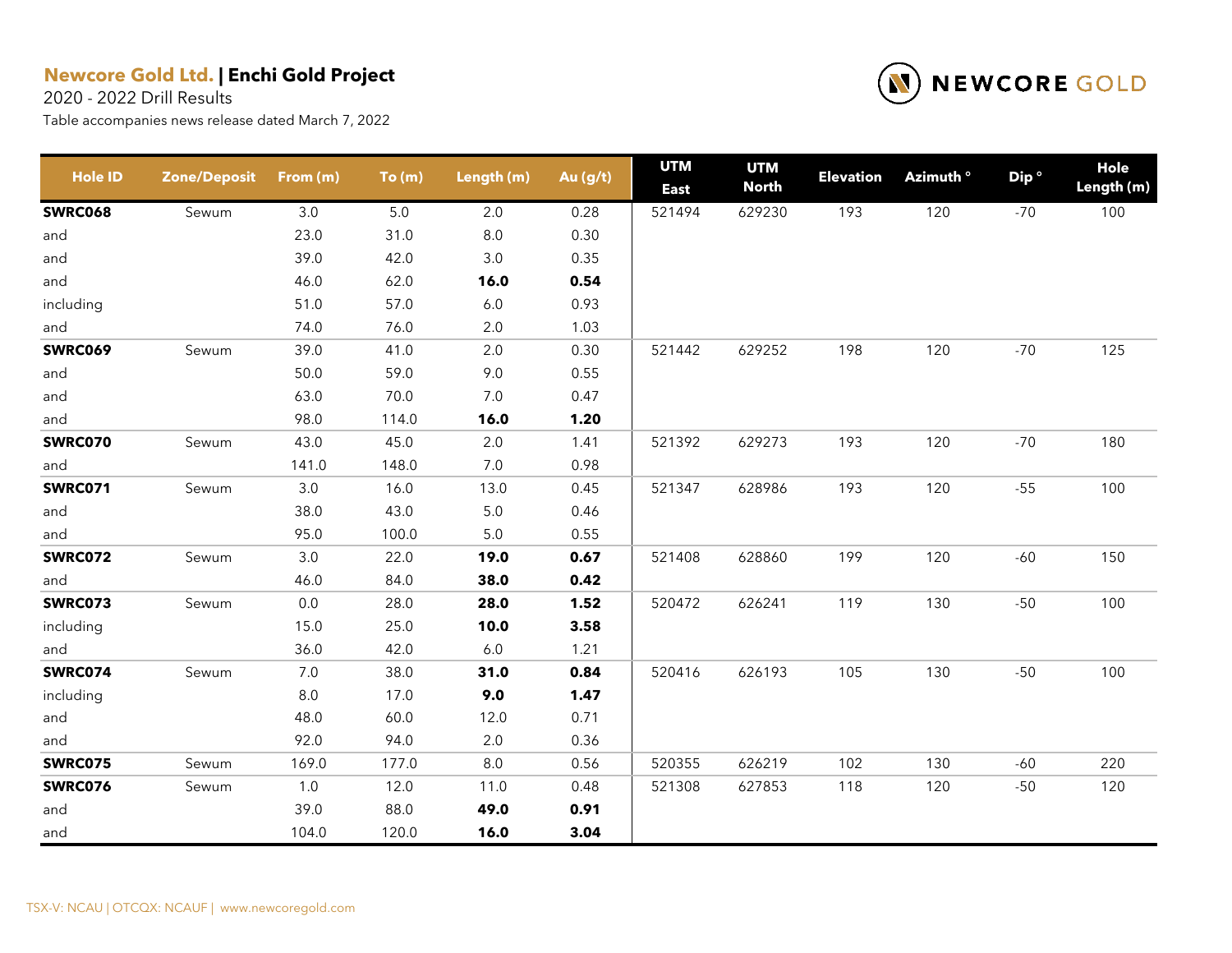2020 - 2022 Drill Results



| <b>Hole ID</b> | <b>Zone/Deposit</b> | From (m) | To(m) | Length (m)             | Au (g/t) | <b>UTM</b><br><b>East</b> | <b>UTM</b><br><b>North</b> | <b>Elevation</b> | Azimuth <sup>o</sup> | Dip <sup>o</sup> | Hole<br>Length (m) |
|----------------|---------------------|----------|-------|------------------------|----------|---------------------------|----------------------------|------------------|----------------------|------------------|--------------------|
| <b>SWRC077</b> | Sewum               | 29.0     | 35.0  | 6.0                    | 0.49     | 521268                    | 627871                     | 112              | 120                  | $-50$            | 180                |
| and            |                     | 54.0     | 56.0  | $2.0\,$                | 0.36     |                           |                            |                  |                      |                  |                    |
| and            |                     | 68.0     | 83.0  | 15.0                   | 0.76     |                           |                            |                  |                      |                  |                    |
| and            |                     | 89.0     | 92.0  | $3.0\,$                | 0.62     |                           |                            |                  |                      |                  |                    |
| and            |                     | 117.0    | 119.0 | $2.0\,$                | 0.40     |                           |                            |                  |                      |                  |                    |
| and            |                     | 126.0    | 131.0 | $5.0\,$                | 0.40     |                           |                            |                  |                      |                  |                    |
| and            |                     | 138.0    | 140.0 | $2.0\,$                | 0.28     |                           |                            |                  |                      |                  |                    |
| and            |                     | 151.0    | 153.0 | $2.0\,$                | 0.35     |                           |                            |                  |                      |                  |                    |
| and            |                     | 163.0    | 165.0 | 2.0                    | 0.40     |                           |                            |                  |                      |                  |                    |
| <b>SWRC078</b> | Sewum               |          |       | no significant results |          | 520197                    | 626036                     | 83               | 120                  | $-60$            | 270                |
| <b>SWRC079</b> | Sewum               | 207.0    | 209.0 | 2.0                    | 0.37     | 520334                    | 626242                     | 104              | 120                  | $-60$            | 294                |
| and            |                     | 260.0    | 262.0 | $2.0\,$                | 1.78     |                           |                            |                  |                      |                  |                    |
| and            |                     | 278.0    | 284.0 | $6.0\,$                | 0.98     |                           |                            |                  |                      |                  |                    |
| <b>SWRC080</b> | Sewum               | 149.0    | 159.0 | 10.0                   | 1.35     | 520405                    | 626279                     | 113              | 120                  | $-60$            | 204                |
| and            |                     | 166.0    | 168.0 | $2.0\,$                | 0.49     |                           |                            |                  |                      |                  |                    |
| <b>SWRC081</b> | Sewum               |          |       | no significant results |          | 520380                    | 626293                     | 104              | 120                  | $-60$            | 250                |
| <b>SWRC082</b> | Sewum               | 36.0     | 60.0  | 24.0                   | 2.02     | 520483                    | 626291                     | 115              | 120                  | $-50$            | 246                |
| and            |                     | 96.0     | 111.0 | 15.0                   | 0.40     |                           |                            |                  |                      |                  |                    |
| and            |                     | 222.0    | 224.0 | $2.0\,$                | 0.55     |                           |                            |                  |                      |                  |                    |
| <b>SWRC083</b> | Sewum               | 86.0     | 108.0 | 22.0                   | 1.97     | 520459                    | 626301                     | 124              | 120                  | $-60$            | 252                |
| and            |                     | 140.0    | 141.0 | $1.0\,$                | 0.83     |                           |                            |                  |                      |                  |                    |
| <b>SWRC084</b> | Sewum               | 115.0    | 134.0 | 19.0                   | 1.41     | 520472                    | 626357                     | 114              | 120                  | $-60$            | 250                |
| <b>SWRC085</b> | Sewum               | 4.0      | 12.0  | $8.0\,$                | 0.43     | 521395                    | 628651                     | 191              | 120                  | $-50$            | 100                |
| and            |                     | 42.0     | 44.0  | $2.0\,$                | 0.36     |                           |                            |                  |                      |                  |                    |
| and            |                     | 63.0     | 64.0  | 1.0                    | 0.31     |                           |                            |                  |                      |                  |                    |
| <b>SWRC086</b> | Sewum               | 131.0    | 133.0 | 2.0                    | 0.46     | 521353                    | 628672                     | 198              | 120                  | $-50$            | 150                |
| <b>SWRC087</b> | Sewum               | $0.0\,$  | $1.0$ | $1.0\,$                | 0.66     | 521415                    | 628352                     | 145              | 120                  | $-50$            | 120                |
| and            |                     | 84.0     | 86.0  | 2.0                    | 0.48     |                           |                            |                  |                      |                  |                    |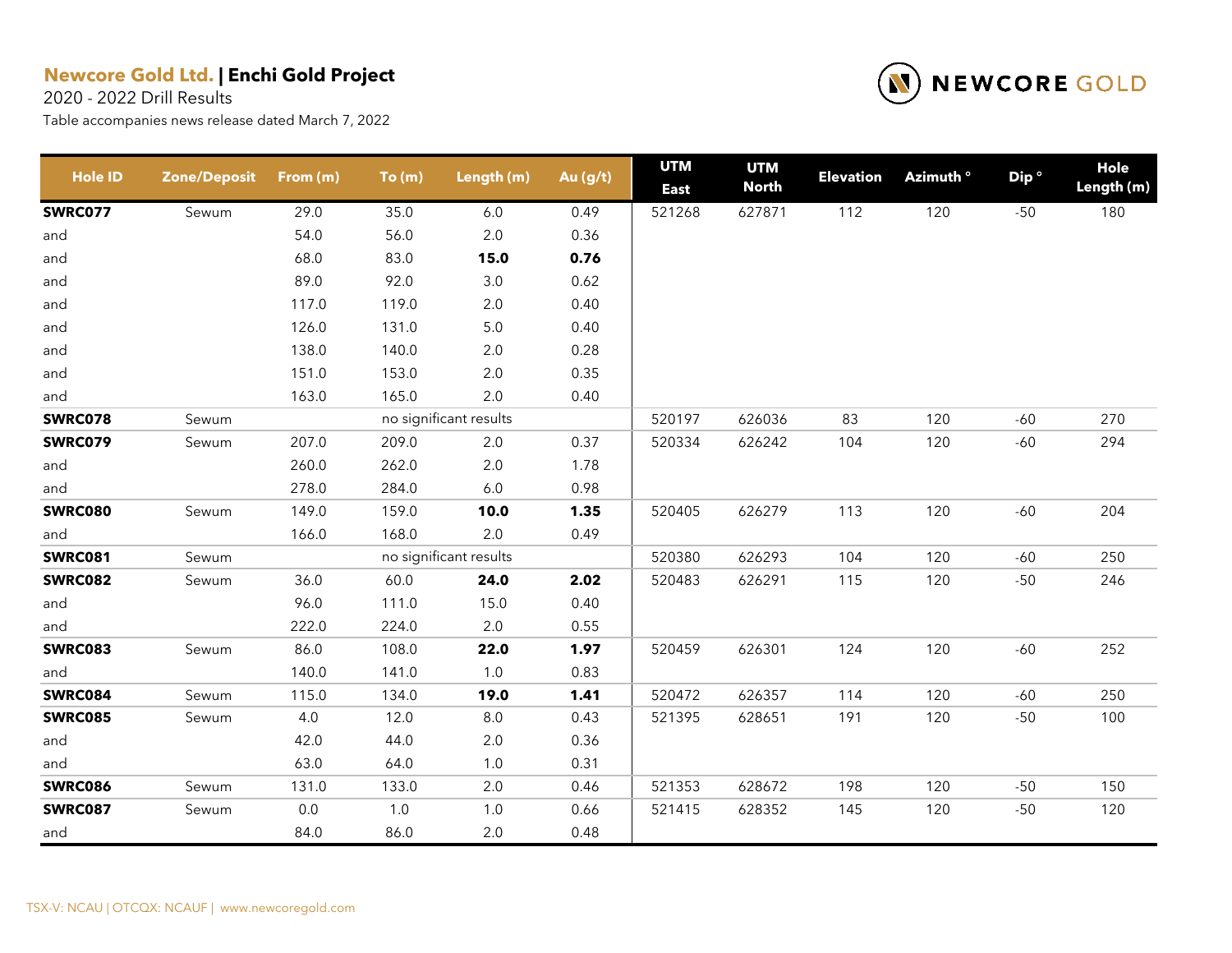2020 - 2022 Drill Results



| <b>Hole ID</b> | <b>Zone/Deposit</b> | From (m) | To(m)   | Length (m) | Au (g/t) | <b>UTM</b><br><b>East</b> | <b>UTM</b><br><b>North</b> | <b>Elevation</b> | Azimuth <sup>o</sup> | Dip <sup>o</sup> | Hole<br>Length (m) |
|----------------|---------------------|----------|---------|------------|----------|---------------------------|----------------------------|------------------|----------------------|------------------|--------------------|
| <b>SWRC088</b> | Sewum               | 7.0      | 18.0    | 11.0       | 0.32     | 521366                    | 628375                     | 145              | 120                  | $-50$            | 180                |
| and            |                     | 34.0     | 36.0    | 2.0        | 0.29     |                           |                            |                  |                      |                  |                    |
| and            |                     | 56.0     | 63.0    | 7.0        | 0.35     |                           |                            |                  |                      |                  |                    |
| <b>SWRC089</b> | Sewum               | 12.0     | 13.0    | 1.0        | 0.33     | 521412                    | 628244                     | 127              | 120                  | $-50$            | 102                |
| and            |                     | 43.0     | 45.0    | 2.0        | 0.31     |                           |                            |                  |                      |                  |                    |
| and            |                     | 47.0     | 49.0    | $2.0\,$    | 0.30     |                           |                            |                  |                      |                  |                    |
| and            |                     | 60.0     | 62.0    | 2.0        | 0.38     |                           |                            |                  |                      |                  |                    |
| <b>SWRC090</b> | Sewum               | 0.0      | 1.0     | 1.0        | 0.52     | 521370                    | 628269                     | 137              | 120                  | $-50$            | 156                |
| and            |                     | 66.0     | 68.0    | $2.0\,$    | 0.29     |                           |                            |                  |                      |                  |                    |
| and            |                     | 114.0    | 116.0   | $2.0\,$    | 0.46     |                           |                            |                  |                      |                  |                    |
| and            |                     | 119.0    | 121.0   | 2.0        | 0.73     |                           |                            |                  |                      |                  |                    |
| <b>SWRC091</b> | Sewum               | 4.0      | $5.0\,$ | 1.0        | 0.32     | 521371                    | 628158                     | 107              | 120                  | $-50$            | 100                |
| and            |                     | 60.0     | 61.0    | 1.0        | 0.30     |                           |                            |                  |                      |                  |                    |
| and            |                     | 81.0     | 82.0    | $1.0$      | 0.40     |                           |                            |                  |                      |                  |                    |
| and            |                     | 95.0     | 99.0    | 4.0        | 0.81     |                           |                            |                  |                      |                  |                    |
| <b>SWRC092</b> | Sewum               | 90.0     | 91.0    | 1.0        | 0.71     | 521270                    | 627986                     | 106              | 120                  | $-50$            | 220                |
| and            |                     | 140.0    | 148.0   | $8.0\,$    | 0.37     |                           |                            |                  |                      |                  |                    |
| and            |                     | 196.0    | 198.0   | 2.0        | 0.43     |                           |                            |                  |                      |                  |                    |
| SWRC093        | Sewum               | 8.0      | 11.0    | 3.0        | 1.48     | 521364                    | 627948                     | 102              | 120                  | $-50$            | 168                |
| and            |                     | 32.0     | 49.0    | 17.0       | 0.60     |                           |                            |                  |                      |                  |                    |
| and            |                     | 61.0     | 164.0   | 103.0      | 0.82     |                           |                            |                  |                      |                  |                    |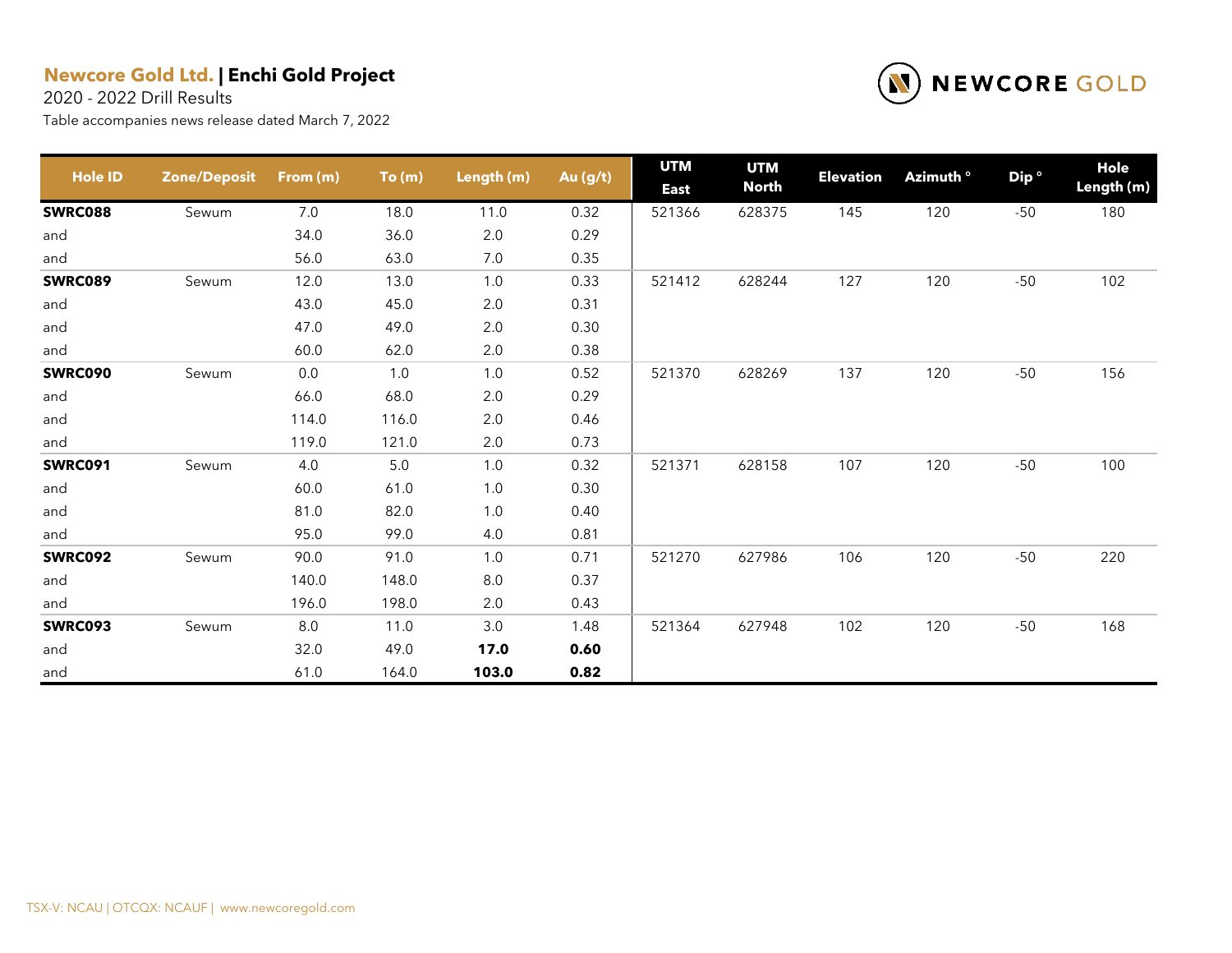2020 - 2022 Drill Results



| <b>Hole ID</b> | <b>Zone/Deposit</b> | From (m) | To(m)   | Length (m) | Au (g/t) | <b>UTM</b><br><b>East</b> | <b>UTM</b><br><b>North</b> | <b>Elevation</b> | Azimuth <sup>o</sup> | Dip <sup>o</sup> | <b>Hole</b><br>Length (m) |
|----------------|---------------------|----------|---------|------------|----------|---------------------------|----------------------------|------------------|----------------------|------------------|---------------------------|
| <b>SWRC094</b> | Sewum               | 86.0     | 88.0    | 2.0        | 0.33     | 521225                    | 627895                     | 113              | 120                  | $-50$            | 254                       |
| and            |                     | 91.0     | 94.0    | $3.0\,$    | 0.32     |                           |                            |                  |                      |                  |                           |
| and            |                     | 108.0    | 111.0   | $3.0\,$    | 1.19     |                           |                            |                  |                      |                  |                           |
| and            |                     | 115.0    | 131.0   | 16.0       | 1.26     |                           |                            |                  |                      |                  |                           |
| and            |                     | 147.0    | 150.0   | $3.0\,$    | 0.55     |                           |                            |                  |                      |                  |                           |
| and            |                     | 158.0    | 164.0   | $6.0\,$    | 1.51     |                           |                            |                  |                      |                  |                           |
| and            |                     | 175.0    | 183.0   | 8.0        | 2.35     |                           |                            |                  |                      |                  |                           |
| and            |                     | 187.0    | 195.0   | $8.0\,$    | 0.71     |                           |                            |                  |                      |                  |                           |
| and            |                     | 246.0    | 252.0   | $6.0\,$    | 0.37     |                           |                            |                  |                      |                  |                           |
| <b>SWRC095</b> | Sewum               | 27.0     | 28.0    | $1.0$      | 0.95     | 521155                    | 627863                     | 119              | 120                  | $-50$            | 242                       |
| and            |                     | 122.0    | 124.0   | $2.0\,$    | 1.63     |                           |                            |                  |                      |                  |                           |
| and            |                     | 181.0    | 195.0   | 14.0       | 0.53     |                           |                            |                  |                      |                  |                           |
| and            |                     | 233.0    | 238.0   | $5.0\,$    | 1.16     |                           |                            |                  |                      |                  |                           |
| <b>SWRC096</b> | Sewum               | $0.0\,$  | $1.0$   | $1.0$      | 2.44     | 521165                    | 627779                     | 105              | 120                  | $-50$            | 200                       |
| and            |                     | 66.0     | 67.0    | $1.0$      | 1.56     |                           |                            |                  |                      |                  |                           |
| and            |                     | 83.0     | 84.0    | $1.0$      | 0.54     |                           |                            |                  |                      |                  |                           |
| and            |                     | 92.0     | 108.0   | 16.0       | 0.69     |                           |                            |                  |                      |                  |                           |
| and            |                     | 136.0    | 138.0   | $2.0\,$    | 0.40     |                           |                            |                  |                      |                  |                           |
| and            |                     | 143.0    | 192.0   | 49.0       | 0.32     |                           |                            |                  |                      |                  |                           |
| <b>SWRC097</b> | Sewum               | $2.0\,$  | $3.0\,$ | $1.0$      | 0.31     | 521164                    | 627439                     | 106              | 120                  | $-50$            | 180                       |
| and            |                     | 22.0     | 23.0    | $1.0$      | 0.36     |                           |                            |                  |                      |                  |                           |
| and            |                     | 155.0    | 156.0   | $1.0$      | 0.62     |                           |                            |                  |                      |                  |                           |
| <b>SWRC098</b> | Sewum               | $7.0\,$  | 12.0    | $5.0\,$    | 0.29     | 521375                    | 628065                     | 100              | 120                  | $-50$            | 150                       |
| and            |                     | 59.0     | 60.0    | $1.0$      | 0.66     |                           |                            |                  |                      |                  |                           |
| <b>SWRC099</b> | Sewum               | 9.0      | 10.0    | $1.0$      | 0.42     | 521332                    | 628166                     | 110              | 120                  | $-50$            | 150                       |
|                |                     | 94.0     | 96.0    | 2.0        | 0.21     |                           |                            |                  |                      |                  |                           |
|                |                     | 118.0    | 130.0   | 12.0       | 0.73     |                           |                            |                  |                      |                  |                           |
|                |                     | 136.0    | 138.0   | $2.0\,$    | 0.29     |                           |                            |                  |                      |                  |                           |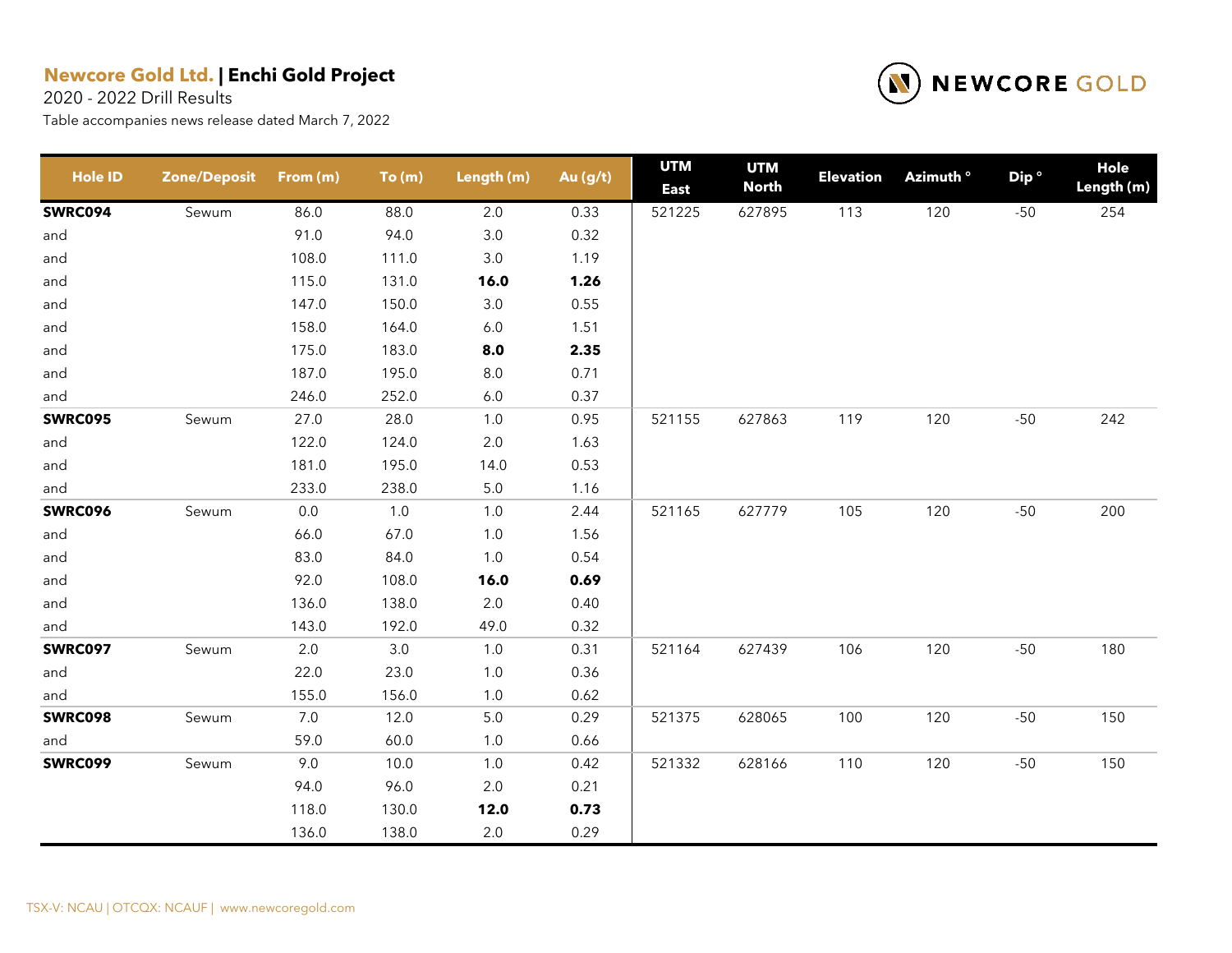2020 - 2022 Drill Results



| <b>Hole ID</b> | <b>Zone/Deposit</b> | From (m) | To(m) | Length (m)             | Au (g/t) | <b>UTM</b><br><b>East</b> | <b>UTM</b><br><b>North</b> | <b>Elevation</b> | Azimuth <sup>o</sup> | Dip <sup>o</sup> | Hole<br>Length (m) |
|----------------|---------------------|----------|-------|------------------------|----------|---------------------------|----------------------------|------------------|----------------------|------------------|--------------------|
| <b>SWRC100</b> | Sewum               | 116.0    | 122.0 | 6.0                    | 0.60     | 520433                    | 626319                     | 116              | 120                  | $-60$            | 252                |
| and            |                     | 144.0    | 158.0 | 14.0                   | 0.74     |                           |                            |                  |                      |                  |                    |
| and            |                     | 189.0    | 190.0 | $1.0$                  | 1.06     |                           |                            |                  |                      |                  |                    |
| and            |                     | 195.0    | 196.0 | $1.0\,$                | 0.41     |                           |                            |                  |                      |                  |                    |
| <b>SWRC101</b> | Sewum               | 154.0    | 171.0 | 17.0                   | 0.62     | 520451                    | 626371                     | 112              | 120                  | $-60$            | 220                |
| <b>SWRC102</b> | Sewum               | 35.0     | 36.0  | $1.0$                  | 0.32     | 520332                    | 626142                     | 93               | 120                  | $-60$            | 200                |
| <b>SWRC103</b> | Sewum               | 19.0     | 20.0  | 1.0                    | 0.34     | 520348                    | 626128                     | 98               | 120                  | $-50$            | 174                |
| and            |                     | 63.0     | 72.0  | 9.0                    | 0.77     |                           |                            |                  |                      |                  |                    |
| and            |                     | 78.0     | 79.0  | 1.0                    | 0.30     |                           |                            |                  |                      |                  |                    |
| and            |                     | 83.0     | 87.0  | 4.0                    | 0.47     |                           |                            |                  |                      |                  |                    |
| <b>SWRC104</b> | Sewum               | 26.0     | 27.0  | 1.0                    | 0.95     | 520571                    | 626500                     | 93               | 120                  | $-60$            | 264                |
| and            |                     | 126.0    | 127.0 | $1.0\,$                | 0.43     |                           |                            |                  |                      |                  |                    |
| and            |                     | 146.0    | 150.0 | 4.0                    | 0.92     |                           |                            |                  |                      |                  |                    |
| and            |                     | 215.0    | 216.0 | $1.0\,$                | 0.70     |                           |                            |                  |                      |                  |                    |
| <b>SWRC105</b> | Sewum               | $7.0$    | 9.0   | 2.0                    | 0.28     | 521415                    | 628026                     | 106              | 120                  | $-50$            | 274                |
| and            |                     | 84.0     | 85.0  | $1.0\,$                | 0.65     |                           |                            |                  |                      |                  |                    |
| and            |                     | 99.0     | 101.0 | 2.0                    | 0.33     |                           |                            |                  |                      |                  |                    |
| <b>SWRC106</b> | Sewum               |          |       | no significant results |          | 521448                    | 627900                     | 104              | 120                  | $-50$            | 234                |
| <b>SWRC107</b> | Sewum               | 4.0      | 81.0  | 77.0                   | 0.63     | 521408                    | 627918                     | 102              | 120                  | $-50$            | 186                |
| including      |                     | 4.0      | 40.0  | 36.0                   | 0.72     |                           |                            |                  |                      |                  |                    |
| and incl.      |                     | 28.0     | 37.0  | 9.0                    | 1.82     |                           |                            |                  |                      |                  |                    |
| including      |                     | 48.0     | 80.0  | 32.0                   | 0.70     |                           |                            |                  |                      |                  |                    |
| and incl.      |                     | 53.0     | 67.0  | 14.0                   | 1.22     |                           |                            |                  |                      |                  |                    |
| and            |                     | 139.0    | 186.0 | 47.0                   | 0.39     |                           |                            |                  |                      |                  |                    |
| <b>SWRC108</b> | Sewum               | 78.0     | 79.0  | 1.0                    | 0.31     | 521444                    | 628077                     | 114              | 120                  | $-50$            | 300                |
| and            |                     | 139.0    | 143.0 | 4.0                    | 0.42     |                           |                            |                  |                      |                  |                    |
| <b>SWRC109</b> | Sewum               | 116.0    | 117.0 | 1.0                    | 0.24     | 521438                    | 627962                     | 104              | 120                  | $-50$            | 262                |
| and            |                     | 154.0    | 155.0 | 1.0                    | 0.23     |                           |                            |                  |                      |                  |                    |
| <b>SWRC110</b> | Sewum               |          |       | no significant results |          | 521480                    | 627942                     | 105              | 120                  | $-50$            | 222                |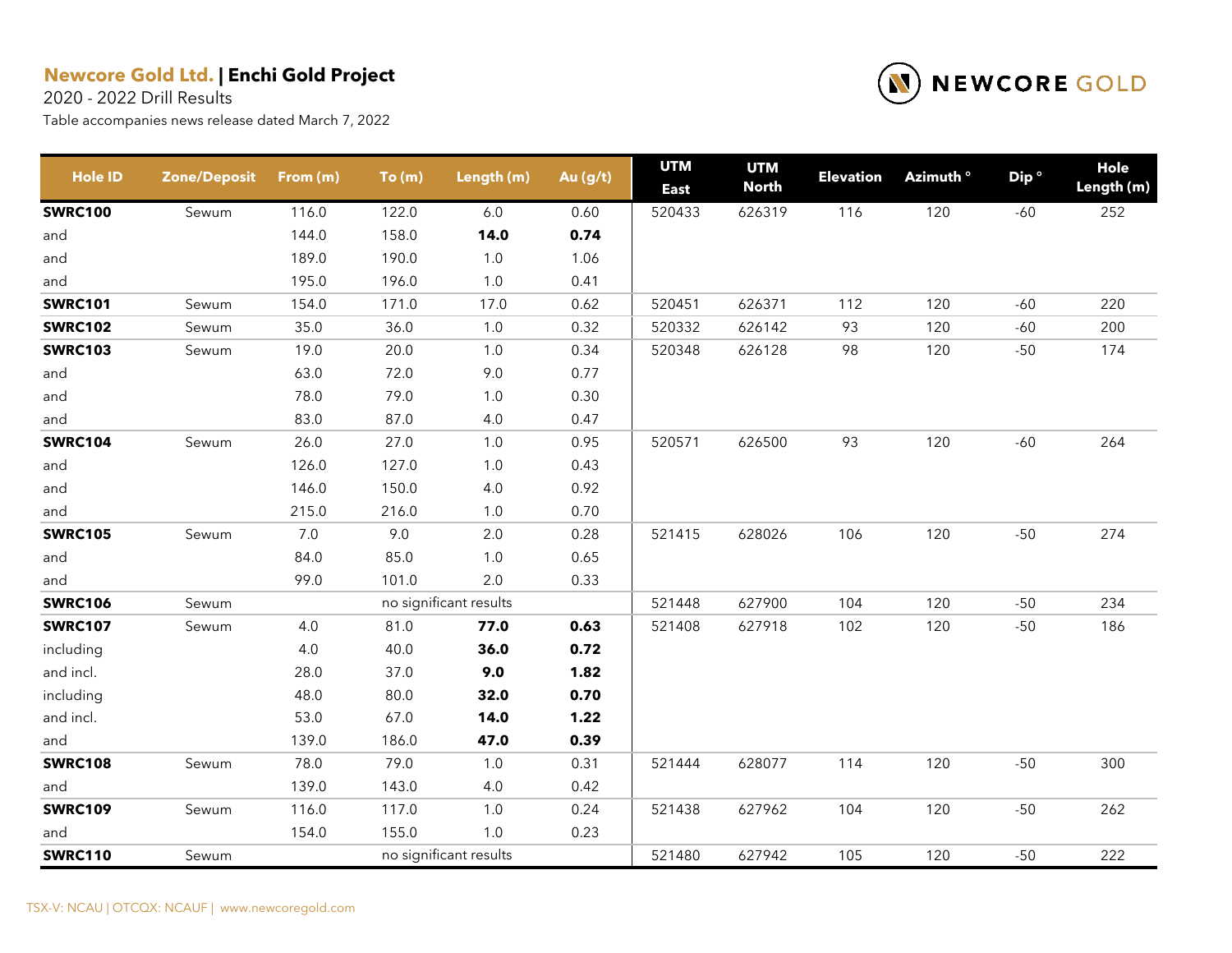2020 - 2022 Drill Results



| <b>Hole ID</b> | <b>Zone/Deposit</b> | From (m) | To(m) | Length (m) | Au (g/t) | <b>UTM</b><br><b>East</b> | <b>UTM</b><br><b>North</b> | <b>Elevation</b> | Azimuth <sup>o</sup> | Dip <sup>o</sup> | Hole<br>Length (m) |
|----------------|---------------------|----------|-------|------------|----------|---------------------------|----------------------------|------------------|----------------------|------------------|--------------------|
| <b>SWRC111</b> | Sewum               | 5.0      | 11.0  | $6.0\,$    | 0.25     | 521341                    | 627895                     | 108              | 120                  | $-50$            | 300                |
| and            |                     | 63.0     | 76.0  | 13.0       | 0.22     |                           |                            |                  |                      |                  |                    |
| and            |                     | 90.0     | 92.0  | $2.0\,$    | 0.49     |                           |                            |                  |                      |                  |                    |
| and            |                     | 108.0    | 109.0 | $1.0$      | 0.42     |                           |                            |                  |                      |                  |                    |
| and            |                     | 112.0    | 113.0 | $1.0\,$    | 0.37     |                           |                            |                  |                      |                  |                    |
| and            |                     | 115.0    | 124.0 | $9.0\,$    | 0.66     |                           |                            |                  |                      |                  |                    |
| and            |                     | 175.0    | 176.0 | $1.0$      | 0.36     |                           |                            |                  |                      |                  |                    |
| and            |                     | 180.0    | 181.0 | $1.0\,$    | 0.40     |                           |                            |                  |                      |                  |                    |
| and            |                     | 214.0    | 215.0 | $1.0\,$    | 0.31     |                           |                            |                  |                      |                  |                    |
| and            |                     | 248.0    | 254.0 | $6.0\,$    | 0.28     |                           |                            |                  |                      |                  |                    |
| and            |                     | 262.0    | 263.0 | $1.0\,$    | 0.38     |                           |                            |                  |                      |                  |                    |
| and            |                     | 287.0    | 298.0 | 11.0       | 0.23     |                           |                            |                  |                      |                  |                    |
| <b>SWRC112</b> | Sewum               | 32.0     | 33.0  | $1.0$      | 0.38     | 521464                    | 628007                     | 107              | 120                  | $-50$            | 276                |
| and            |                     | 51.0     | 57.0  | $6.0\,$    | 0.44     |                           |                            |                  |                      |                  |                    |
| and            |                     | 116.0    | 117.0 | $1.0\,$    | 0.46     |                           |                            |                  |                      |                  |                    |
| and            |                     | 149.0    | 150.0 | $1.0$      | 0.45     |                           |                            |                  |                      |                  |                    |
| and            |                     | 185.0    | 186.0 | 1.0        | 0.30     |                           |                            |                  |                      |                  |                    |
| and            |                     | 213.0    | 216.0 | 3.0        | 0.29     |                           |                            |                  |                      |                  |                    |
| <b>SWRC113</b> | Sewum               | 46.0     | 48.0  | 2.0        | 0.61     | 521387                    | 627988                     | 98               | 120                  | $-50$            | 283                |
| and            |                     | 61.0     | 65.0  | $4.0\,$    | 0.33     |                           |                            |                  |                      |                  |                    |
| and            |                     | 84.0     | 86.0  | $2.0\,$    | 0.32     |                           |                            |                  |                      |                  |                    |
| and            |                     | 164.0    | 166.0 | $2.0\,$    | 0.29     |                           |                            |                  |                      |                  |                    |
| and            |                     | 207.0    | 208.0 | $1.0\,$    | 0.50     |                           |                            |                  |                      |                  |                    |
| and            |                     | 220.0    | 283.0 | 63.0       | 0.24     |                           |                            |                  |                      |                  |                    |
| including      |                     | 231.0    | 233.0 | $2.0\,$    | 0.49     |                           |                            |                  |                      |                  |                    |
| including      |                     | 255.0    | 257.0 | 2.0        | 0.42     |                           |                            |                  |                      |                  |                    |
| including      |                     | 271.0    | 283.0 | 12.0       | 0.39     |                           |                            |                  |                      |                  |                    |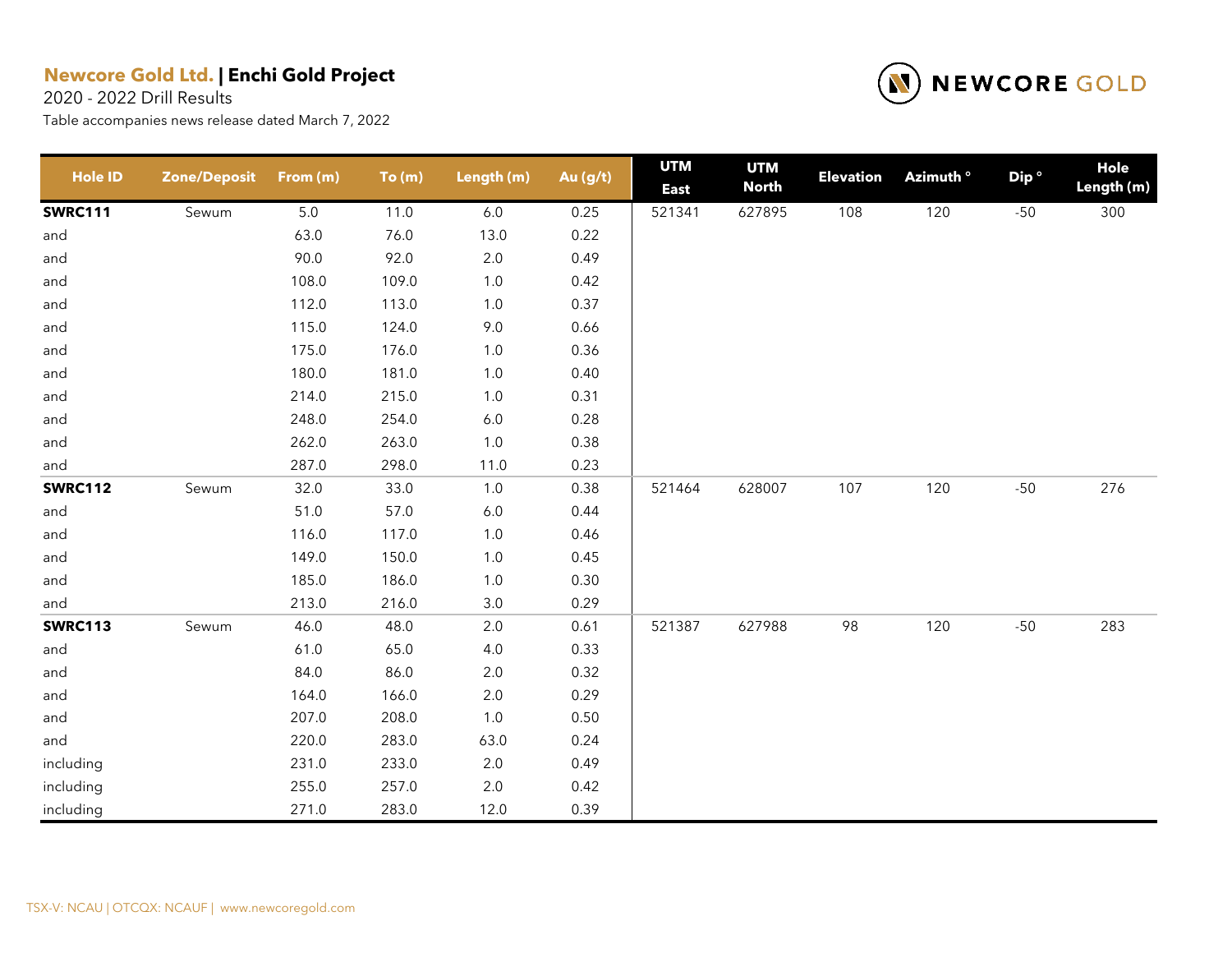2020 - 2022 Drill Results



| <b>Hole ID</b> | <b>Zone/Deposit</b> | From (m) | To(m) | Length (m)         | Au (g/t) | <b>UTM</b><br><b>East</b> | <b>UTM</b><br><b>North</b> | <b>Elevation</b> | Azimuth <sup>o</sup> | Dip <sup>o</sup> | Hole<br>Length (m) |
|----------------|---------------------|----------|-------|--------------------|----------|---------------------------|----------------------------|------------------|----------------------|------------------|--------------------|
| SWDD070A       | Sewum               | 131.4    | 131.8 | 0.4                | 2.48     | 521129                    | 627940                     | 118              | 120                  | $-57$            | 320.4              |
| and            |                     | 212.4    | 213.0 | 0.6                | 0.42     |                           |                            |                  |                      |                  |                    |
| and            |                     | 243.0    | 244.0 | $1.0\,$            | 0.38     |                           |                            |                  |                      |                  |                    |
| and            |                     | 285.5    | 298.2 | 12.7               | 0.17     |                           |                            |                  |                      |                  |                    |
| SWDD071B       | Sewum               | 77.5     | 79.0  | $1.5$              | 0.63     | 521312                    | 627963                     | 100              | 120                  | $-55$            | 374.5              |
| and            |                     | 104.0    | 118.0 | 14.0               | 2.33     |                           |                            |                  |                      |                  |                    |
| including      |                     | 110.0    | 117.0 | 7.0                | 4.08     |                           |                            |                  |                      |                  |                    |
| and incl.      |                     | 116.0    | 117.0 | $1.0$              | 20.54    |                           |                            |                  |                      |                  |                    |
| and            |                     | 123.0    | 127.0 | 4.0                | 0.67     |                           |                            |                  |                      |                  |                    |
| and            |                     | 149.0    | 151.0 | $2.0\,$            | 0.93     |                           |                            |                  |                      |                  |                    |
| and            |                     | 162.0    | 166.1 | 4.1                | 0.33     |                           |                            |                  |                      |                  |                    |
| and            |                     | 171.0    | 172.0 | $1.0$              | 0.31     |                           |                            |                  |                      |                  |                    |
| and            |                     | 242.0    | 244.0 | $2.0\,$            | 0.30     |                           |                            |                  |                      |                  |                    |
| and            |                     | 277.6    | 291.0 | 13.4               | 0.40     |                           |                            |                  |                      |                  |                    |
| <b>SWDD072</b> | Sewum               | 134.0    | 135.4 | 1.4                | 0.23     | 521119                    | 627799                     | 111              | 120                  | $-55$            | 259.8              |
| and            |                     | 184.3    | 186.2 | 1.9                | 0.27     |                           |                            |                  |                      |                  |                    |
| and            |                     | 221.3    | 228.0 | 6.7                | 0.79     |                           |                            |                  |                      |                  |                    |
| <b>SWDD073</b> | Sewum               | 159.0    | 164.1 | 5.1                | 0.75     | 521264                    | 628205                     | 131              | 120                  | $-55$            | 350.1              |
| and            |                     | 168.0    | 180.8 | 12.8               | 0.34     |                           |                            |                  |                      |                  |                    |
| and            |                     | 195.5    | 202.0 | $\boldsymbol{6.5}$ | 1.61     |                           |                            |                  |                      |                  |                    |
| and            |                     | 220.2    | 223.7 | $3.5\,$            | 0.78     |                           |                            |                  |                      |                  |                    |
| and            |                     | 231.2    | 237.3 | 6.1                | 0.56     |                           |                            |                  |                      |                  |                    |
| including      |                     | 231.2    | 233.0 | 1.8                | 1.24     |                           |                            |                  |                      |                  |                    |
| and            |                     | 257.2    | 258.0 | $0.8\,$            | 0.42     |                           |                            |                  |                      |                  |                    |
| and            |                     | 273.3    | 284.5 | 11.2               | 0.63     |                           |                            |                  |                      |                  |                    |
| including      |                     | 283.0    | 284.5 | 1.5                | 2.38     |                           |                            |                  |                      |                  |                    |
| and            |                     | 294.0    | 297.0 | $3.0\,$            | 0.57     |                           |                            |                  |                      |                  |                    |
| and            |                     | 303.0    | 307.0 | $4.0\,$            | 0.31     |                           |                            |                  |                      |                  |                    |
| and            |                     | 319.7    | 327.0 | 7.3                | 0.64     |                           |                            |                  |                      |                  |                    |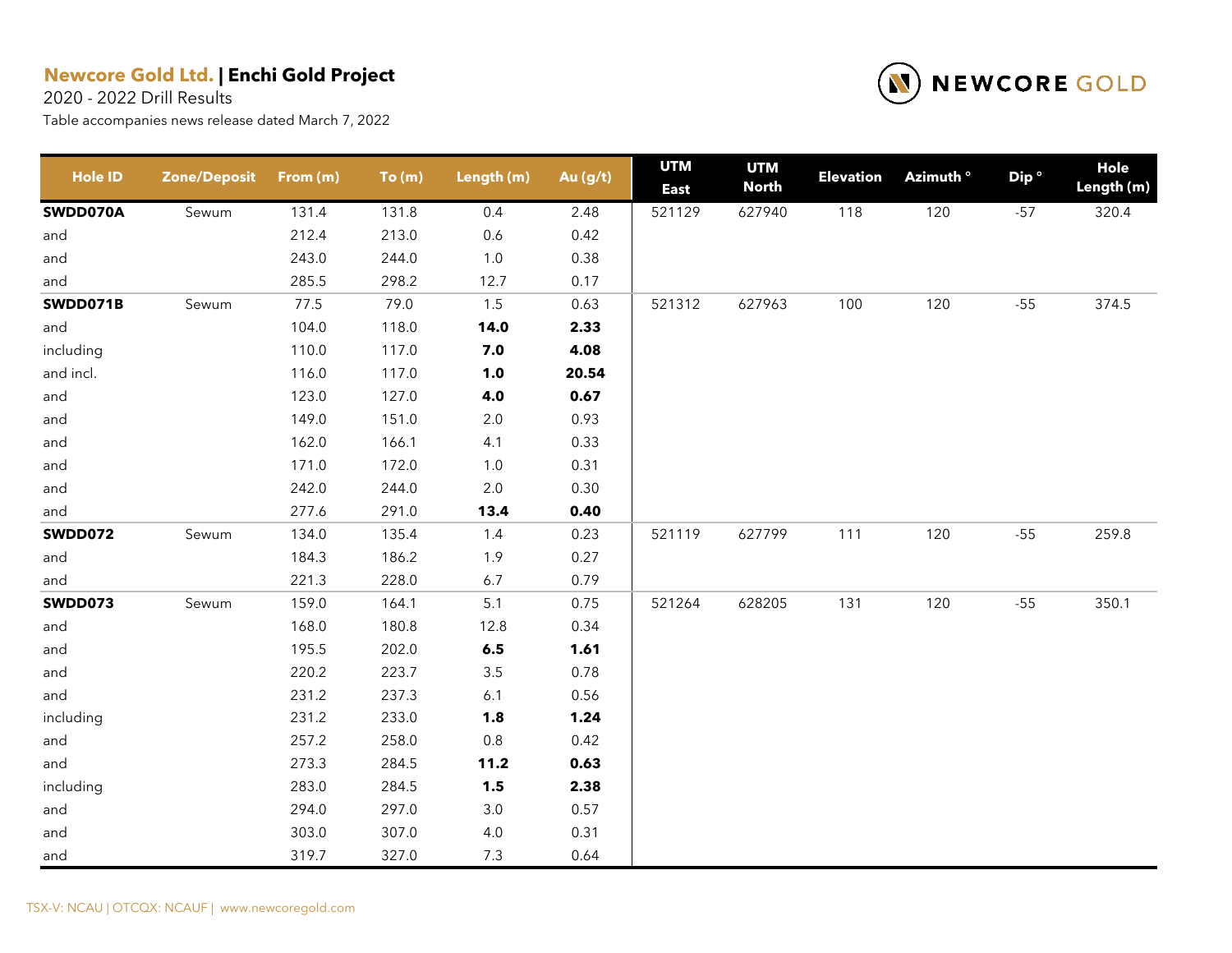2020 - 2022 Drill Results



| <b>Hole ID</b> | <b>Zone/Deposit</b> | From (m) | To(m) | Length (m) | Au (g/t) | <b>UTM</b><br><b>East</b> | <b>UTM</b><br><b>North</b> | <b>Elevation</b> | Azimuth <sup>o</sup> | Dip <sup>o</sup> | Hole<br>Length (m) |
|----------------|---------------------|----------|-------|------------|----------|---------------------------|----------------------------|------------------|----------------------|------------------|--------------------|
| SWDD074        | Sewum               | 6.0      | 9.0   | 3.0        | 0.26     | 521313                    | 628290                     | 143              | 120                  | $-55$            | 329.2              |
| and            |                     | 57.2     | 60.4  | $3.2\,$    | 0.42     |                           |                            |                  |                      |                  |                    |
| and            |                     | 107.0    | 108.0 | $1.0$      | 0.30     |                           |                            |                  |                      |                  |                    |
| and            |                     | 114.0    | 115.0 | 1.0        | 1.01     |                           |                            |                  |                      |                  |                    |
| and            |                     | 149.4    | 150.0 | 0.6        | 0.65     |                           |                            |                  |                      |                  |                    |
| and            |                     | 236.1    | 237.4 | 1.3        | 0.28     |                           |                            |                  |                      |                  |                    |
| <b>SWDD075</b> | Sewum               | 2.0      | 18.0  | 16.0       | 0.58     | 521303                    | 628694                     | 195              | 120                  | $-52$            | 389.3              |
| and            |                     | 101.0    | 108.3 | 7.3        | 0.31     |                           |                            |                  |                      |                  |                    |
| and            |                     | 125.0    | 125.9 | 0.9        | 1.75     |                           |                            |                  |                      |                  |                    |
| and            |                     | 344.3    | 345.0 | 0.7        | 1.05     |                           |                            |                  |                      |                  |                    |
| and            |                     | 350.0    | 365.6 | 15.6       | 0.98     |                           |                            |                  |                      |                  |                    |
| including      |                     | 359.0    | 365.6 | 6.6        | 2.00     |                           |                            |                  |                      |                  |                    |
| SWDD076        | Sewum               | 130.0    | 146.0 | 16.0       | 0.54     | 520522                    | 626435                     | 107              | 120                  | $-55$            | 275.1              |
| including      |                     | 131.0    | 132.0 | 1.0        | 1.64     |                           |                            |                  |                      |                  |                    |
| and            |                     | 160.0    | 161.0 | $1.0$      | 0.49     |                           |                            |                  |                      |                  |                    |
| SWDD077        | Sewum               | 148.0    | 149.0 | 1.0        | 0.53     | 520396                    | 626389                     | 102              | 120                  | $-55$            | 302.1              |
| and            |                     | 224.0    | 233.0 | 9.0        | 1.23     |                           |                            |                  |                      |                  |                    |
| including      |                     | 227.0    | 230.1 | 3.1        | 1.98     |                           |                            |                  |                      |                  |                    |
| and            |                     | 243.0    | 245.0 | 2.0        | 0.45     |                           |                            |                  |                      |                  |                    |
| and            |                     | 253.3    | 255.0 | 1.7        | 0.74     |                           |                            |                  |                      |                  |                    |
| and            |                     | 289.2    | 290.1 | 0.9        | 0.32     |                           |                            |                  |                      |                  |                    |
| SWDD078        | Sewum               | 250.0    | 250.8 | 0.8        | 0.63     | 520300                    | 626255                     | 99               | 120                  | $-60$            | 371.4              |
| and            |                     | 324.0    | 331.0 | 7.0        | 0.39     |                           |                            |                  |                      |                  |                    |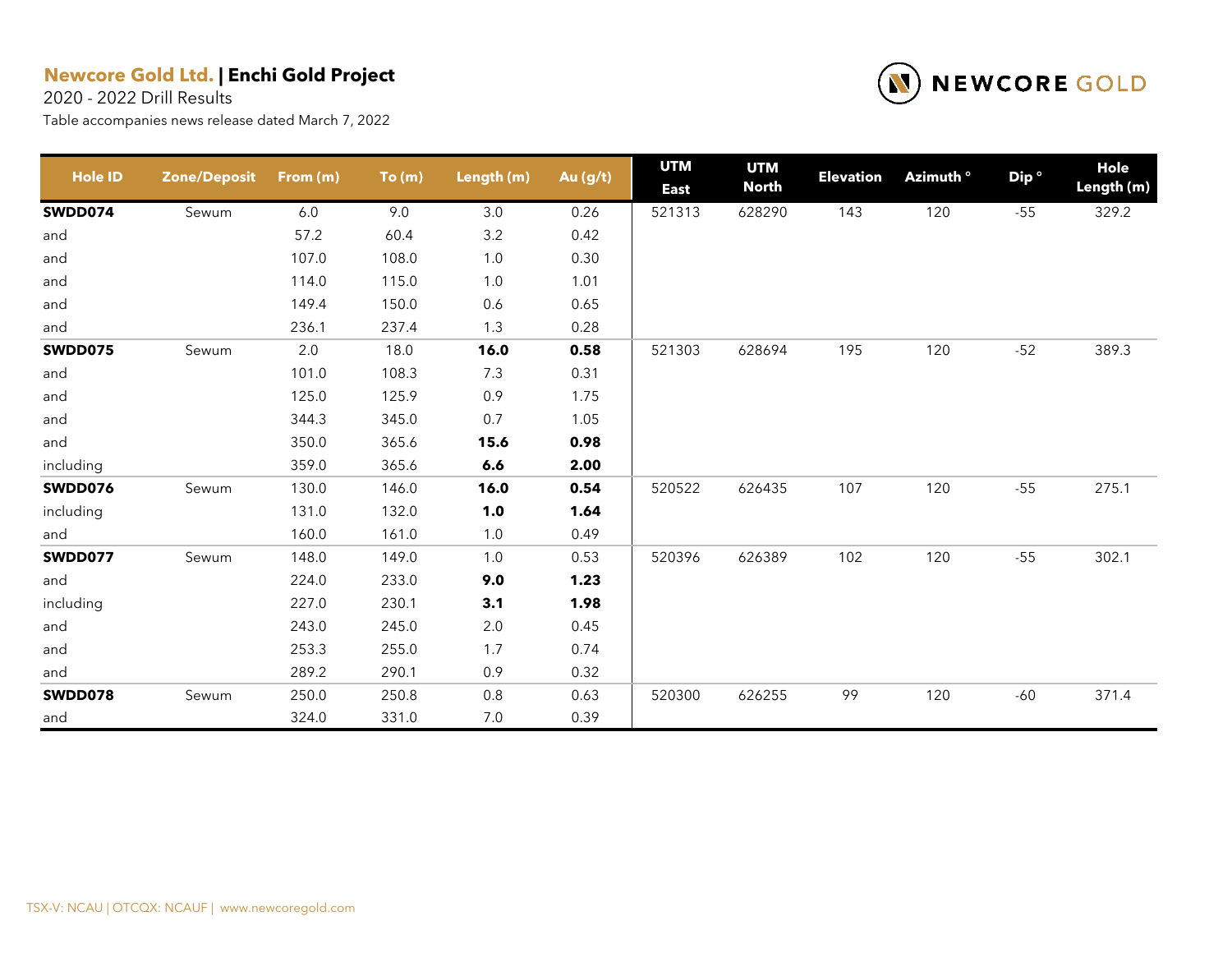2020 - 2022 Drill Results



| <b>Hole ID</b> | <b>Zone/Deposit</b> | From (m) | To(m) | Length (m) | Au (g/t) | <b>UTM</b><br><b>East</b> | <b>UTM</b><br><b>North</b> | <b>Elevation</b> | Azimuth ° | Dip <sup>o</sup> | Hole<br>Length (m) |
|----------------|---------------------|----------|-------|------------|----------|---------------------------|----------------------------|------------------|-----------|------------------|--------------------|
| SWDD079A       | Sewum               | 39.4     | 56.0  | 16.6       | 0.20     | 521289                    | 628910                     | 174              | 120       | $-60$            | 404.6              |
| and            |                     | 62.2     | 72.0  | 9.8        | 0.21     |                           |                            |                  |           |                  |                    |
| and            |                     | 75.8     | 79.0  | 3.2        | 0.38     |                           |                            |                  |           |                  |                    |
| and            |                     | 120.0    | 132.0 | 12.0       | 0.33     |                           |                            |                  |           |                  |                    |
| and            |                     | 173.6    | 187.0 | 13.4       | 0.52     |                           |                            |                  |           |                  |                    |
| and            |                     | 191.9    | 195.0 | 3.1        | 0.56     |                           |                            |                  |           |                  |                    |
| and            |                     | 209.9    | 212.0 | 2.1        | 0.37     |                           |                            |                  |           |                  |                    |
| and            |                     | 220.2    | 221.0 | 0.8        | 0.37     |                           |                            |                  |           |                  |                    |
| and            |                     | 307.0    | 310.0 | $3.0\,$    | 0.28     |                           |                            |                  |           |                  |                    |
| and            |                     | 313.0    | 314.0 | $1.0$      | 0.47     |                           |                            |                  |           |                  |                    |
| and            |                     | 404.0    | 405.0 | 1.0        | 0.34     |                           |                            |                  |           |                  |                    |
| <b>SWDD080</b> | Sewum               | 214.0    | 215.0 | $1.0$      | 0.52     | 520308                    | 626179                     | 87               | 120       | $-70$            | 282.2              |
| and            |                     | 247.1    | 249.0 | 1.9        | 0.42     |                           |                            |                  |           |                  |                    |
| <b>SWRC143</b> | Sewum Ext.          | 5.0      | 19.0  | 14.0       | 1.49     | 520505                    | 626275                     | 122              | 120       | $-55$            | 50                 |
| and            |                     | 26.0     | 27.0  | 1.0        | 0.87     |                           |                            |                  |           |                  |                    |
| <b>SWRC144</b> | Sewum Ext.          | 81.0     | 94.0  | 13.0       | 1.72     | 520501                    | 626343                     | 118              | 120       | $-60$            | 120                |
| <b>SWRC145</b> | Sewum Ext.          | 8.0      | 34.0  | 26.0       | 0.41     | 520569                    | 626355                     | 113              | 120       | $-55$            | 70                 |
| <b>SWRC146</b> | Sewum Ext.          | 47.0     | 51.0  | 4.0        | 0.38     | 520550                    | 626367                     | 120              | 120       | $-55$            | 100                |
| and            |                     | 62.0     | 64.0  | 2.0        | 1.32     |                           |                            |                  |           |                  |                    |
| <b>SWRC147</b> | Sewum Ext.          | 6.0      | 20.0  | 14.0       | 0.45     | 520615                    | 626387                     | 108              | 120       | $-55$            | 40                 |
| <b>SWRC148</b> | Sewum Ext.          | 66.0     | 68.0  | $2.0\,$    | 1.37     | 520576                    | 626411                     | 105              | 120       | $-65$            | 110                |
| and            |                     | 84.0     | 86.0  | 2.0        | 0.36     |                           |                            |                  |           |                  |                    |
| <b>SWRC149</b> | Sewum Ext. 2        | 47.0     | 49.0  | 2.0        | 0.29     | 520996                    | 626322                     | 98               | 120       | $-50$            | 100                |
| <b>SWRC150</b> | Sewum Ext. 2        | 5.0      | 7.0   | 2.0        | 0.55     | 520893                    | 626162                     | 97               | 120       | $-50$            | 102                |
| <b>SWRC151</b> | Sewum Ext. 2        | 16.0     | 17.0  | $1.0$      | 0.53     | 520775                    | 626215                     | 130              | 120       | $-50$            | 102                |
| and            |                     | 29.0     | 39.0  | 10.0       | 1.10     |                           |                            |                  |           |                  |                    |
| and            |                     | 72.0     | 92.0  | 20.0       | 0.67     |                           |                            |                  |           |                  |                    |
| including      |                     | 79.0     | 84.0  | 5.0        | 1.23     |                           |                            |                  |           |                  |                    |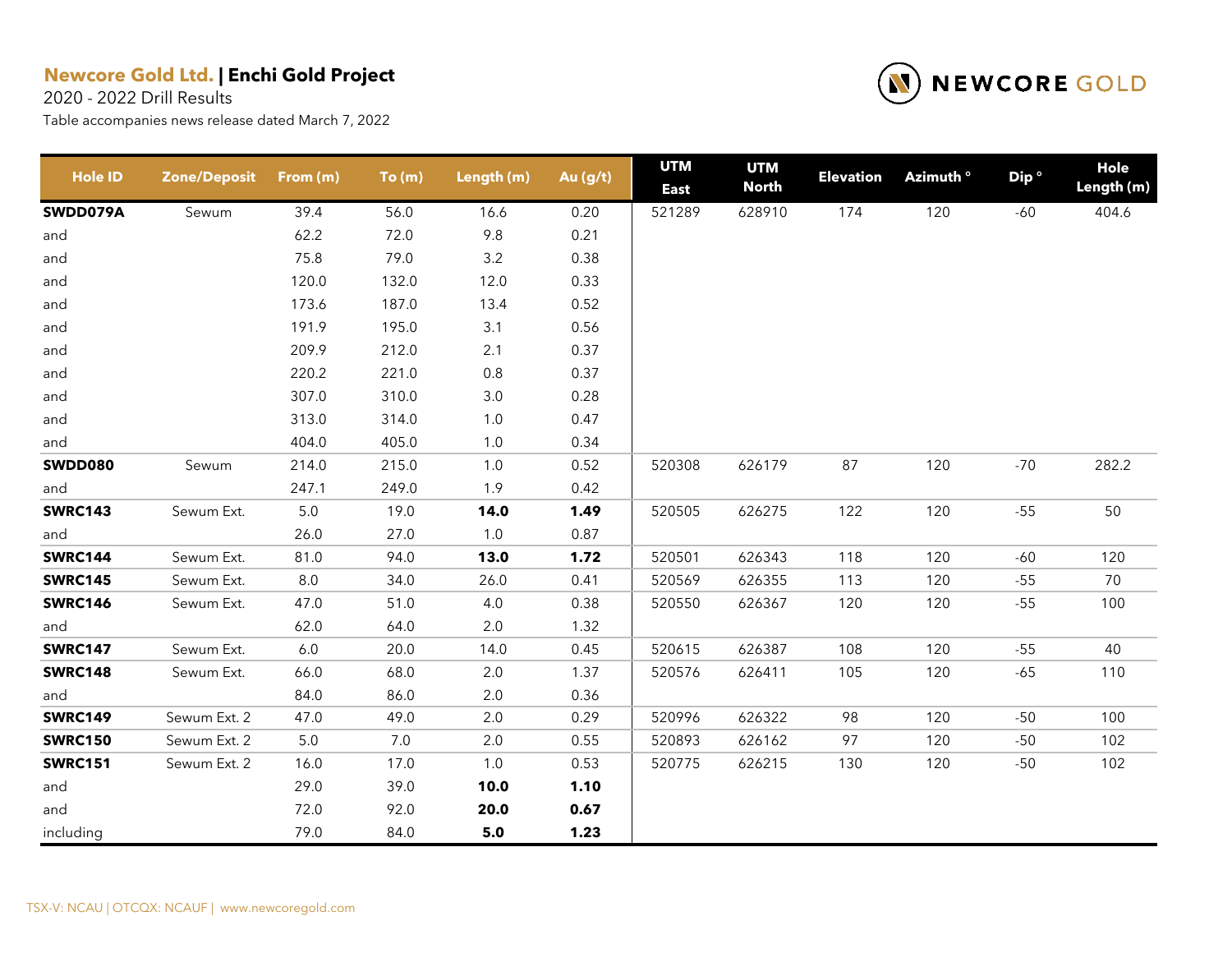2020 - 2022 Drill Results



| <b>Hole ID</b> | <b>Zone/Deposit</b> | From (m) | To(m) | Length (m)             | Au (g/t) | <b>UTM</b><br><b>East</b> | <b>UTM</b><br><b>North</b> | <b>Elevation</b> | Azimuth <sup>o</sup> | Dip <sup>o</sup> | Hole<br>Length (m) |
|----------------|---------------------|----------|-------|------------------------|----------|---------------------------|----------------------------|------------------|----------------------|------------------|--------------------|
| <b>SWRC152</b> | Sewum Ext. 2        | 2.0      | 8.0   | 6.0                    | 5.84     | 520831                    | 626189                     | 189              | 120                  | $-50$            | 100                |
| including      |                     | 2.0      | 3.0   | 1.0                    | 26.82    |                           |                            |                  |                      |                  |                    |
| <b>SWRC153</b> | Sewum Ext. 2        | 0.0      | 3.0   | 3.0                    | 0.69     | 520845                    | 626392                     | 110              | 120                  | $-50$            | 108                |
| and            |                     | 11.0     | 14.0  | 3.0                    | 0.60     |                           |                            |                  |                      |                  |                    |
| <b>SWRC154</b> | Sewum Ext. 2        |          |       | no significant results |          | 520779                    | 626420                     | 117              | 120                  | $-50$            | 114                |
| <b>SWRC155</b> | Sewum Ext. 2        | 49.0     | 50.0  | 1.0                    | 0.51     | 520915                    | 626351                     | 94               | 120                  | $-50$            | 130                |
| and            |                     | 111.0    | 120.0 | 9.0                    | 0.41     |                           |                            |                  |                      |                  |                    |
| and            |                     | 124.0    | 126.0 | 2.0                    | 0.43     |                           |                            |                  |                      |                  |                    |
| <b>SWRC156</b> | Sewum Ext.          |          |       | no significant results |          | 520654                    | 626422                     | 98               | 120                  | $-55$            | 50                 |
| <b>SWRC157</b> | Sewum Ext.          | 96.0     | 98.0  | 2.0                    | 0.65     | 520589                    | 626463                     | 89               | 120                  | $-55$            | 120                |
| <b>SWRC158</b> | Sewum Ext.          | 28.0     | 30.0  | 2.0                    | 1.30     | 520623                    | 626437                     | 87               | 120                  | $-55$            | 100                |
| <b>SWRC159</b> | Sewum Ext.          | 95.0     | 102.0 | $7.0$                  | 1.06     | 520522                    | 626383                     | 113              | 120                  | $-55$            | 140                |
| <b>SWRC160</b> | Sewum Ext.          | 123.0    | 141.0 | 18.0                   | 2.14     | 520491                    | 626397                     | 117              | 120                  | $-55$            | 160                |
| including      |                     | 124.0    | 128.0 | 4.0                    | 3.01     |                           |                            |                  |                      |                  |                    |
| and incl.      |                     | 129.0    | 136.0 | 7.0                    | 2.87     |                           |                            |                  |                      |                  |                    |
| <b>SWRC161</b> | Sewum Ext.          |          |       | no significant results |          | 520491                    | 626397                     | 117              | 120                  | $-60$            | 40                 |
| <b>SWRC162</b> | Sewum Ext.          | 0.0      | 2.0   | 2.0                    | 0.26     | 520393                    | 626096                     | 96               | 120                  | $-60$            | 50                 |
| and            |                     | 29.0     | 33.0  | 4.0                    | 0.37     |                           |                            |                  |                      |                  |                    |
| <b>SWRC163</b> | Sewum Ext.          | 0.0      | 24.0  | 24.0                   | 0.39     | 520381                    | 626103                     | 97               | 120                  | $-60$            | 70                 |
| including      |                     | 4.0      | 10.0  | 6.0                    | 0.80     |                           |                            |                  |                      |                  |                    |
| <b>SWRC164</b> | Sewum Ext.          | 3.0      | 28.0  | 25.0                   | 1.98     | 520402                    | 626147                     | 92               | 120                  | $-60$            | 70                 |
| and            |                     | 35.0     | 37.0  | $2.0\,$                | 0.64     |                           |                            |                  |                      |                  |                    |
| and            |                     | 48.0     | 70.0  | 22.0                   | 0.58     |                           |                            |                  |                      |                  |                    |
| <b>SWRC165</b> | Sewum Ext.          | 24.0     | 26.0  | 2.0                    | 0.46     | 520374                    | 626160                     | 92               | 120                  | $-60$            | 100                |
| and            |                     | 73.0     | 91.0  | 18.0                   | 1.31     |                           |                            |                  |                      |                  |                    |
| including      |                     | 83.0     | 85.0  | 2.0                    | 8.28     |                           |                            |                  |                      |                  |                    |
| <b>SWRC166</b> | Sewum Ext.          | 117.0    | 120.0 | 3.0                    | 2.36     | 520355                    | 626174                     | 93               | 120                  | $-55$            | 140                |
| and            |                     | 126.0    | 132.0 | 6.0                    | 0.29     |                           |                            |                  |                      |                  |                    |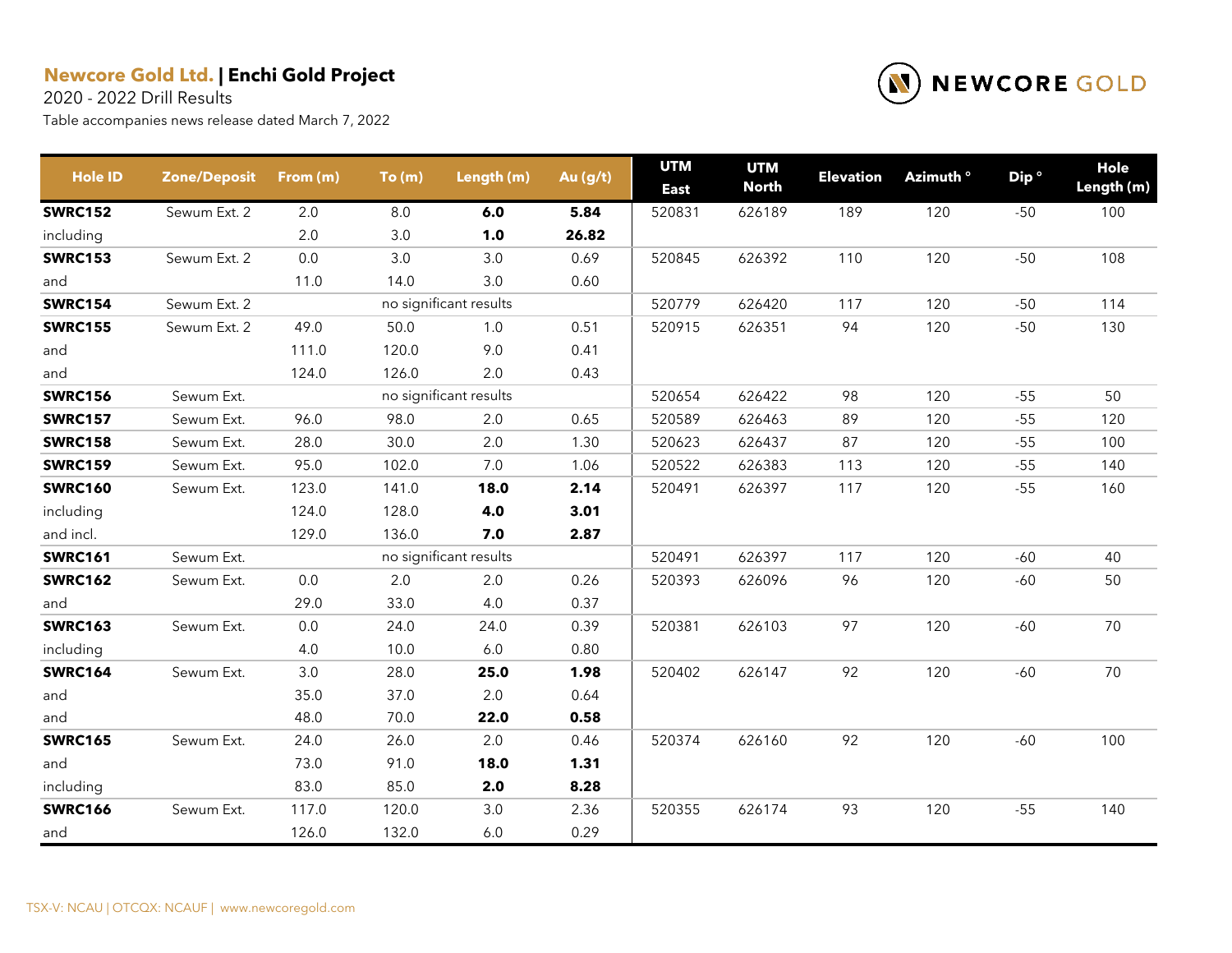2020 - 2022 Drill Results



| <b>Hole ID</b> | <b>Zone/Deposit</b> | From (m) | To(m)   | Length (m) | Au (g/t) | <b>UTM</b><br><b>East</b> | <b>UTM</b><br><b>North</b> | <b>Elevation</b> | Azimuth <sup>o</sup> | Dip <sup>o</sup> | Hole<br>Length (m) |
|----------------|---------------------|----------|---------|------------|----------|---------------------------|----------------------------|------------------|----------------------|------------------|--------------------|
| <b>SWRC167</b> | Sewum Ext. 2        | 46.0     | 47.0    | 1.0        | 0.54     | 520717                    | 626011                     | 95               | 120                  | $-50$            | 100                |
| and            |                     | 73.0     | 74.0    | 1.0        | 0.40     |                           |                            |                  |                      |                  |                    |
| <b>SWRC168</b> | Sewum Ext. 2        | 4.0      | $8.0\,$ | 4.0        | 0.48     | 520655                    | 626046                     | 101              | 120                  | $-50$            | 100                |
| and            |                     | 35.0     | 47.0    | 12.0       | 0.85     |                           |                            |                  |                      |                  |                    |
| and            |                     | 72.0     | 85.0    | 13.0       | 0.70     |                           |                            |                  |                      |                  |                    |
| and            |                     | 91.0     | 100.0   | 9.0        | 0.49     |                           |                            |                  |                      |                  |                    |
| <b>SWRC169</b> | Sewum Ext.          | 1.0      | 9.0     | $8.0\,$    | 0.50     | 520441                    | 626176                     | 107              | 120                  | $-55$            | 85                 |
| and            |                     | 15.0     | 29.0    | 14.0       | 0.83     |                           |                            |                  |                      |                  |                    |
| including      |                     | 24.0     | 27.0    | 3.0        | 2.50     |                           |                            |                  |                      |                  |                    |
| and            |                     | 36.0     | 37.0    | 1.0        | 0.30     |                           |                            |                  |                      |                  |                    |
| <b>SWRC170</b> | Sewum Ext. 2        | 96.0     | 100.0   | 4.0        | 0.30     | 520633                    | 626060                     | 101              | 120                  | $-55$            | 130                |
| and            |                     | 122.0    | 124.0   | $2.0\,$    | 0.72     |                           |                            |                  |                      |                  |                    |
| <b>NBRC016</b> | Nyam                | 23.0     | 29.0    | 6.0        | 1.03     | 530221                    | 637264                     | 81               | 300                  | $-60$            | 130                |
| and            |                     | 50.0     | 54.0    | 4.0        | 0.40     |                           |                            |                  |                      |                  |                    |
| and            |                     | 68.0     | 86.0    | 18.0       | 0.63     |                           |                            |                  |                      |                  |                    |
| and            |                     | 97.0     | 100.0   | $3.0\,$    | 0.48     |                           |                            |                  |                      |                  |                    |
| and            |                     | 109.0    | 112.0   | 3.0        | 0.55     |                           |                            |                  |                      |                  |                    |
| <b>NBRC017</b> | Nyam                | $8.0\,$  | 53.0    | 45.0       | 1.38     | 530241                    | 637278                     | 69               | 300                  | $-60$            | 150                |
| including      |                     | $8.0\,$  | 30.0    | 22.0       | 0.74     |                           |                            |                  |                      |                  |                    |
| and incl.      |                     | 47.0     | 53.0    | 6.0        | 6.25     |                           |                            |                  |                      |                  |                    |
| and            |                     | 64.0     | 66.0    | $2.0\,$    | 1.88     |                           |                            |                  |                      |                  |                    |
| and            |                     | 83.0     | 93.0    | 10.0       | 0.41     |                           |                            |                  |                      |                  |                    |
| and            |                     | 102.0    | 107.0   | $5.0\,$    | 0.54     |                           |                            |                  |                      |                  |                    |
| and            |                     | 135.0    | 137.0   | 2.0        | 0.34     |                           |                            |                  |                      |                  |                    |
| <b>NBRC018</b> | Nyam                | 10.0     | 12.0    | $2.0\,$    | 0.25     | 530180                    | 637314                     | 76               | 300                  | $-60$            | 84                 |
| and            |                     | 36.0     | 42.0    | $6.0\,$    | 0.32     |                           |                            |                  |                      |                  |                    |
| <b>NBRC019</b> | Nyam                | 80.0     | 82.0    | 2.0        | 0.35     | 530845                    | 638277                     | 81               | 300                  | $-60$            | 156                |
| and            |                     | 91.0     | 108.0   | 17.0       | 1.20     |                           |                            |                  |                      |                  |                    |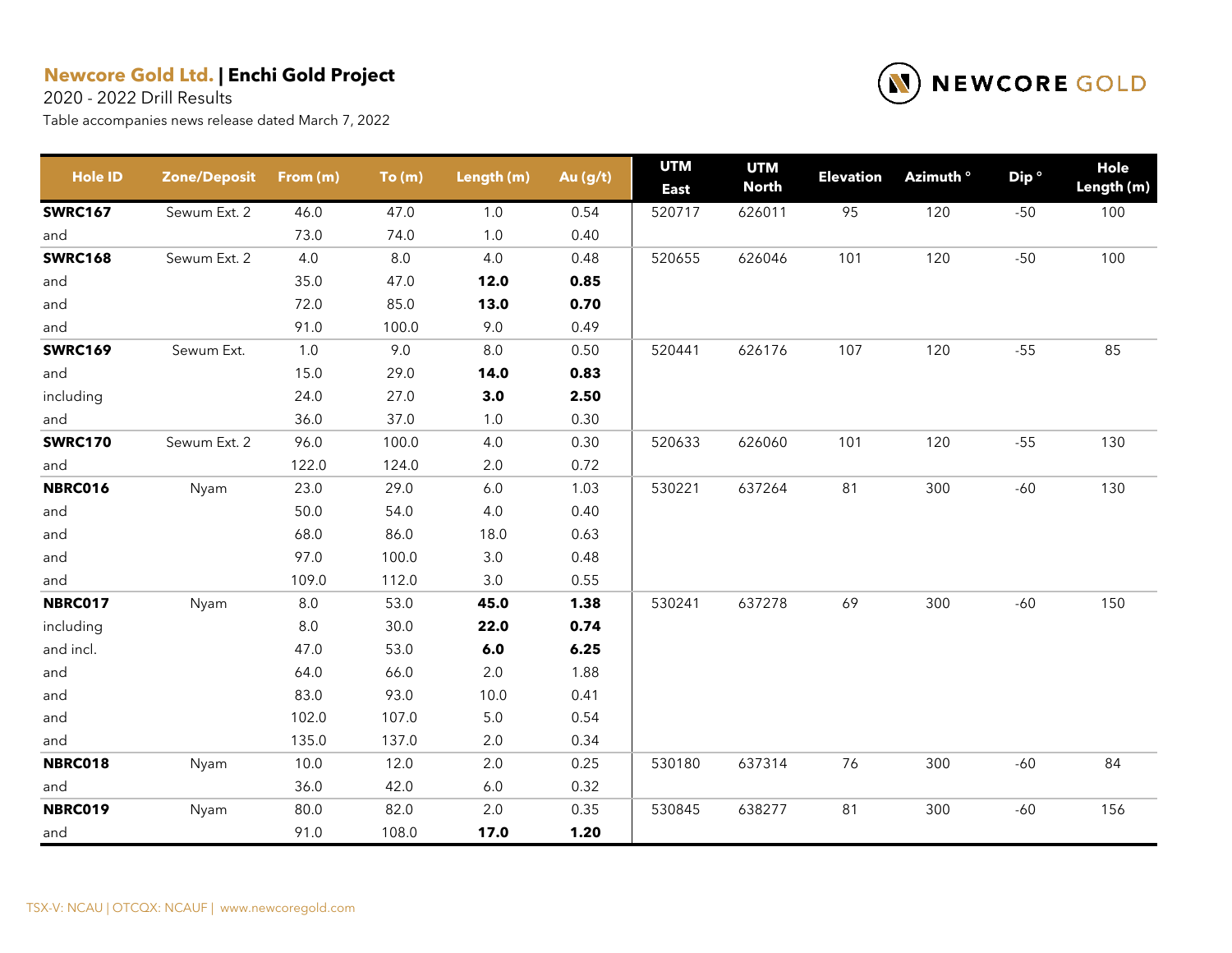2020 - 2022 Drill Results



| <b>Hole ID</b> | <b>Zone/Deposit</b> | From (m) | To(m) | Length (m) | Au (g/t) | <b>UTM</b><br><b>East</b> | <b>UTM</b><br><b>North</b> | <b>Elevation</b> | Azimuth <sup>o</sup> | Dip <sup>o</sup> | Hole<br>Length (m) |
|----------------|---------------------|----------|-------|------------|----------|---------------------------|----------------------------|------------------|----------------------|------------------|--------------------|
| <b>NBRC020</b> | Nyam                | 51.0     | 60.0  | 9.0        | 1.14     | 530506                    | 637714                     | 86               | 300                  | $-60$            | 150                |
| and            |                     | 73.0     | 102.0 | 29.0       | 0.94     |                           |                            |                  |                      |                  |                    |
| and            |                     | 110.0    | 120.0 | 10.0       | 1.18     |                           |                            |                  |                      |                  |                    |
| and            |                     | 139.0    | 143.0 | 4.0        | 0.41     |                           |                            |                  |                      |                  |                    |
| NBRC021        | Nyam                | 15.0     | 17.0  | $2.0\,$    | 0.33     | 530474                    | 637679                     | 93               | 300                  | $-60$            | 130                |
| and            |                     | 32.0     | 34.0  | 2.0        | 0.73     |                           |                            |                  |                      |                  |                    |
| and            |                     | 50.0     | 54.0  | 4.0        | 1.56     |                           |                            |                  |                      |                  |                    |
| and            |                     | 63.0     | 84.0  | 21.0       | 1.42     |                           |                            |                  |                      |                  |                    |
| and            |                     | 90.0     | 96.0  | 6.0        | 1.26     |                           |                            |                  |                      |                  |                    |
| and            |                     | 102.0    | 105.0 | $3.0\,$    | 0.36     |                           |                            |                  |                      |                  |                    |
| and            |                     | 109.0    | 119.0 | 10.0       | 0.52     |                           |                            |                  |                      |                  |                    |
| and            |                     | 126.0    | 129.0 | 3.0        | 0.65     |                           |                            |                  |                      |                  |                    |
| <b>NBRC022</b> | Nyam                | $8.0\,$  | 10.0  | 2.0        | 1.96     | 530435                    | 637610                     | 102              | 300                  | $-60$            | 150                |
| and            |                     | 70.0     | 90.0  | 20.0       | 1.72     |                           |                            |                  |                      |                  |                    |
| and            |                     | 116.0    | 119.0 | 3.0        | 0.36     |                           |                            |                  |                      |                  |                    |
| NBRC023        | Nyam                | 49.0     | 51.0  | 2.0        | 0.19     | 530712                    | 638187                     | 98               | 300                  | $-60$            | 80                 |
| NBRC024        | Nyam                | 22.0     | 26.0  | 4.0        | 0.67     | 530262                    | 637265                     | 78               | 300                  | $-60$            | 156                |
| and            |                     | 41.0     | 42.0  | 1.0        | 0.89     |                           |                            |                  |                      |                  |                    |
| and            |                     | 57.0     | 84.0  | 27.0       | 1.34     |                           |                            |                  |                      |                  |                    |
| and            |                     | 93.0     | 102.0 | 9.0        | 3.45     |                           |                            |                  |                      |                  |                    |
| and            |                     | 113.0    | 120.0 | 7.0        | 0.47     |                           |                            |                  |                      |                  |                    |
| and            |                     | 137.0    | 146.0 | 9.0        | 0.38     |                           |                            |                  |                      |                  |                    |
| <b>NBRC025</b> | Nyam                | 33.0     | 35.0  | 2.0        | 0.51     | 530284                    | 637253                     | 78               | 300                  | $-60$            | 174                |
| and            |                     | 72.0     | 73.0  | $1.0$      | 0.41     |                           |                            |                  |                      |                  |                    |
| and            |                     | 92.0     | 124.0 | 32.0       | 0.84     |                           |                            |                  |                      |                  |                    |
| and            |                     | 136.0    | 139.0 | 3.0        | 0.51     |                           |                            |                  |                      |                  |                    |
| and            |                     | 151.0    | 162.0 | 11.0       | 0.55     |                           |                            |                  |                      |                  |                    |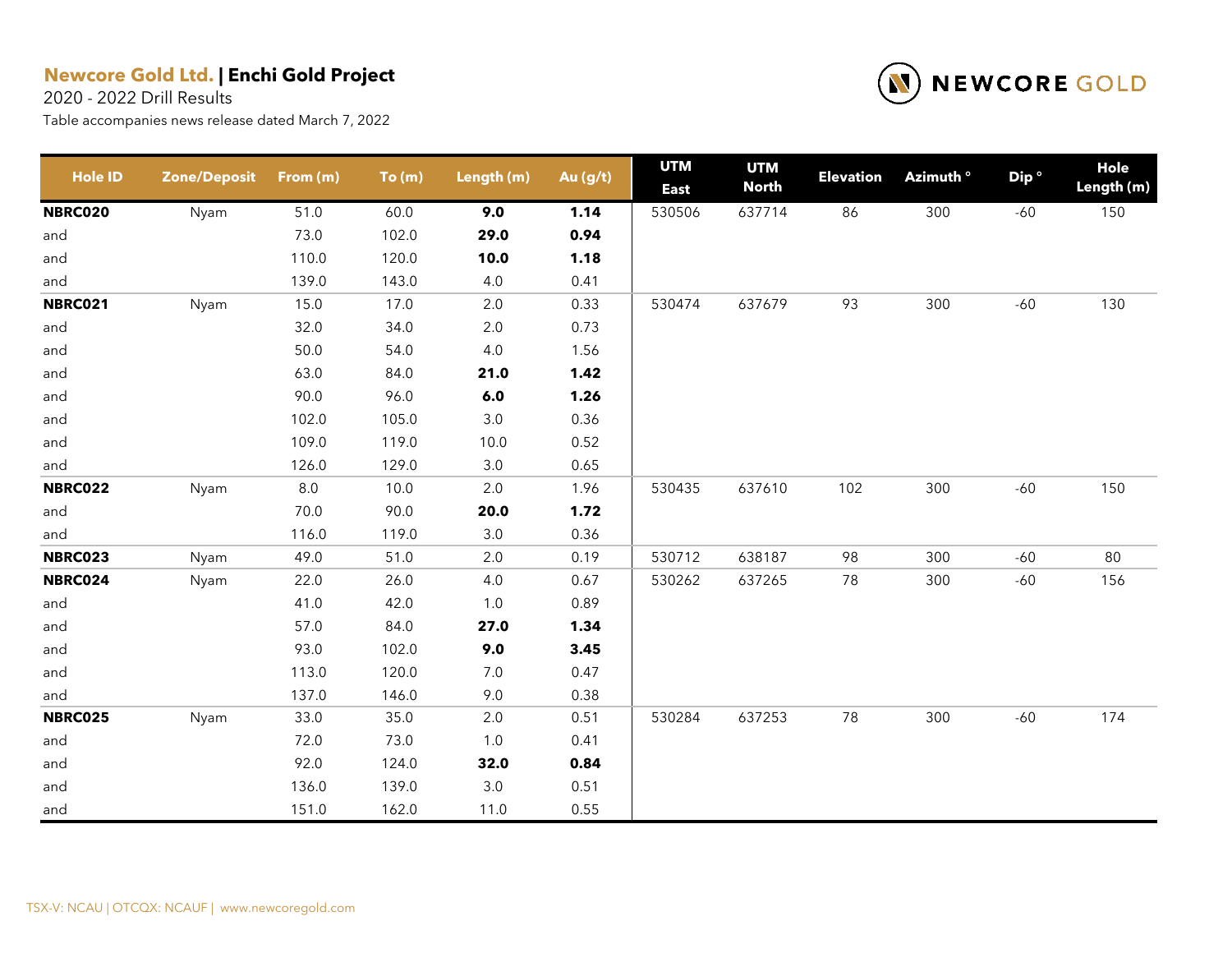2020 - 2022 Drill Results



| <b>Hole ID</b> | <b>Zone/Deposit</b> | From (m) | To(m) | Length (m) | Au (g/t) | <b>UTM</b><br><b>East</b> | <b>UTM</b><br><b>North</b> | <b>Elevation</b> | Azimuth <sup>o</sup> | Dip <sup>o</sup> | <b>Hole</b><br>Length (m) |
|----------------|---------------------|----------|-------|------------|----------|---------------------------|----------------------------|------------------|----------------------|------------------|---------------------------|
| <b>NBRC026</b> | Nyam                | 64.0     | 66.0  | 2.0        | 0.36     | 530262                    | 637240                     | 75               | 300                  | $-60$            | 204                       |
| and            |                     | 79.0     | 91.0  | 12.0       | 0.42     |                           |                            |                  |                      |                  |                           |
| and            |                     | 96.0     | 98.0  | $2.0\,$    | 0.86     |                           |                            |                  |                      |                  |                           |
| and            |                     | 105.0    | 109.0 | 4.0        | 2.39     |                           |                            |                  |                      |                  |                           |
| and            |                     | 116.0    | 117.0 | $1.0$      | 0.65     |                           |                            |                  |                      |                  |                           |
| and            |                     | 125.0    | 127.0 | $2.0\,$    | 1.00     |                           |                            |                  |                      |                  |                           |
| and            |                     | 145.0    | 148.0 | $3.0\,$    | 0.57     |                           |                            |                  |                      |                  |                           |
| and            |                     | 170.0    | 173.0 | 3.0        | 0.41     |                           |                            |                  |                      |                  |                           |
| and            |                     | 177.0    | 179.0 | $2.0\,$    | 0.34     |                           |                            |                  |                      |                  |                           |
| <b>NBRC027</b> | Nyam                | 3.0      | 9.0   | $6.0$      | 2.83     | 530200                    | 637284                     | 74               | 300                  | $-60$            | 110                       |
| and            |                     | 39.0     | 55.0  | 16.0       | 0.48     |                           |                            |                  |                      |                  |                           |
| and            |                     | 60.0     | 62.0  | $2.0\,$    | 0.36     |                           |                            |                  |                      |                  |                           |
| NBRC028        | Nyam                | 32.0     | 36.0  | 4.0        | 0.46     | 530122                    | 637161                     | 76               | 300                  | $-60$            | 132                       |
| and            |                     | 60.0     | 74.0  | 14.0       | 0.49     |                           |                            |                  |                      |                  |                           |
| <b>NBRC029</b> | Nyam                | 10.0     | 11.0  | $1.0$      | 1.15     | 530142                    | 637152                     | 78               | 300                  | $-60$            | 150                       |
| and            |                     | 59.0     | 61.0  | $2.0\,$    | 0.82     |                           |                            |                  |                      |                  |                           |
| and            |                     | 87.0     | 89.0  | $2.0\,$    | 0.53     |                           |                            |                  |                      |                  |                           |
| <b>NBRC030</b> | Nyam                | 69.0     | 85.0  | 16.0       | 1.17     | 530180                    | 637146                     | $77 \,$          | 300                  | $-60$            | 180                       |
| and            |                     | 102.0    | 104.0 | $2.0\,$    | 0.53     |                           |                            |                  |                      |                  |                           |
| and            |                     | 110.0    | 115.0 | $5.0\,$    | 1.48     |                           |                            |                  |                      |                  |                           |
| and            |                     | 150.0    | 155.0 | $5.0\,$    | 0.34     |                           |                            |                  |                      |                  |                           |
| and            |                     | 158.0    | 160.0 | 2.0        | 0.32     |                           |                            |                  |                      |                  |                           |
| <b>NBRC031</b> | Nyam                | 28.0     | 29.0  | $1.0$      | 0.49     | 530297                    | 637242                     | 80               | 300                  | $-60$            | 210                       |
| and            |                     | 104.0    | 106.0 | $2.0\,$    | 0.32     |                           |                            |                  |                      |                  |                           |
| and            |                     | 124.0    | 148.0 | 24.0       | 0.31     |                           |                            |                  |                      |                  |                           |
| and            |                     | 158.0    | 164.0 | $6.0\,$    | 1.48     |                           |                            |                  |                      |                  |                           |
| and            |                     | 177.0    | 188.0 | 11.0       | 1.28     |                           |                            |                  |                      |                  |                           |
| <b>NBRC032</b> | Nyam                | 170.0    | 226.0 | 56.0       | 0.40     | 530507                    | 637573                     | 72               | 300                  | $-60$            | 258                       |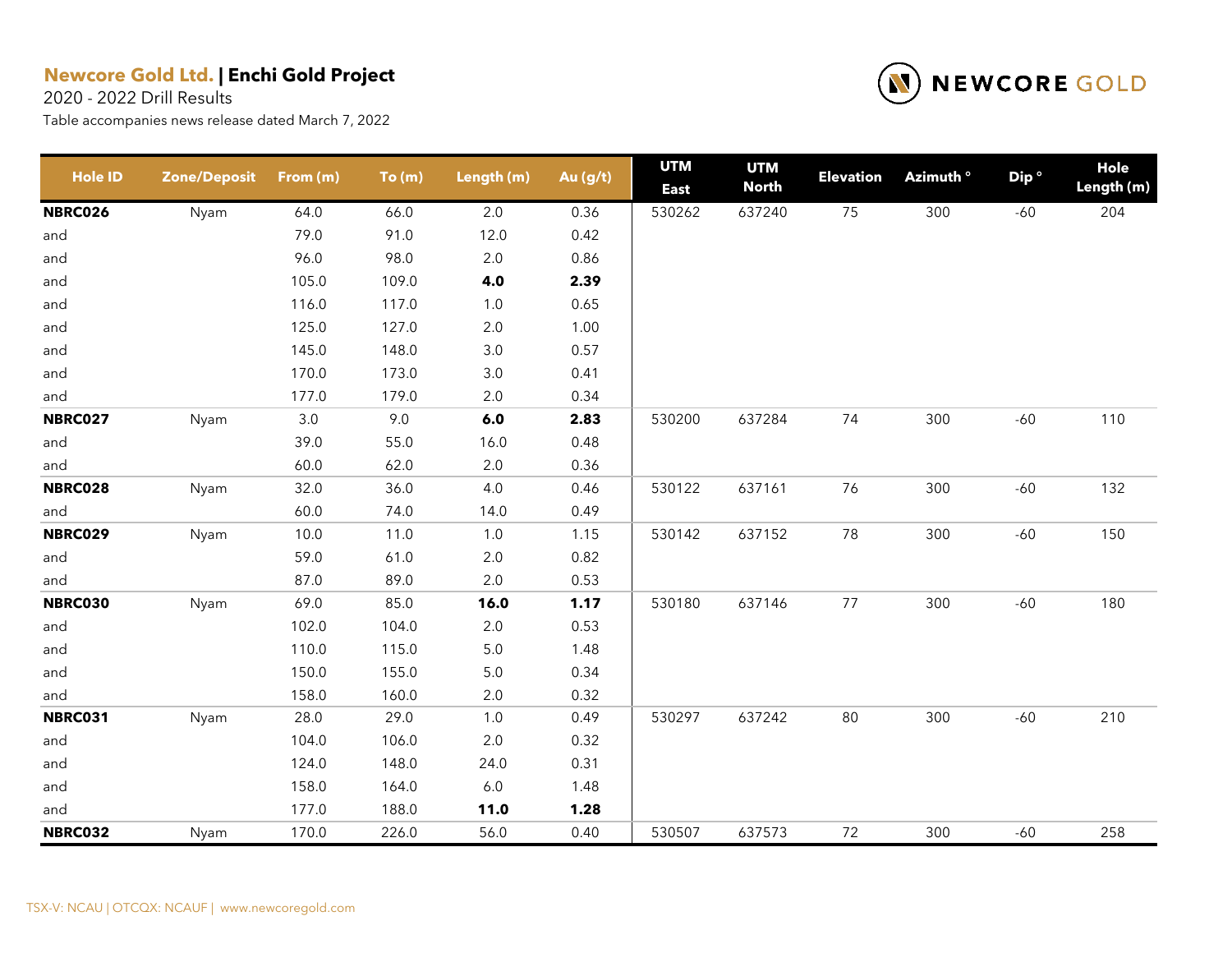2020 - 2022 Drill Results



| <b>Hole ID</b> | <b>Zone/Deposit</b> | From (m) | To(m) | Length (m) | Au (g/t) | <b>UTM</b><br><b>East</b> | <b>UTM</b><br><b>North</b> | <b>Elevation</b> | Azimuth <sup>o</sup> | Dip <sup>o</sup> | Hole<br>Length (m) |
|----------------|---------------------|----------|-------|------------|----------|---------------------------|----------------------------|------------------|----------------------|------------------|--------------------|
| NBRC033        | Nyam                | 151.0    | 153.0 | 2.0        | 0.57     | 530909                    | 638234                     | 97               | 300                  | $-60$            | 264                |
| and            |                     | 201.0    | 214.0 | 13.0       | 1.00     |                           |                            |                  |                      |                  |                    |
| and            |                     | 233.0    | 235.0 | 2.0        | 0.32     |                           |                            |                  |                      |                  |                    |
| NBRC034        | Nyam                | 0.0      | 14.0  | 14.0       | 0.59     | 530760                    | 638239                     | 100              | 300                  | $-60$            | 156                |
| <b>NBRC035</b> | Nyam                | 130.0    | 132.0 | 2.0        | 0.57     | 530910                    | 638345                     | 84               | 300                  | $-60$            | 156                |
| and            |                     | 135.0    | 137.0 | 2.0        | 0.54     |                           |                            |                  |                      |                  |                    |
| and            |                     | 142.0    | 144.0 | 2.0        | 0.78     |                           |                            |                  |                      |                  |                    |
| NBRC036        | Nyam                | 7.0      | 9.0   | $2.0\,$    | 0.75     | 531135                    | 638959                     | 70               | 300                  | $-60$            | 102                |
| and            |                     | 87.0     | 88.0  | 1.0        | 0.38     |                           |                            |                  |                      |                  |                    |
| NBRC037        | Nyam                | 6.0      | 7.0   | 1.0        | 0.34     | 531161                    | 638947                     | 79               | 300                  | $-60$            | 156                |
| and            |                     | 20.0     | 21.0  | $1.0$      | 0.69     |                           |                            |                  |                      |                  |                    |
| and            |                     | 68.0     | 77.0  | 9.0        | 0.46     |                           |                            |                  |                      |                  |                    |
| and            |                     | 81.0     | 83.0  | 2.0        | 0.48     |                           |                            |                  |                      |                  |                    |
| NBRC038        | Nyam                | 109.0    | 112.0 | 3.0        | 0.52     | 531190                    | 638936                     | 68               | 300                  | $-60$            | 204                |
| and            |                     | 122.0    | 126.0 | 4.0        | 0.42     |                           |                            |                  |                      |                  |                    |
| and            |                     | 130.0    | 132.0 | 2.0        | 0.33     |                           |                            |                  |                      |                  |                    |
| <b>NBRC039</b> | Nyam                | 7.0      | 29.0  | 22.0       | 0.50     | 531096                    | 638870                     | 72               | 300                  | $-60$            | 114                |
| NBRC040        | Nyam                | 52.0     | 70.0  | 18.0       | 0.30     | 531120                    | 638857                     | 75               | 300                  | $-60$            | 156                |
| and            |                     | 76.0     | 83.0  | 7.0        | 1.05     |                           |                            |                  |                      |                  |                    |
| NBRC041        | Nyam                | 111.0    | 131.0 | 20.0       | 0.39     | 531147                    | 638847                     | 74               | 300                  | $-60$            | 201                |
| NBRC042A       | Nyam                | 9.0      | 15.0  | 6.0        | 0.40     | 531054                    | 638780                     | 83               | 300                  | $-60$            | 102                |
| and            |                     | 24.0     | 37.0  | 13.0       | 0.62     |                           |                            |                  |                      |                  |                    |
| NBRC043        | Nyam                | 104.0    | 124.0 | 20.0       | 0.31     | 531099                    | 638758                     | 76               | 300                  | -60              | 180                |
| NBRC044        | Nyam                | $8.0\,$  | 10.0  | $2.0\,$    | 0.98     | 530696                    | 638123                     | 132              | 300                  | $-60$            | 162                |
| and            |                     | 17.0     | 20.0  | 3.0        | 0.53     |                           |                            |                  |                      |                  |                    |
| and            |                     | 41.0     | 67.0  | 26.0       | 1.17     |                           |                            |                  |                      |                  |                    |
| NBRC045        | Nyam                | 165.0    | 174.0 | 9.0        | 0.81     | 530544                    | 637644                     | 115              | 300                  | $-60$            | 252                |
| and            |                     | 179.0    | 219.0 | 40.0       | 1.57     |                           |                            |                  |                      |                  |                    |
| including      |                     | 185.0    | 194.0 | 9.0        | 5.40     |                           |                            |                  |                      |                  |                    |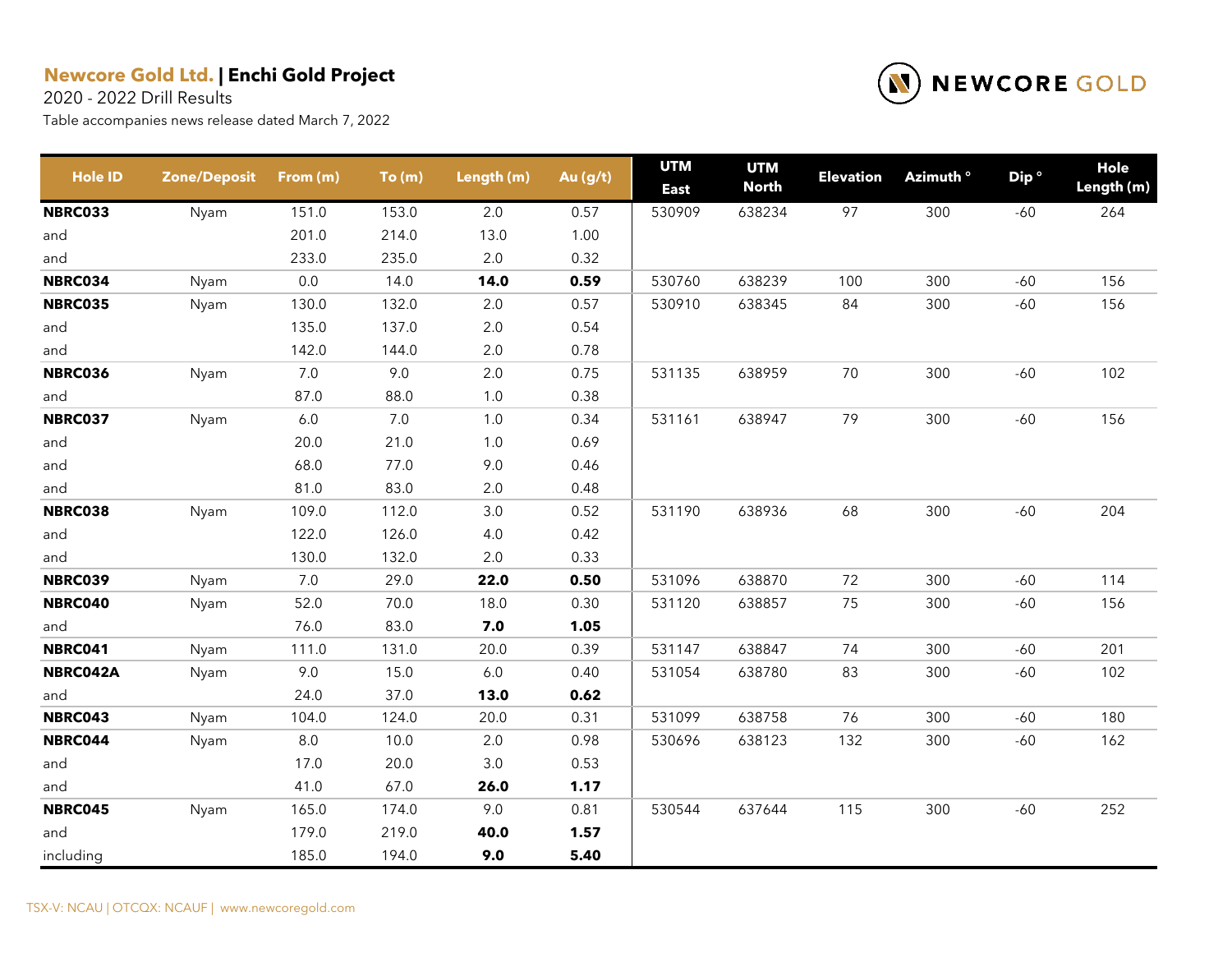2020 - 2022 Drill Results



| <b>Hole ID</b> | <b>Zone/Deposit</b> | From (m) | To(m) | Length (m)             | Au (g/t) | <b>UTM</b><br><b>East</b> | <b>UTM</b><br><b>North</b> | <b>Elevation</b> | Azimuth <sup>o</sup> | Dip <sup>o</sup> | Hole<br>Length (m) |
|----------------|---------------------|----------|-------|------------------------|----------|---------------------------|----------------------------|------------------|----------------------|------------------|--------------------|
| <b>NBRC046</b> | Nyam                | 116.0    | 119.0 | 3.0                    | 0.52     | 530527                    | 637695                     | 104              | 300                  | $-60$            | 186                |
| and            |                     | 124.0    | 147.0 | 23.0                   | 0.60     |                           |                            |                  |                      |                  |                    |
| NBRC047        | Nyam                | 182.0    | 205.0 | 23.0                   | 0.48     | 530572                    | 637672                     | 112              | 300                  | $-60$            | 247                |
| and            |                     | 212.0    | 216.0 | 4.0                    | 0.40     |                           |                            |                  |                      |                  |                    |
| and            |                     | 222.0    | 247.0 | 25.0                   | 1.94     |                           |                            |                  |                      |                  |                    |
| including      |                     | 227.0    | 234.0 | 7.0                    | 5.78     |                           |                            |                  |                      |                  |                    |
| NBRC048        | Nyam                | 79.0     | 85.0  | $6.0\,$                | 0.33     | 530333                    | 637622                     | 101              | 300                  | $-60$            | 114                |
| and            |                     | 95.0     | 101.0 | $6.0\,$                | 0.31     |                           |                            |                  |                      |                  |                    |
| and            |                     | 104.0    | 114.0 | 10.0                   | 0.30     |                           |                            |                  |                      |                  |                    |
| NBRC049        | Nyam                | $7.0$    | 10.0  | $3.0\,$                | 0.39     | 530360                    | 637607                     | 102              | 300                  | $-60$            | 134                |
| and            |                     | 13.0     | 14.0  | 1.0                    | 0.37     |                           |                            |                  |                      |                  |                    |
| <b>NBRC050</b> | Nyam                | 11.0     | 13.0  | 2.0                    | 1.23     | 530339                    | 637516                     | 96               | 300                  | $-60$            | 120                |
| and            |                     | 23.0     | 27.0  | 4.0                    | 1.03     |                           |                            |                  |                      |                  |                    |
| and            |                     | 35.0     | 45.0  | 10.0                   | 0.67     |                           |                            |                  |                      |                  |                    |
| and            |                     | 50.0     | 53.0  | $3.0\,$                | 0.35     |                           |                            |                  |                      |                  |                    |
| <b>NBRC051</b> | Nyam                | 15.0     | 16.0  | 1.0                    | 0.30     | 530325                    | 637479                     | 93               | 300                  | $-60$            | 126                |
| and            |                     | 28.0     | 31.0  | 3.0                    | 0.99     |                           |                            |                  |                      |                  |                    |
| and            |                     | 38.0     | 47.0  | 9.0                    | 0.69     |                           |                            |                  |                      |                  |                    |
| and            |                     | 57.0     | 65.0  | 8.0                    | 0.51     |                           |                            |                  |                      |                  |                    |
| <b>NBRC052</b> | Nyam                | 4.0      | 7.0   | 3.0                    | 1.28     | 530267                    | 637402                     | 87               | 300                  | $-60$            | 115                |
| and            |                     | 17.0     | 22.0  | $5.0$                  | 0.31     |                           |                            |                  |                      |                  |                    |
| and            |                     | 24.0     | 26.0  | $2.0\,$                | 0.34     |                           |                            |                  |                      |                  |                    |
| and            |                     | 38.0     | 40.0  | $2.0\,$                | 0.34     |                           |                            |                  |                      |                  |                    |
| and            |                     | 67.0     | 69.0  | 2.0                    | 1.97     |                           |                            |                  |                      |                  |                    |
| <b>NBRC053</b> | Nyam                | 9.0      | 11.0  | 2.0                    | 0.86     | 530292                    | 637376                     | 79               | 300                  | $-60$            | 155                |
| and            |                     | 42.0     | 44.0  | $2.0\,$                | 0.32     |                           |                            |                  |                      |                  |                    |
| and            |                     | 48.0     | 57.0  | 9.0                    | 1.32     |                           |                            |                  |                      |                  |                    |
| and            |                     | 100.0    | 107.0 | $7.0\,$                | 0.33     |                           |                            |                  |                      |                  |                    |
| <b>NBRC054</b> | Nyam                |          |       | no significant results |          | 530206                    | 637384                     | 72               | 300                  | $-60$            | 115                |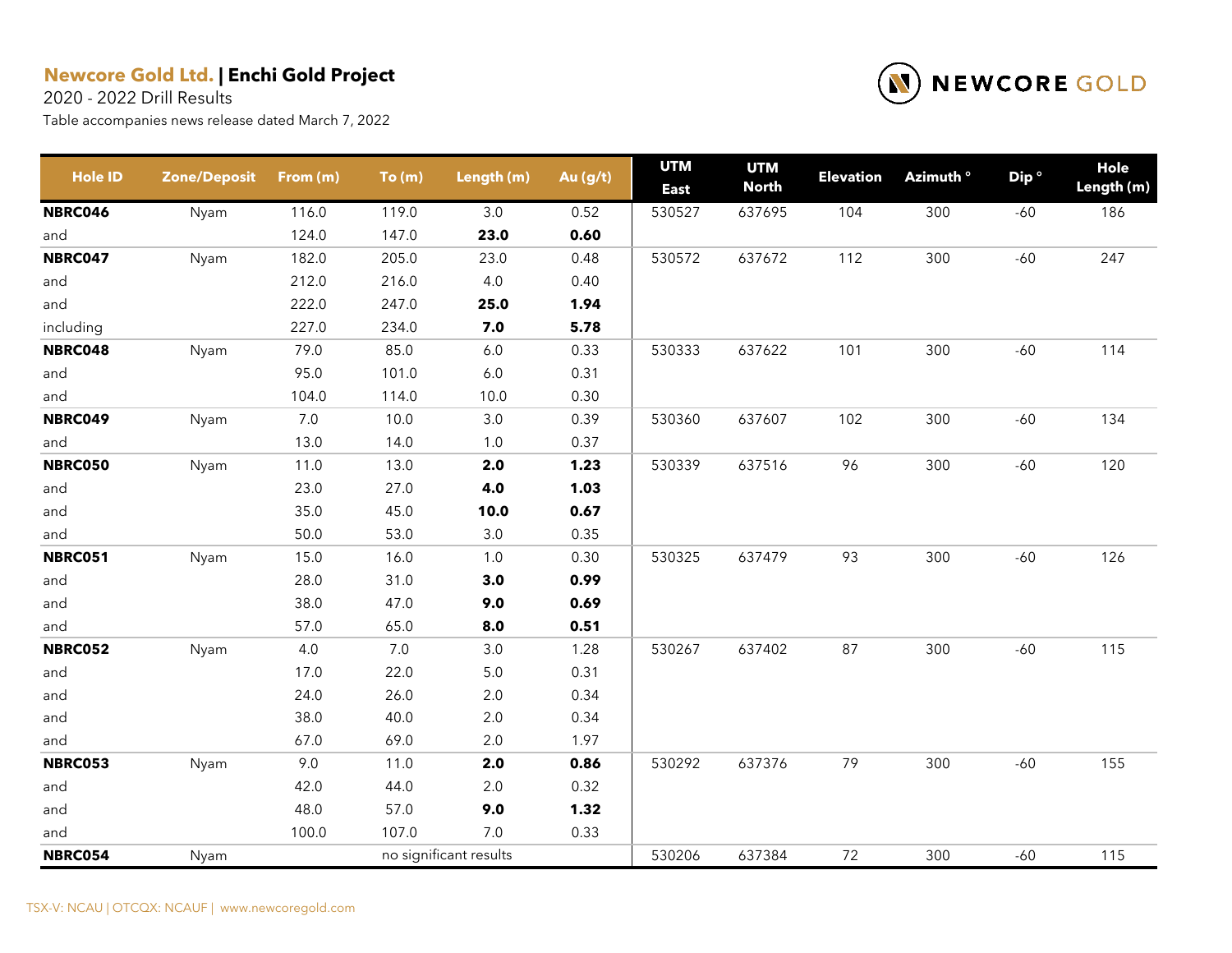2020 - 2022 Drill Results



| <b>Hole ID</b> | Zone/Deposit | From (m) | To(m)   | Length (m)             | Au $(g/t)$ | <b>UTM</b><br><b>East</b> | <b>UTM</b><br><b>North</b> | <b>Elevation</b> | Azimuth <sup>o</sup> | Dip <sup>o</sup> | Hole<br>Length (m) |
|----------------|--------------|----------|---------|------------------------|------------|---------------------------|----------------------------|------------------|----------------------|------------------|--------------------|
| <b>NBRC055</b> | Nyam         | 12.0     | 21.0    | 9.0                    | 0.38       | 530229                    | 637372                     | 78               | 300                  | $-60$            | 144                |
| and            |              | 102.0    | 103.0   | 1.0                    | 1.04       |                           |                            |                  |                      |                  |                    |
| <b>NBRC056</b> | Nyam         |          |         | no significant results |            | 530086                    | 637145                     | 80               | 300                  | $-60$            | 153                |
| <b>NBRC057</b> | Nyam         | 102.0    | 103.0   | 1.0                    | 0.31       | 530012                    | 637064                     | 77               | 300                  | $-60$            | 150                |
| <b>NBRC058</b> | Nyam         | 17.0     | 19.0    | $2.0\,$                | 1.11       | 530119                    | 637014                     | 75               | 300                  | $-60$            | 162                |
| and            |              | 94.0     | 95.0    | $2.0\,$                | 0.29       |                           |                            |                  |                      |                  |                    |
| and            |              | 106.0    | 108.0   | $2.0\,$                | 0.68       |                           |                            |                  |                      |                  |                    |
| NBRC059B       | Nyam         | 97.0     | 106.0   | 10.0                   | 1.60       | 530177                    | 637089                     | 73               | 300                  | $-60$            | 150                |
| <b>NBRC060</b> | Nyam         | $7.0\,$  | $8.0\,$ | 1.0                    | 0.74       | 529938                    | 636854                     | 84               | 300                  | $-60$            | 174                |
| and            |              | 84.0     | 85.0    | $1.0$                  | 0.22       |                           |                            |                  |                      |                  |                    |
| <b>NBRC061</b> | Nyam         |          |         | no significant results |            | 529759                    | 636735                     | 106              | 300                  | $-60$            | 156                |
| <b>NBRC062</b> | Nyam         | 60.0     | 61.0    | $1.0\,$                | 0.26       | 529834                    | 636686                     | 99               | 300                  | $-60$            | 162                |
| and            |              | 75.0     | 76.0    | $1.0\,$                | 0.52       |                           |                            |                  |                      |                  |                    |
| <b>NBRC063</b> | Nyam         |          |         | no significant results |            | 529657                    | 636560                     | 114              | 300                  | $-60$            | 150                |
| <b>NBRC064</b> | Nyam         | 58.0     | 59.0    | $1.0\,$                | 0.49       | 529735                    | 636517                     | 113              | 300                  | $-60$            | 150                |
| <b>NBRC065</b> | Nyam         |          |         | no significant results |            | 529555                    | 636386                     | 117              | 300                  | $-60$            | 156                |
| <b>NBRC066</b> | Nyam         | 89.0     | 104.0   | 15.0                   | 0.52       | 529631                    | 636341                     | 94               | 300                  | $-60$            | 153                |
| <b>NBRC067</b> | Nyam         | 49.0     | 50.0    | 1.0                    | 0.36       | 530332                    | 637356                     | 79               | 300                  | $-60$            | 184                |
| and            |              | 87.0     | 89.0    | $2.0\,$                | 0.35       |                           |                            |                  |                      |                  |                    |
| and            |              | 111.0    | 113.0   | $2.0\,$                | 0.43       |                           |                            |                  |                      |                  |                    |
| and            |              | 129.0    | 130.0   | $1.0$                  | 1.14       |                           |                            |                  |                      |                  |                    |
| and            |              | 147.0    | 184.0   | 37.0                   | 0.54       |                           |                            |                  |                      |                  |                    |
| including      |              | 159.0    | 164.0   | $5.0\,$                | 1.69       |                           |                            |                  |                      |                  |                    |
| <b>NBRC068</b> | Nyam         | 48.0     | 49.0    | 1.0                    | 1.03       | 530363                    | 637340                     | 85               | 300                  | $-60$            | 252                |
| and            |              | 104.0    | 105.0   | 1.0                    | 0.34       |                           |                            |                  |                      |                  |                    |
| and            |              | 121.0    | 122.0   | 1.0                    | 1.66       |                           |                            |                  |                      |                  |                    |
| and            |              | 153.0    | 154.0   | 1.0                    | 0.35       |                           |                            |                  |                      |                  |                    |
| and            |              | 201.0    | 203.0   | 2.0                    | 0.93       |                           |                            |                  |                      |                  |                    |
| and            |              | 234.0    | 238.0   | 4.0                    | 0.62       |                           |                            |                  |                      |                  |                    |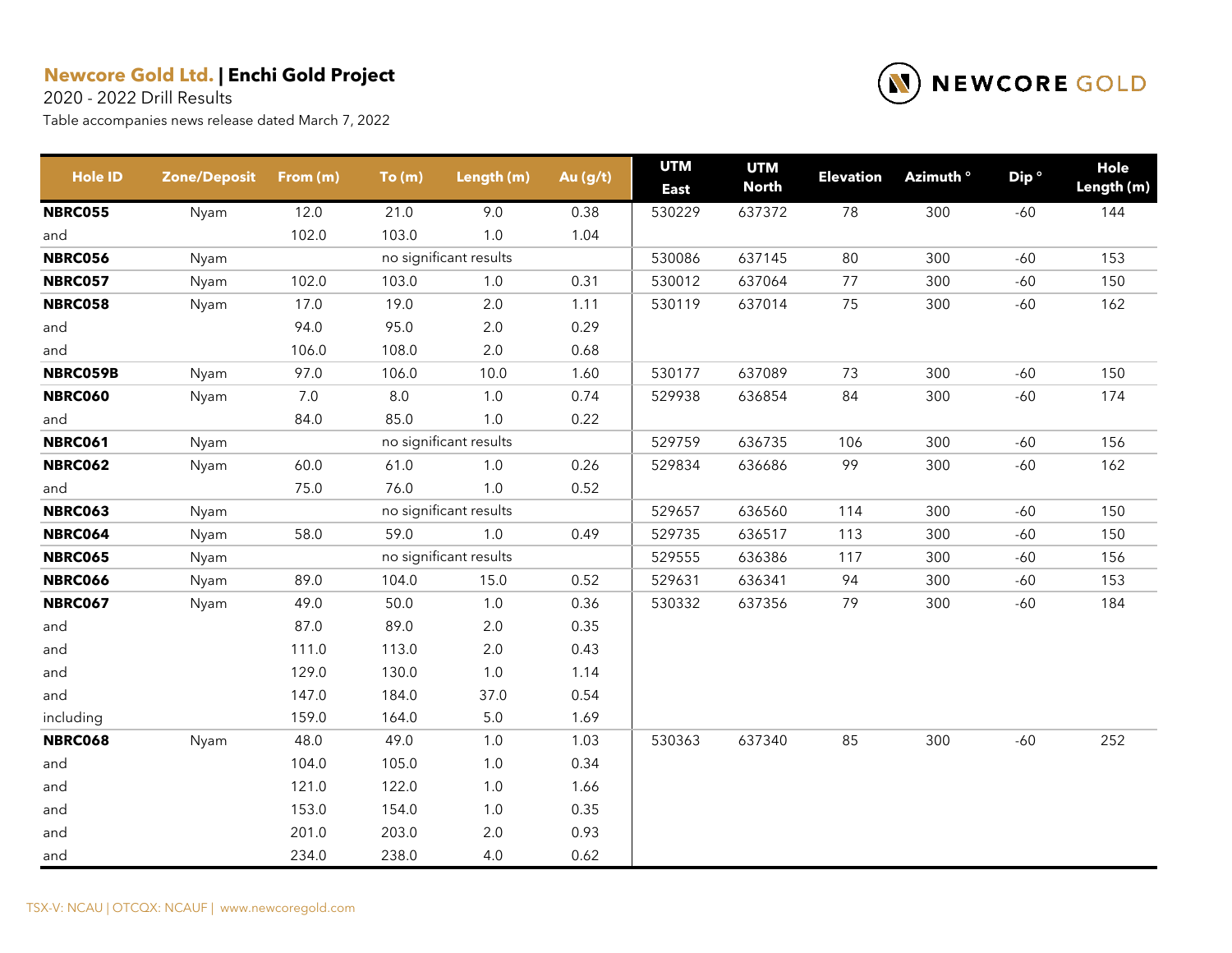2020 - 2022 Drill Results



| <b>Hole ID</b> | <b>Zone/Deposit</b> | From (m) | To(m) | Length (m) | Au (g/t) | <b>UTM</b><br><b>East</b> | <b>UTM</b><br><b>North</b> | <b>Elevation</b> | Azimuth <sup>o</sup> | Dip <sup>o</sup> | Hole<br>Length (m) |
|----------------|---------------------|----------|-------|------------|----------|---------------------------|----------------------------|------------------|----------------------|------------------|--------------------|
| <b>NBRC069</b> | Nyam                | 16.0     | 25.0  | 9.0        | 0.60     | 530308                    | 637454                     | 89               | 300                  | $-60$            | 144                |
| and            |                     | 33.0     | 38.0  | 5.0        | 0.58     |                           |                            |                  |                      |                  |                    |
| and            |                     | 56.0     | 58.0  | $2.0\,$    | 0.41     |                           |                            |                  |                      |                  |                    |
| NBRC070        | Nyam                | 79.0     | 80.0  | 1.0        | 1.11     | 530251                    | 637110                     | 81               | 300                  | $-50$            | 240                |
| and            |                     | 148.0    | 149.0 | 1.0        | 0.52     |                           |                            |                  |                      |                  |                    |
| and            |                     | 181.0    | 183.0 | $2.0\,$    | 0.58     |                           |                            |                  |                      |                  |                    |
| and            |                     | 195.0    | 199.0 | 4.0        | 1.02     |                           |                            |                  |                      |                  |                    |
| and            |                     | 231.0    | 234.0 | 3.0        | 0.75     |                           |                            |                  |                      |                  |                    |
| <b>NBRC071</b> | Nyam                | 60.0     | 65.0  | $5.0\,$    | 0.44     | 530354                    | 637456                     | 93               | 300                  | $-50$            | 135                |
| and            |                     | 92.0     | 93.0  | 1.0        | 1.53     |                           |                            |                  |                      |                  |                    |
| and            |                     | 101.0    | 118.0 | 17.0       | 0.72     |                           |                            |                  |                      |                  |                    |
| <b>NBRC072</b> | Nyam                | 59.0     | 61.0  | $2.0\,$    | 0.58     | 530402                    | 637545                     | 95               | 300                  | $-60$            | 140                |
| and            |                     | 76.0     | 78.0  | 2.0        | 0.46     |                           |                            |                  |                      |                  |                    |
| and            |                     | 85.0     | 105.0 | 20.0       | 0.58     |                           |                            |                  |                      |                  |                    |
| and            |                     | 127.0    | 129.0 | $2.0\,$    | 0.62     |                           |                            |                  |                      |                  |                    |
| NBRC073        | Nyam                | 26.0     | 27.0  | 1.0        | 0.40     | 530425                    | 637572                     | 98               | 300                  | $-60$            | 142                |
| and            |                     | 74.0     | 131.0 | 57.0       | 0.78     |                           |                            |                  |                      |                  |                    |
| including      |                     | 94.0     | 103.0 | 9.0        | 1.34     |                           |                            |                  |                      |                  |                    |
| NBRC074        | Nyam                | 125.0    | 131.0 | $6.0\,$    | 0.45     | 530457                    | 637552                     | 94               | 300                  | $-60$            | 197                |
| and            |                     | 141.0    | 147.0 | 6.0        | 0.55     |                           |                            |                  |                      |                  |                    |
| and            |                     | 163.0    | 178.0 | 15.0       | 0.55     |                           |                            |                  |                      |                  |                    |
| including      |                     | 157.0    | 159.0 | $2.0\,$    | 0.99     |                           |                            |                  |                      |                  |                    |
| and            |                     | 192.0    | 194.0 | $2.0\,$    | 1.42     |                           |                            |                  |                      |                  |                    |
| <b>NBRC075</b> | Nyam                | $0.0\,$  | 35.0  | 35.0       | 2.04     | 530404                    | 637629                     | 99               | 300                  | $-60$            | 144                |
| including      |                     | $8.0\,$  | 16.0  | 8.0        | 4.89     |                           |                            |                  |                      |                  |                    |
| and incl.      |                     | 9.0      | 11.0  | $2.0\,$    | 9.60     |                           |                            |                  |                      |                  |                    |
| and            |                     | 108.0    | 110.0 | 2.0        | 0.27     |                           |                            |                  |                      |                  |                    |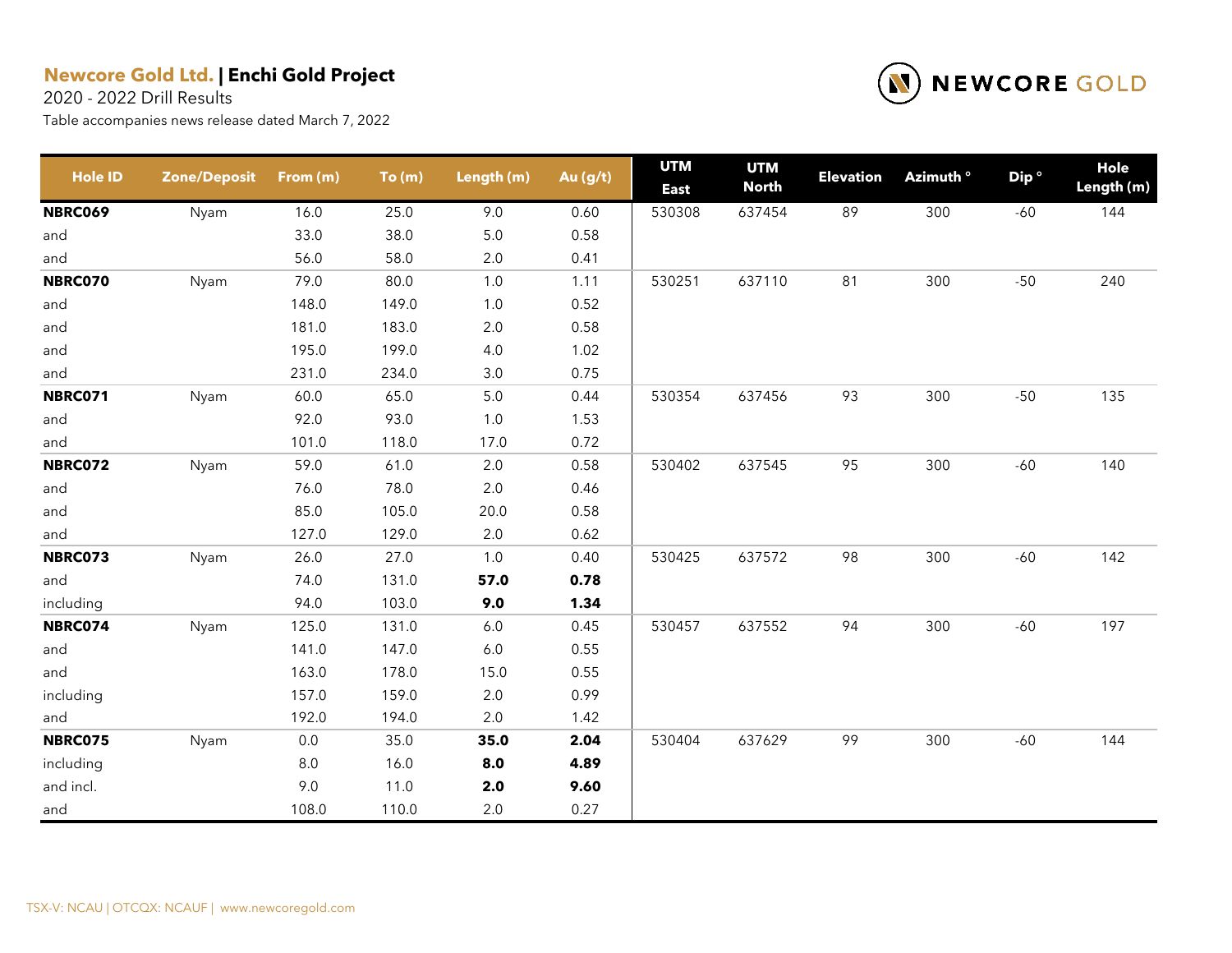2020 - 2022 Drill Results



| <b>Hole ID</b> | <b>Zone/Deposit</b> | From (m) | To(m) | Length (m) | Au (g/t) | <b>UTM</b><br><b>East</b> | <b>UTM</b><br><b>North</b> | <b>Elevation</b> | Azimuth <sup>o</sup> | Dip <sup>o</sup> | Hole<br>Length (m) |
|----------------|---------------------|----------|-------|------------|----------|---------------------------|----------------------------|------------------|----------------------|------------------|--------------------|
| <b>NBRC076</b> | Nyam                | 1.0      | 51.0  | 50.0       | 0.85     | 530442                    | 637701                     | 96               | 300                  | $-60$            | 120                |
| including      |                     | 1.0      | 14.0  | 13.0       | 1.18     |                           |                            |                  |                      |                  |                    |
| and incl.      |                     | 31.0     | 39.0  | 8.0        | 2.10     |                           |                            |                  |                      |                  |                    |
| <b>NBRC077</b> | Nyam                | 52.0     | 60.0  | $8.0\,$    | 0.51     | 530488                    | 637722                     | 83               | 300                  | $-60$            | 183                |
| and            |                     | 69.0     | 98.0  | 29.0       | 1.13     |                           |                            |                  |                      |                  |                    |
| and            |                     | 119.0    | 126.0 | 7.0        | 0.49     |                           |                            |                  |                      |                  |                    |
| and            |                     | 141.0    | 145.0 | 4.0        | 0.39     |                           |                            |                  |                      |                  |                    |
| NBRC078        | Nyam                | 27.0     | 30.0  | 3.0        | 0.57     | 530501                    | 637751                     | 85               | 300                  | $-55$            | 144                |
| and            |                     | 36.0     | 115.0 | 79.0       | 0.53     |                           |                            |                  |                      |                  |                    |
| NBRC079        | Nyam                | 92.0     | 119.0 | 27.0       | 0.89     | 530538                    | 637730                     | 93               | 300                  | $-55$            | 160                |
| including      |                     | 104.0    | 109.0 | 5.0        | 2.19     |                           |                            |                  |                      |                  |                    |
| and            |                     | 132.0    | 142.0 | 10.0       | 0.45     |                           |                            |                  |                      |                  |                    |
| <b>NBRC080</b> | Nyam                | 62.0     | 68.0  | 6.0        | 0.51     | 530536                    | 637767                     | 87               | 300                  | $-60$            | 180                |
| and            |                     | 81.0     | 83.0  | 2.0        | 0.41     |                           |                            |                  |                      |                  |                    |
| and            |                     | 91.0     | 94.0  | 3.0        | 4.63     |                           |                            |                  |                      |                  |                    |
| and            |                     | 106.0    | 111.0 | $5.0\,$    | 0.96     |                           |                            |                  |                      |                  |                    |
| and            |                     | 124.0    | 132.0 | $8.0\,$    | 0.70     |                           |                            |                  |                      |                  |                    |
| <b>NBRC081</b> | Nyam                | 33.0     | 43.0  | 10.0       | 0.99     | 530615                    | 637853                     | 83               | 300                  | $-50$            | 144                |
| and            |                     | 94.0     | 101.0 | $7.0\,$    | 0.46     |                           |                            |                  |                      |                  |                    |
| and            |                     | 120.0    | 130.0 | 10.0       | 1.68     |                           |                            |                  |                      |                  |                    |
| <b>NBRC082</b> | Nyam                | 0.0      | 12.0  | 12.0       | 0.34     | 530599                    | 637880                     | 88               | 300                  | $-60$            | 162                |
| and            |                     | 75.0     | 83.0  | $8.0\,$    | 0.52     |                           |                            |                  |                      |                  |                    |
| and            |                     | 93.0     | 108.0 | 15.0       | 1.18     |                           |                            |                  |                      |                  |                    |
| including      |                     | 93.0     | 97.0  | 4.0        | 2.41     |                           |                            |                  |                      |                  |                    |
| <b>NBRC083</b> | Nyam                | 71.0     | 72.0  | 1.0        | 0.32     | 530548                    | 637941                     | 84               | 300                  | $-60$            | 100                |
| NBRC084        | Nyam                | 92.0     | 102.0 | 10.0       | 0.93     | 530634                    | 637896                     | 88               | 300                  | $-50$            | 126                |
| and            |                     | 108.0    | 120.0 | 12.0       | 0.89     |                           |                            |                  |                      |                  |                    |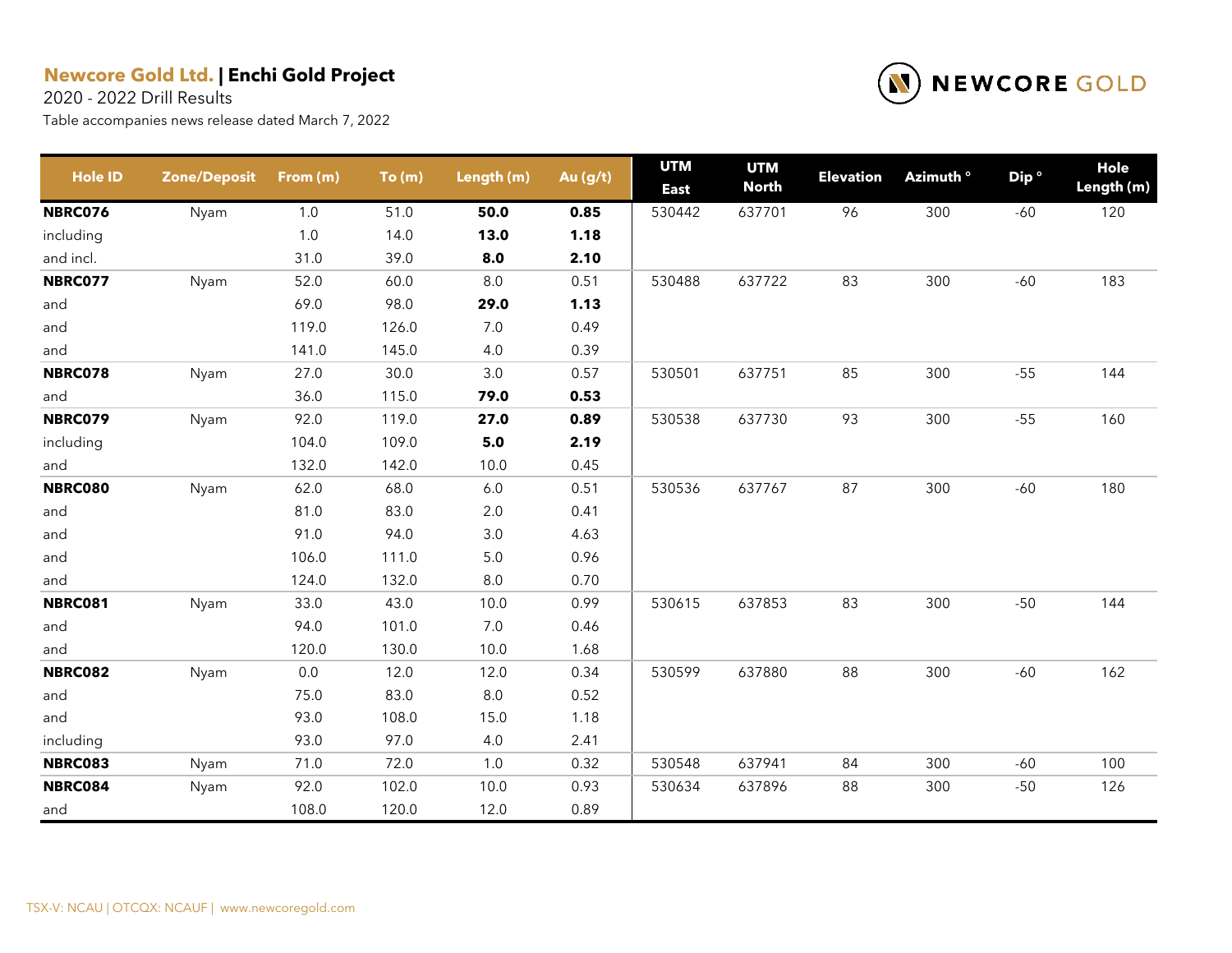2020 - 2022 Drill Results



| <b>Hole ID</b> | <b>Zone/Deposit</b> | From (m) | To(m) | Length (m) | Au (g/t) | <b>UTM</b><br><b>East</b> | <b>UTM</b><br><b>North</b> | <b>Elevation</b> | Azimuth <sup>o</sup> | Dip <sup>o</sup> | Hole<br>Length (m) |
|----------------|---------------------|----------|-------|------------|----------|---------------------------|----------------------------|------------------|----------------------|------------------|--------------------|
| <b>NBRC085</b> | Nyam                | 0.0      | 18.0  | 18.0       | 1.26     | 530572                    | 637961                     | 89               | 300                  | $-60$            | 120                |
| including      |                     | 11.0     | 13.0  | 2.0        | 6.46     |                           |                            |                  |                      |                  |                    |
| and            |                     | 82.0     | 85.0  | 3.0        | 0.60     |                           |                            |                  |                      |                  |                    |
| <b>NBRC086</b> | Nyam                | 10.0     | 12.0  | $2.0\,$    | 0.32     | 530597                    | 637974                     | 89               | 300                  | $-60$            | 130                |
| and            |                     | 17.0     | 36.0  | 19.0       | 1.24     |                           |                            |                  |                      |                  |                    |
| and            |                     | 101.0    | 102.0 | $1.0$      | 0.45     |                           |                            |                  |                      |                  |                    |
| and            |                     | 115.0    | 117.0 | $2.0\,$    | 0.37     |                           |                            |                  |                      |                  |                    |
| and            |                     | 121.0    | 128.0 | $7.0\,$    | 0.42     |                           |                            |                  |                      |                  |                    |
| <b>NBRC087</b> | Nyam                | 1.0      | 4.0   | $3.0\,$    | 0.51     | 530632                    | 637952                     | 95               | 300                  | $-60$            | 120                |
| and            |                     | 71.0     | 79.0  | $8.0\,$    | 0.52     |                           |                            |                  |                      |                  |                    |
| and            |                     | 84.0     | 103.0 | 19.0       | 2.14     |                           |                            |                  |                      |                  |                    |
| including      |                     | 92.0     | 94.0  | 2.0        | 4.14     |                           |                            |                  |                      |                  |                    |
| <b>NBRC088</b> | Nyam                | 57.0     | 85.0  | 28.0       | 0.88     | 530616                    | 637935                     | 95               | 300                  | $-60$            | 110                |
| and            |                     | 80.0     | 82.0  | 2.0        | 5.09     |                           |                            |                  |                      |                  |                    |
| <b>NBRC089</b> | Nyam                | $0.0\,$  | $5.0$ | $5.0\,$    | 1.86     | 530631                    | 637994                     | 103              | 300                  | $-60$            | 152                |
| and            |                     | 37.0     | 39.0  | $2.0\,$    | 0.76     |                           |                            |                  |                      |                  |                    |
| and            |                     | 44.0     | 53.0  | 9.0        | 0.92     |                           |                            |                  |                      |                  |                    |
| and            |                     | 60.0     | 62.0  | $2.0\,$    | 0.88     |                           |                            |                  |                      |                  |                    |
| <b>NBRC090</b> | Nyam                | 17.0     | 18.0  | $1.0$      | 0.41     | 530663                    | 638009                     | 110              | 300                  | $-60$            | 160                |
| and            |                     | 23.0     | 24.0  | $1.0$      | 0.36     |                           |                            |                  |                      |                  |                    |
| and            |                     | 32.0     | 35.0  | $3.0\,$    | 1.53     |                           |                            |                  |                      |                  |                    |
| and            |                     | 78.0     | 109.0 | 31.0       | 0.77     |                           |                            |                  |                      |                  |                    |
| including      |                     | 102.0    | 103.0 | 1.0        | 4.92     |                           |                            |                  |                      |                  |                    |
| including      |                     | 107.0    | 108.0 | $1.0$      | 5.19     |                           |                            |                  |                      |                  |                    |
| and            |                     | 115.0    | 116.0 | $1.0\,$    | 0.30     |                           |                            |                  |                      |                  |                    |
| and            |                     | 156.0    | 158.0 | 2.0        | 0.34     |                           |                            |                  |                      |                  |                    |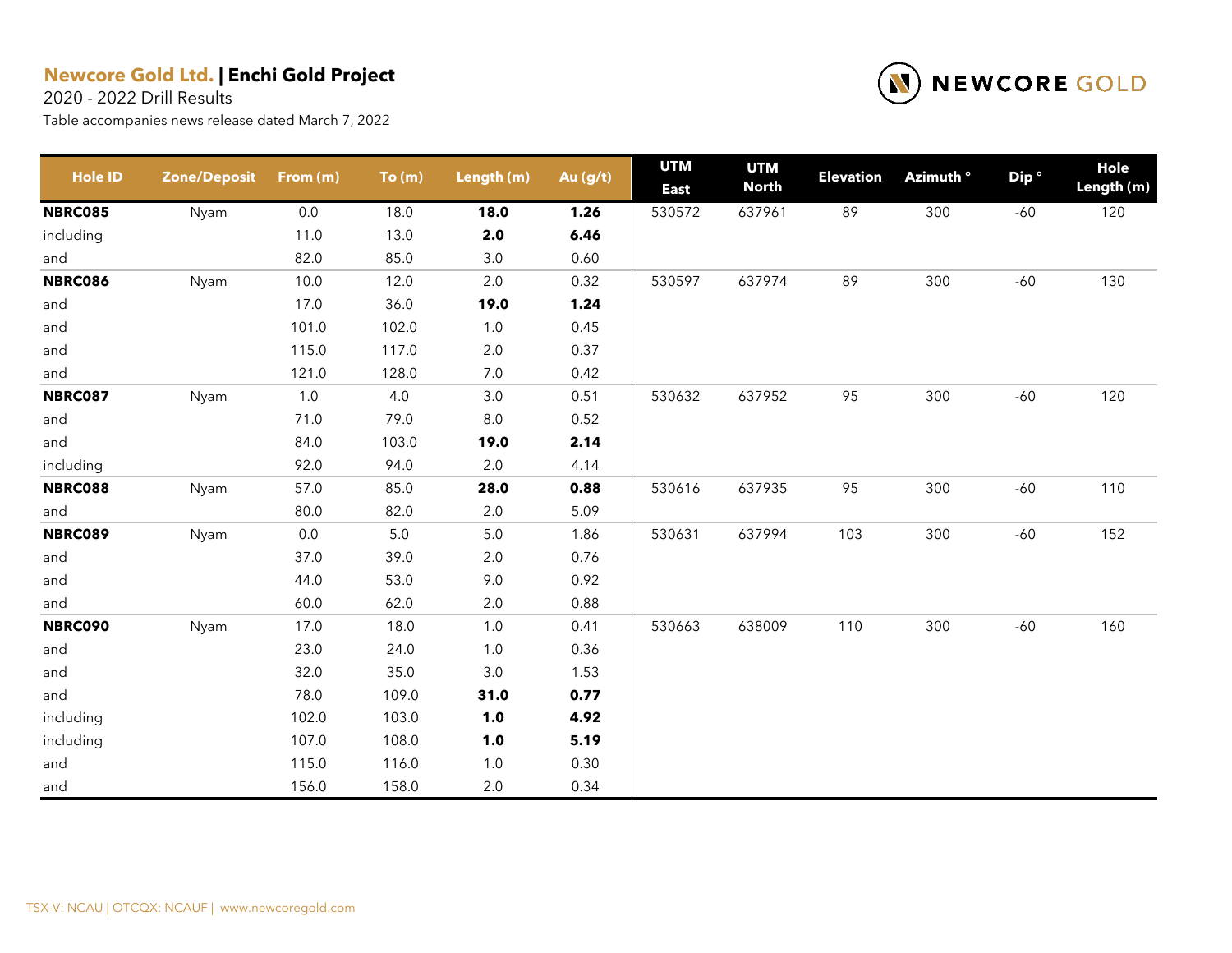2020 - 2022 Drill Results



| <b>Hole ID</b> | <b>Zone/Deposit</b> | From (m) | To(m) | Length (m)             | Au (g/t) | <b>UTM</b><br><b>East</b> | <b>UTM</b><br><b>North</b> | <b>Elevation</b> | Azimuth <sup>o</sup> | Dip <sup>o</sup> | Hole<br>Length (m) |
|----------------|---------------------|----------|-------|------------------------|----------|---------------------------|----------------------------|------------------|----------------------|------------------|--------------------|
| <b>NBRC091</b> | Nyam                | 84.0     | 86.0  | 2.0                    | 0.38     | 530704                    | 637995                     | 106              | 300                  | $-60$            | 204                |
| and            |                     | 91.0     | 103.0 | 12.0                   | 1.02     |                           |                            |                  |                      |                  |                    |
| and            |                     | 134.0    | 139.0 | 5.0                    | 0.54     |                           |                            |                  |                      |                  |                    |
| and            |                     | 147.0    | 150.0 | $3.0\,$                | 0.61     |                           |                            |                  |                      |                  |                    |
| <b>NBRC092</b> | Nyam                | 9.0      | 13.0  | 4.0                    | 0.61     | 530670                    | 638079                     | 139              | 300                  | $-60$            | 129                |
| and            |                     | 38.0     | 62.0  | 24.0                   | 1.79     |                           |                            |                  |                      |                  |                    |
| including      |                     | 51.0     | 55.0  | 4.0                    | 4.14     |                           |                            |                  |                      |                  |                    |
| <b>NBRC093</b> | Nyam                | 40.0     | 41.0  | 1.0                    | 0.33     | 530683                    | 638040                     | 130              | 300                  | $-60$            | 183                |
| and            |                     | 49.0     | 59.0  | 10.0                   | 0.24     |                           |                            |                  |                      |                  |                    |
| and            |                     | 79.0     | 127.0 | 48.0                   | 0.43     |                           |                            |                  |                      |                  |                    |
| including      |                     | 79.0     | 91.0  | 12.0                   | 0.89     |                           |                            |                  |                      |                  |                    |
| and incl.      |                     | 84.0     | 88.0  | 4.0                    | 1.79     |                           |                            |                  |                      |                  |                    |
| including      |                     | 95.0     | 107.0 | 12.0                   | 0.54     |                           |                            |                  |                      |                  |                    |
| and incl.      |                     | 99.0     | 102.0 | 3.0                    | 1.32     |                           |                            |                  |                      |                  |                    |
| and            |                     | 113.0    | 114.0 | 1.0                    | 0.35     |                           |                            |                  |                      |                  |                    |
| and            |                     | 132.0    | 133.0 | $1.0$                  | 0.51     |                           |                            |                  |                      |                  |                    |
| <b>NBRC094</b> | Nyam                | $0.0\,$  | 2.0   | 2.0                    | 0.30     | 530669                    | 638118                     | 137              | 300                  | $-63$            | 132                |
| and            |                     | 14.0     | 28.0  | 14.0                   | 0.68     |                           |                            |                  |                      |                  |                    |
| <b>NBRC095</b> | Nyam                | 61.0     | 75.0  | 14.0                   | 0.72     | 530726                    | 638099                     | 90               | 300                  | $-60$            | 138                |
| including      |                     | 70.0     | 74.0  | 4.0                    | 1.42     |                           |                            |                  |                      |                  |                    |
| and            |                     | 105.0    | 125.0 | 20.0                   | 0.90     |                           |                            |                  |                      |                  |                    |
| including      |                     | 111.0    | 114.0 | 3.0                    | 2.38     |                           |                            |                  |                      |                  |                    |
| and            |                     | 134.0    | 136.0 | $2.0\,$                | 1.99     |                           |                            |                  |                      |                  |                    |
| <b>NBRC096</b> | Nyam                |          |       | no significant results |          | 530681                    | 638193                     | 109              | 300                  | $-60$            | 130                |
| <b>NBRC097</b> | Nyam                | 10.0     | 35.0  | 25.0                   | 0.87     | 530805                    | 638296                     | 84               | 300                  | $-60$            | 82                 |
| including      |                     | 20.0     | 24.0  | 4.0                    | 2.59     |                           |                            |                  |                      |                  |                    |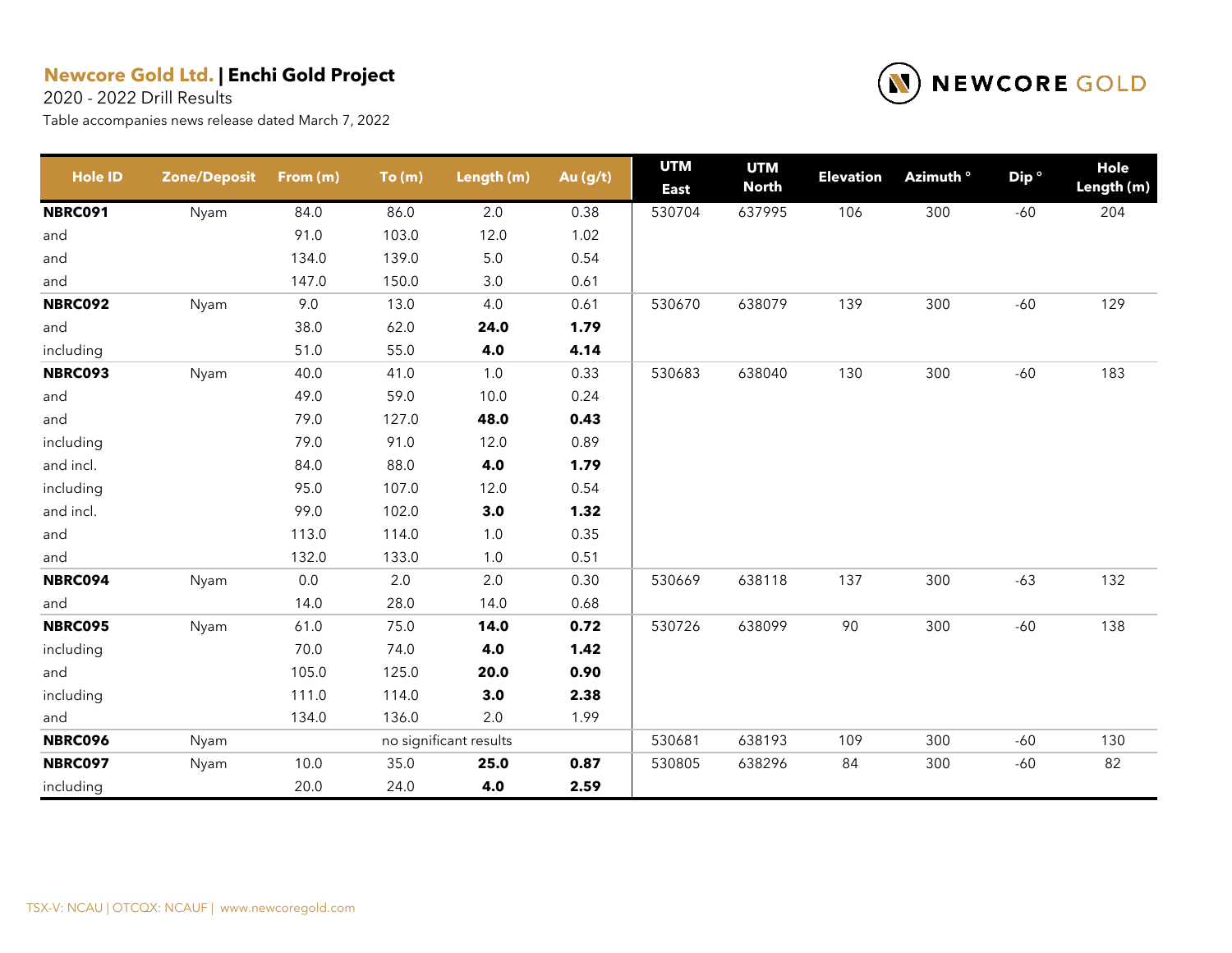2020 - 2022 Drill Results



| <b>Hole ID</b> | <b>Zone/Deposit</b> | From (m) | To(m)   | Length (m) | Au (g/t) | <b>UTM</b><br><b>East</b> | <b>UTM</b><br><b>North</b> | <b>Elevation</b> | Azimuth <sup>o</sup> | Dip <sup>o</sup> | Hole<br>Length (m) |
|----------------|---------------------|----------|---------|------------|----------|---------------------------|----------------------------|------------------|----------------------|------------------|--------------------|
| <b>NBRC098</b> | Nyam                | 15.0     | 19.0    | 4.0        | 0.88     | 530925                    | 638536                     | 136              | 300                  | $-60$            | 126                |
| and            |                     | 28.0     | 30.0    | 2.0        | 0.58     |                           |                            |                  |                      |                  |                    |
| and            |                     | 44.0     | 46.0    | 2.0        | 0.45     |                           |                            |                  |                      |                  |                    |
| and            |                     | 52.0     | 54.0    | 2.0        | 0.56     |                           |                            |                  |                      |                  |                    |
| <b>NBRC099</b> | Nyam                | 13.0     | 35.0    | 22.0       | 0.34     | 530901                    | 638474                     | 112              | 300                  | $-60$            | 130                |
| and            |                     | 46.0     | 48.0    | 2.0        | 0.43     |                           |                            |                  |                      |                  |                    |
| and            |                     | 80.0     | 84.0    | 4.0        | 0.44     |                           |                            |                  |                      |                  |                    |
| and            |                     | 110.0    | 112.0   | 2.0        | 0.25     |                           |                            |                  |                      |                  |                    |
| including      |                     | 121.0    | 123.0   | 2.0        | 0.29     |                           |                            |                  |                      |                  |                    |
| <b>NBRC100</b> | Nyam                | 2.0      | $6.0\,$ | 4.0        | 0.83     | 530813                    | 638335                     | 78               | 300                  | $-60$            | 120                |
| and            |                     | 16.0     | 28.0    | 12.0       | 0.77     |                           |                            |                  |                      |                  |                    |
| <b>NBRC101</b> | Nyam                | $2.0\,$  | $3.0\,$ | $1.0$      | 0.58     | 530817                    | 638367                     | 100              | 300                  | $-60$            | 83                 |
| and            |                     | $6.0\,$  | 11.0    | $5.0\,$    | 0.36     |                           |                            |                  |                      |                  |                    |
| and            |                     | 73.0     | 75.0    | 2.0        | 0.43     |                           |                            |                  |                      |                  |                    |
| <b>NBRC102</b> | Nyam                | 32.0     | 46.0    | 14.0       | 0.24     | 530848                    | 638350                     | 89               | 300                  | $-60$            | 120                |
| and            |                     | 52.0     | 57.0    | $5.0\,$    | 0.40     |                           |                            |                  |                      |                  |                    |
| and            |                     | 75.0     | 77.0    | $2.0\,$    | 0.42     |                           |                            |                  |                      |                  |                    |
| <b>NBRC103</b> | Nyam                | 11.0     | 23.0    | 12.0       | 0.89     | 530854                    | 638384                     | 85               | 300                  | $-60$            | 126                |
| and            |                     | 43.0     | 44.0    | $1.0$      | 0.34     |                           |                            |                  |                      |                  |                    |
| <b>NBRC104</b> | Nyam                | 78.0     | 98.0    | 20.0       | 0.84     | 530849                    | 638314                     | 87               | 300                  | $-60$            | 120                |
| and            |                     | 108.0    | 119.0   | 11.0       | 0.87     |                           |                            |                  |                      |                  |                    |
| <b>NBRC105</b> | Nyam                | 0.0      | 11.0    | 11.0       | 0.63     | 530737                    | 638212                     | 89               | 300                  | $-60$            | 132                |
| and            |                     | 22.0     | 41.0    | 19.0       | 0.38     |                           |                            |                  |                      |                  |                    |
| and            |                     | 90.0     | 96.0    | $6.0\,$    | 0.40     |                           |                            |                  |                      |                  |                    |
| <b>NBRC106</b> | Nyam                | 3.0      | 4.0     | 1.0        | 1.88     | 530548                    | 637825                     | 77               | 300                  | $-60$            | 138                |
| and            |                     | 41.0     | 45.0    | 4.0        | 0.50     |                           |                            |                  |                      |                  |                    |
| and            |                     | 67.0     | 78.0    | 11.0       | 1.08     |                           |                            |                  |                      |                  |                    |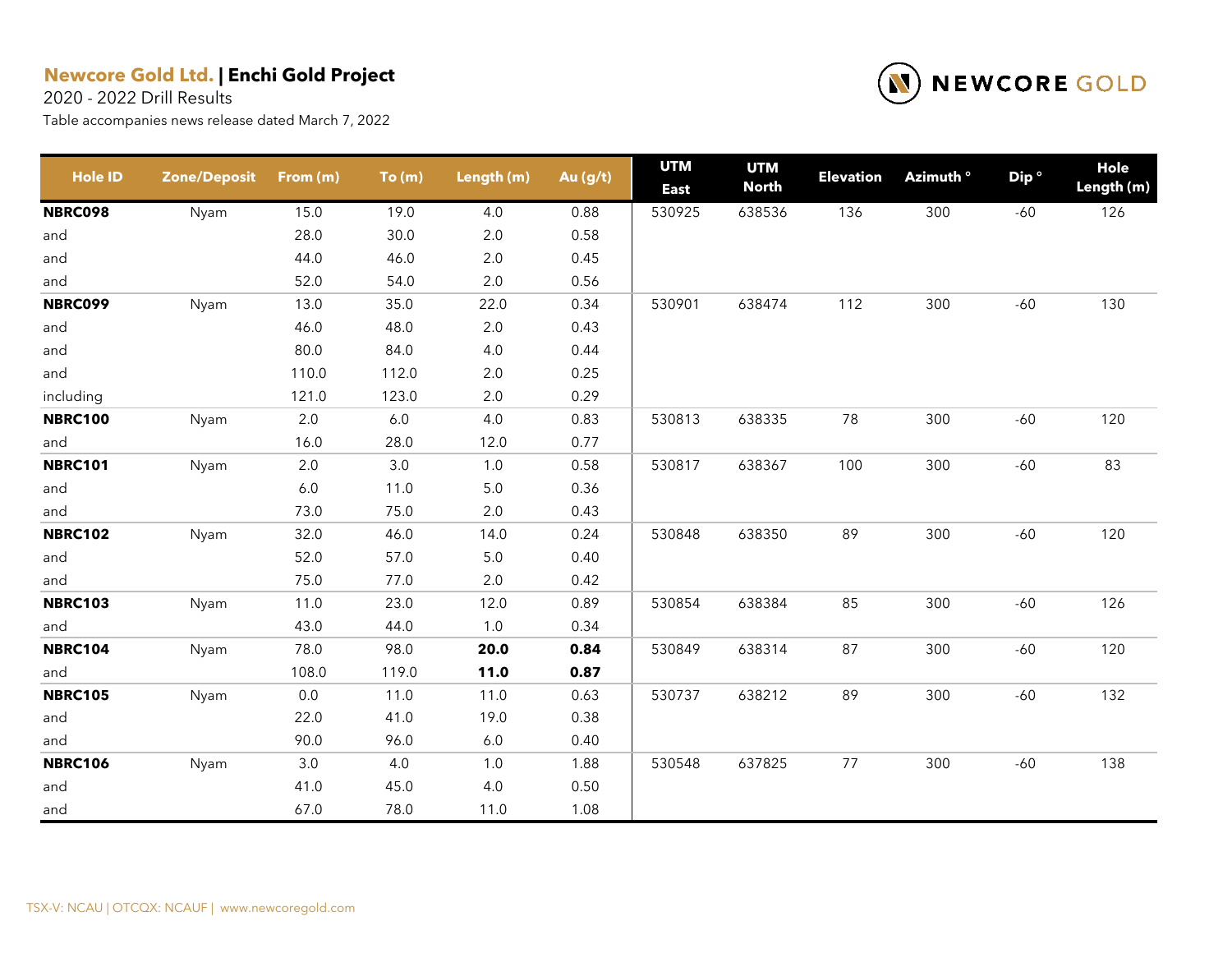2020 - 2022 Drill Results



| <b>Hole ID</b> | <b>Zone/Deposit</b> | From (m) | To(m) | Length (m) | Au (g/t) | <b>UTM</b><br><b>East</b> | <b>UTM</b><br><b>North</b> | <b>Elevation</b> | Azimuth <sup>o</sup> | Dip <sup>o</sup> | Hole<br>Length (m) |
|----------------|---------------------|----------|-------|------------|----------|---------------------------|----------------------------|------------------|----------------------|------------------|--------------------|
| <b>NBRC107</b> | Nyam                | $8.0\,$  | 12.0  | 4.0        | 0.52     | 530547                    | 637889                     | $78\,$           | 300                  | $-60$            | 66                 |
| and            |                     | 20.0     | 22.0  | 2.0        | 0.54     |                           |                            |                  |                      |                  |                    |
| and            |                     | 30.0     | 34.0  | 4.0        | 0.63     |                           |                            |                  |                      |                  |                    |
| NBDD048        | Nyam                | 82.0     | 84.0  | $2.0\,$    | 0.53     | 530341                    | 637217                     | 96               | 300                  | $-60$            | 319.2              |
| and            |                     | 182.0    | 183.0 | 1.0        | 0.84     |                           |                            |                  |                      |                  |                    |
| and            |                     | 207.0    | 208.0 | 1.0        | 0.81     |                           |                            |                  |                      |                  |                    |
| and            |                     | 212.0    | 213.0 | 1.0        | 0.30     |                           |                            |                  |                      |                  |                    |
| and            |                     | 227.0    | 229.0 | 2.0        | 0.37     |                           |                            |                  |                      |                  |                    |
| and            |                     | 236.0    | 249.0 | 13.0       | 4.51     |                           |                            |                  |                      |                  |                    |
| including      |                     | 237.5    | 245.2 | 7.7        | 7.40     |                           |                            |                  |                      |                  |                    |
| and            |                     | 269.0    | 271.0 | 2.0        | 1.24     |                           |                            |                  |                      |                  |                    |
| and            |                     | 295.7    | 299.0 | 3.3        | 0.69     |                           |                            |                  |                      |                  |                    |
| NBDD049        | Nyam                | 114.0    | 115.0 | 1.0        | 0.72     | 530629                    | 637594                     | 99               | 300                  | $-62$            | 382.3              |
| and            |                     | 121.2    | 122.7 | 1.5        | 1.42     |                           |                            |                  |                      |                  |                    |
| and            |                     | 255.5    | 258.7 | $3.5$      | 0.90     |                           |                            |                  |                      |                  |                    |
| and            |                     | 307.0    | 310.0 | $3.0\,$    | 0.27     |                           |                            |                  |                      |                  |                    |
| and            |                     | 323.0    | 342.0 | 19.0       | 0.37     |                           |                            |                  |                      |                  |                    |
| including      |                     | 327.0    | 335.0 | 8.0        | 0.54     |                           |                            |                  |                      |                  |                    |
| and            |                     | 361.0    | 364.0 | 3.0        | 0.67     |                           |                            |                  |                      |                  |                    |
| NBDD050        | Nyam                | 116.0    | 117.5 | 1.5        | 0.35     | 530617                    | 637648                     | 107              | 300                  | $-63$            | 337.3              |
| and            |                     | 159.0    | 160.5 | 1.5        | 0.30     |                           |                            |                  |                      |                  |                    |
| and            |                     | 183.3    | 186.0 | 2.7        | 0.33     |                           |                            |                  |                      |                  |                    |
| and            |                     | 211.0    | 213.0 | 2.0        | 0.81     |                           |                            |                  |                      |                  |                    |
| and            |                     | 277.0    | 281.7 | 4.7        | 0.26     |                           |                            |                  |                      |                  |                    |
| and            |                     | 293.0    | 300.0 | 7.0        | 0.45     |                           |                            |                  |                      |                  |                    |
| and            |                     | 320.0    | 321.0 | 1.0        | 0.41     |                           |                            |                  |                      |                  |                    |
| and            |                     | 332.5    | 333.6 | 1.5        | 0.57     |                           |                            |                  |                      |                  |                    |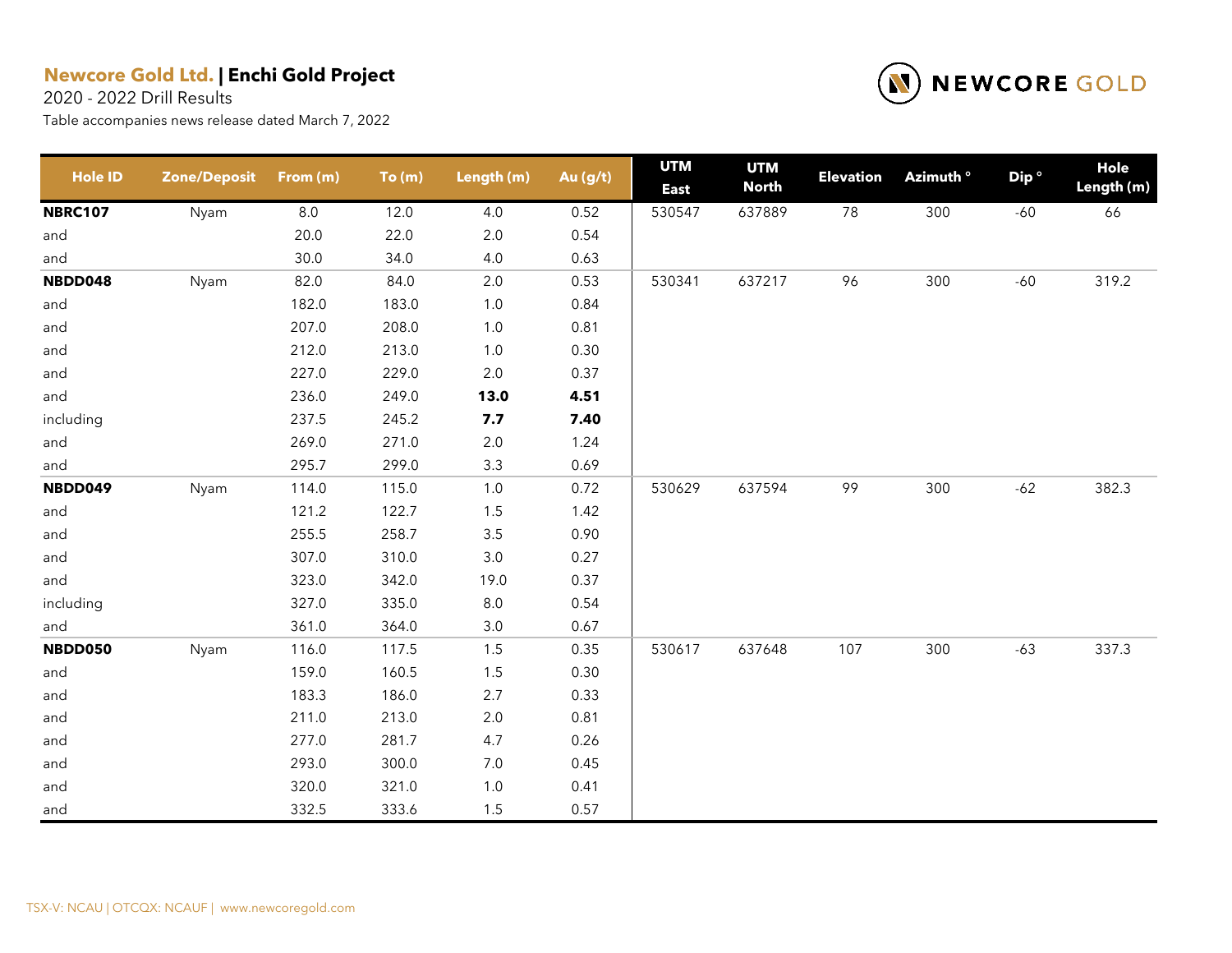2020 - 2022 Drill Results



| <b>Hole ID</b> | <b>Zone/Deposit</b> | From (m) | To(m) | Length (m) | Au (g/t) | <b>UTM</b><br><b>East</b> | <b>UTM</b><br><b>North</b> | <b>Elevation</b> | Azimuth <sup>o</sup> | Dip <sup>o</sup> | Hole<br>Length (m) |
|----------------|---------------------|----------|-------|------------|----------|---------------------------|----------------------------|------------------|----------------------|------------------|--------------------|
| <b>NBDD051</b> | Nyam                | 45.8     | 46.4  | 0.6        | 0.33     | 530286                    | 637133                     | 75               | 300                  | $-63$            | 360.7              |
| and            |                     | 65.0     | 66.8  | $1.8$      | 0.82     |                           |                            |                  |                      |                  |                    |
| and            |                     | 90.0     | 91.0  | $1.0$      | 0.49     |                           |                            |                  |                      |                  |                    |
| and            |                     | 105.0    | 107.1 | 2.1        | 0.23     |                           |                            |                  |                      |                  |                    |
| and            |                     | 240.0    | 242.2 | $2.2\,$    | 0.34     |                           |                            |                  |                      |                  |                    |
| and            |                     | 245.0    | 247.6 | $2.6\,$    | 0.42     |                           |                            |                  |                      |                  |                    |
| and            |                     | 254.0    | 266.0 | 12.0       | 0.65     |                           |                            |                  |                      |                  |                    |
| and            |                     | 274.0    | 276.0 | 2.0        | 4.57     |                           |                            |                  |                      |                  |                    |
| and            |                     | 305.0    | 306.8 | 1.8        | 1.81     |                           |                            |                  |                      |                  |                    |
| NBDD052        | Nyam                | 207.0    | 212.0 | $5.0$      | 1.47     | 530677                    | 637738                     | 105              | 300                  | $-63$            | 393.7              |
| and            |                     | 280.0    | 297.0 | 17.0       | 0.31     |                           |                            |                  |                      |                  |                    |
| and            |                     | 321.0    | 336.0 | 15.0       | 3.21     |                           |                            |                  |                      |                  |                    |
| including      |                     | 322.0    | 330.0 | 8.0        | 5.57     |                           |                            |                  |                      |                  |                    |
| NBDD053        | Nyam                | 172.0    | 174.0 | $2.0\,$    | 0.82     | 530628                    | 637680                     | 109              | 300                  | $-63$            | 382.4              |
| and            |                     | 253.0    | 254.0 | $1.0$      | 0.74     |                           |                            |                  |                      |                  |                    |
| and            |                     | 258.0    | 275.0 | 17.0       | 0.50     |                           |                            |                  |                      |                  |                    |
| and            |                     | 291.2    | 300.1 | 8.9        | 1.54     |                           |                            |                  |                      |                  |                    |
| including      |                     | 291.2    | 293.0 | 1.8        | 3.78     |                           |                            |                  |                      |                  |                    |
| including      |                     | 297.0    | 298.0 | 1.0        | 4.20     |                           |                            |                  |                      |                  |                    |
| and            |                     | 311.4    | 314.6 | $3.2\,$    | 0.58     |                           |                            |                  |                      |                  |                    |
| and            |                     | 326.6    | 337.2 | 10.6       | 0.37     |                           |                            |                  |                      |                  |                    |
| NBDD054        | Nyam                | 167.0    | 170.0 | 3.0        | 1.77     | 530672                    | 637613                     | 118              | 300                  | $-63$            | 466.7              |
| and            |                     | 373.4    | 374.5 | 1.1        | 1.38     |                           |                            |                  |                      |                  |                    |
| and            |                     | 390.0    | 397.0 | 30.0       | 0.34     |                           |                            |                  |                      |                  |                    |
| and            |                     | 423.9    | 431.0 | 7.1        | 0.98     |                           |                            |                  |                      |                  |                    |
| including      |                     | 428.4    | 429.0 | 0.6        | 3.52     |                           |                            |                  |                      |                  |                    |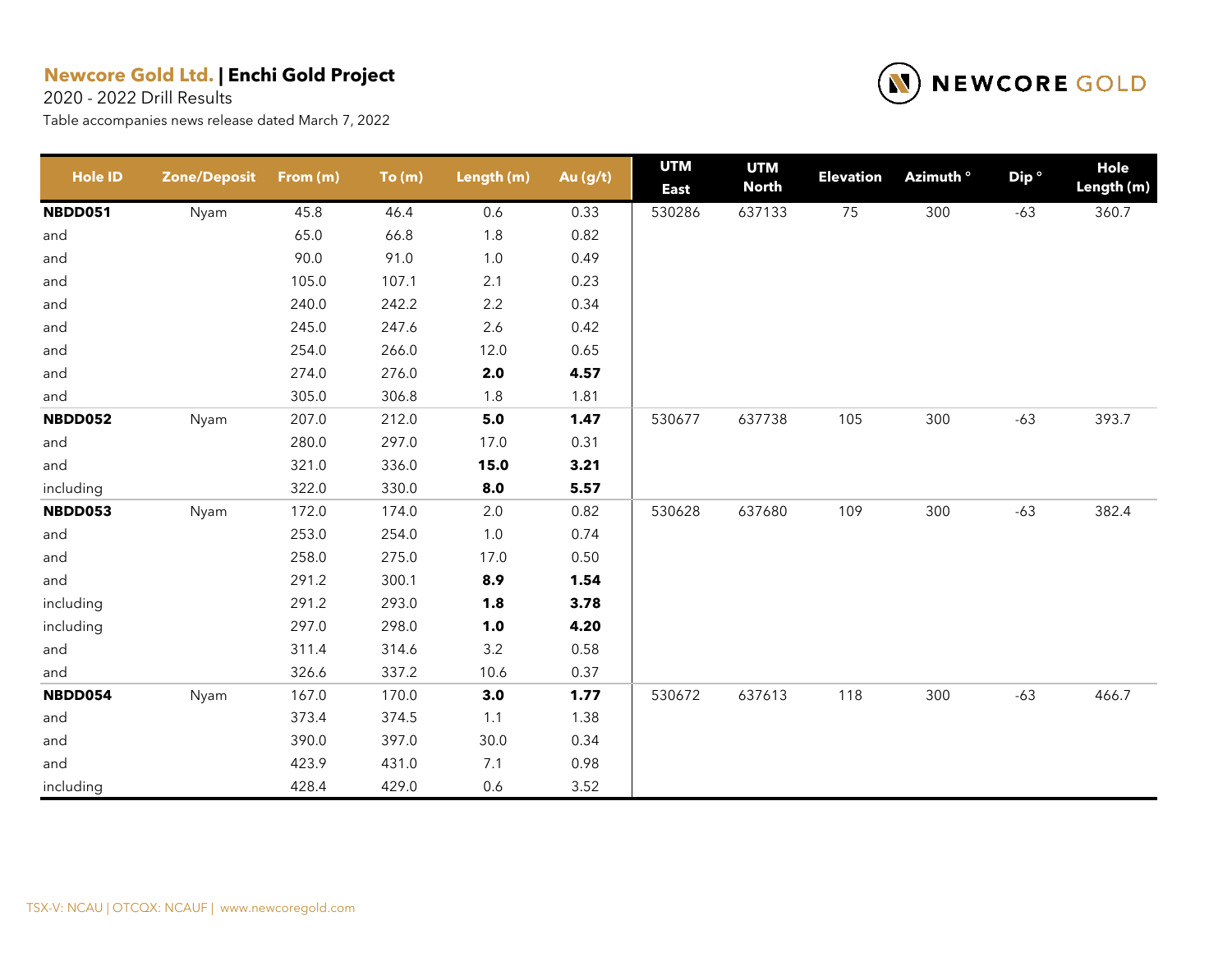2020 - 2022 Drill Results



| <b>Hole ID</b> | <b>Zone/Deposit</b> | From (m) | To(m) | Length (m)             | Au (g/t) | <b>UTM</b><br><b>East</b> | <b>UTM</b><br><b>North</b> | <b>Elevation</b> | Azimuth <sup>o</sup> | Dip <sup>o</sup> | Hole<br>Length (m) |
|----------------|---------------------|----------|-------|------------------------|----------|---------------------------|----------------------------|------------------|----------------------|------------------|--------------------|
| <b>NBDD055</b> | Nyam                | 211.0    | 213.0 | $2.0\,$                | 0.29     | 530401                    | 637334                     | 92               | 300                  | $-63$            | 337.4              |
|                |                     | 248.8    | 250.0 | $1.2$                  | 1.17     |                           |                            |                  |                      |                  |                    |
|                |                     | 263.0    | 265.0 | $2.0\,$                | 0.74     |                           |                            |                  |                      |                  |                    |
|                |                     | 268.0    | 270.0 | $2.0\,$                | 0.32     |                           |                            |                  |                      |                  |                    |
|                |                     | 276.0    | 284.0 | 8.0                    | 1.57     |                           |                            |                  |                      |                  |                    |
|                |                     | 279.0    | 281.2 | 2.2                    | 2.64     |                           |                            |                  |                      |                  |                    |
| NBDD056        | Nyam                | 100.0    | 102.3 | 2.3                    | 1.49     | 530364                    | 637280                     | 95               | 300                  | $-63$            | 331.4              |
|                |                     | 248.7    | 273.5 | 24.8                   | 1.62     |                           |                            |                  |                      |                  |                    |
|                |                     | 248.7    | 257.7 | 9.0                    | 3.17     |                           |                            |                  |                      |                  |                    |
|                |                     | 278.0    | 291.0 | 13.0                   | 0.67     |                           |                            |                  |                      |                  |                    |
|                |                     | 303.4    | 305.3 | 1.9                    | 0.46     |                           |                            |                  |                      |                  |                    |
| <b>NKRC001</b> | Nkwanta             |          |       | no significant results |          | 525094                    | 633089                     | 101              | 300                  | $-55$            | 100                |
| KKRC017A       | Kwakyekrom          | 45.0     | 48.0  | $3.0\,$                | 0.52     | 528698                    | 634833                     | 127              | 298                  | $-60$            | 150                |
| and            |                     | 69.0     | 70.0  | $1.0\,$                | 1.17     |                           |                            |                  |                      |                  |                    |
| and            |                     | 89.0     | 120.0 | 31.0                   | 0.46     |                           |                            |                  |                      |                  |                    |
| including      |                     | 107.0    | 120.0 | 13.0                   | 0.72     |                           |                            |                  |                      |                  |                    |
| <b>KKRC018</b> | Kwakyekrom          | 35.0     | 39.0  | $4.0\,$                | 0.29     | 528658                    | 634784                     | 129              | 298                  | $-60$            | 120                |
| and            |                     | 86.0     | 92.0  | $6.0\,$                | 0.80     |                           |                            |                  |                      |                  |                    |
| and            |                     | 99.0     | 110.0 | 11.0                   | 2.35     |                           |                            |                  |                      |                  |                    |
| <b>KKRC019</b> | Kwakyekrom          | 4.0      | $7.0$ | $3.0\,$                | 0.36     | 528611                    | 634738                     | 128              | 298                  | $-60$            | 120                |
| and            |                     | 58.0     | 78.0  | 20.0                   | 0.36     |                           |                            |                  |                      |                  |                    |
| including      |                     | 59.0     | 63.0  | 4.0                    | 0.50     |                           |                            |                  |                      |                  |                    |
| and incl.      |                     | 70.0     | 76.0  | $6.0\,$                | 0.64     |                           |                            |                  |                      |                  |                    |
| and            |                     | 88.0     | 92.0  | 4.0                    | 0.38     |                           |                            |                  |                      |                  |                    |
| and            |                     | 102.0    | 104.0 | $2.0\,$                | 0.50     |                           |                            |                  |                      |                  |                    |
| <b>KKRC020</b> | Kwakyekrom          | 26.0     | 28.0  | 2.0                    | 0.79     | 528598                    | 634714                     | 133              | 298                  | $-60$            | 110                |
| and            |                     | 44.0     | 47.0  | $3.0\,$                | 0.43     |                           |                            |                  |                      |                  |                    |
| and            |                     | 60.0     | 75.0  | 15.0                   | 0.48     |                           |                            |                  |                      |                  |                    |
| and            |                     | 79.0     | 83.0  | 4.0                    | 1.04     |                           |                            |                  |                      |                  |                    |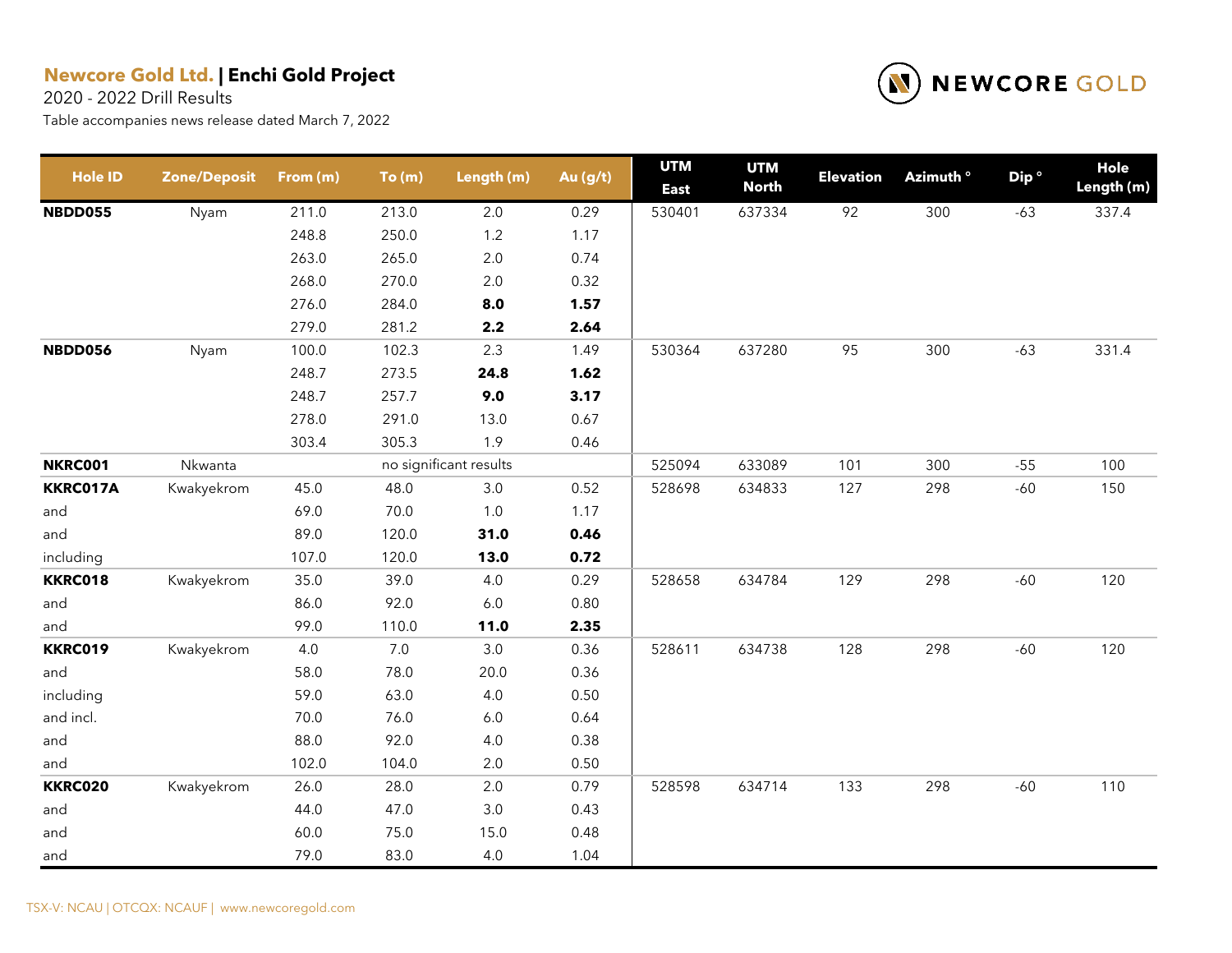2020 - 2022 Drill Results



| <b>Hole ID</b> | <b>Zone/Deposit</b> | From (m) | To(m) | Length (m) | Au (g/t) | <b>UTM</b><br><b>East</b> | <b>UTM</b><br><b>North</b> | <b>Elevation</b> | Azimuth <sup>o</sup> | Dip <sup>o</sup> | <b>Hole</b><br>Length (m) |
|----------------|---------------------|----------|-------|------------|----------|---------------------------|----------------------------|------------------|----------------------|------------------|---------------------------|
| <b>KKRC021</b> | Kwakyekrom          | 52.0     | 69.0  | 17.0       | 0.57     | 528592                    | 634693                     | 132              | 298                  | $-60$            | 114                       |
| and            |                     | 97.0     | 104.0 | $7.0$      | 0.94     |                           |                            |                  |                      |                  |                           |
| <b>KKRC022</b> | Kwakyekrom          | 41.0     | 67.0  | 26.0       | 0.51     | 528555                    | 634617                     | 124              | 298                  | $-60$            | 114                       |
| including      |                     | 59.0     | 66.0  | $5.0\,$    | 1.59     |                           |                            |                  |                      |                  |                           |
| and            |                     | 101.0    | 104.0 | 3.0        | 0.57     |                           |                            |                  |                      |                  |                           |
| <b>KKRC023</b> | Kwakyekrom          | 34.0     | 40.0  | 6.0        | 4.71     | 528542                    | 634595                     | 117              | 298                  | $-60$            | 122                       |
| and            |                     | 60.0     | 66.0  | $6.0$      | 0.34     |                           |                            |                  |                      |                  |                           |
| KKRC024        | Kwakyekrom          | 35.0     | 38.0  | $3.0\,$    | 0.77     | 528550                    | 634557                     | 104              | 298                  | $-60$            | 130                       |
| and            |                     | 59.0     | 74.0  | 15.0       | 0.44     |                           |                            |                  |                      |                  |                           |
| and            |                     | 104.0    | 113.0 | 9.0        | 0.23     |                           |                            |                  |                      |                  |                           |
| <b>KKRC025</b> | Kwakyekrom          | $0.0\,$  | 18.0  | 18.0       | 0.45     | 528502                    | 634580                     | 103              | 298                  | $-60$            | 100                       |
| including      |                     | 13.0     | 17.0  | 4.0        | 1.00     |                           |                            |                  |                      |                  |                           |
| and            |                     | 23.0     | 29.0  | $6.0\,$    | 0.57     |                           |                            |                  |                      |                  |                           |
| and            |                     | 69.0     | 77.0  | 8.0        | 0.21     |                           |                            |                  |                      |                  |                           |
| and            |                     | 89.0     | 100.0 | 11.0       | 0.63     |                           |                            |                  |                      |                  |                           |
| <b>KKRC026</b> | Kwakyekrom          | 20.0     | 24.0  | 4.0        | 1.32     | 528614                    | 634705                     | 128              | 298                  | $-60$            | 162                       |
| and            |                     | 70.0     | 73.0  | 3.0        | 0.44     |                           |                            |                  |                      |                  |                           |
| and            |                     | 80.0     | 94.0  | 14.0       | 1.69     |                           |                            |                  |                      |                  |                           |
| and            |                     | 120.0    | 121.0 | $1.0$      | 0.44     |                           |                            |                  |                      |                  |                           |
| and            |                     | 126.0    | 128.0 | 2.0        | 0.63     |                           |                            |                  |                      |                  |                           |
| and            |                     | 138.0    | 141.0 | 3.0        | 0.31     |                           |                            |                  |                      |                  |                           |
| <b>KKRC027</b> | Kwakyekrom          | 1.0      | 3.0   | 2.0        | 0.29     | 528611                    | 634689                     | 128              | 298                  | $-60$            | 168                       |
| and            |                     | 49.0     | 51.0  | 2.0        | 0.42     |                           |                            |                  |                      |                  |                           |
| and            |                     | 78.0     | 81.0  | $3.0\,$    | 0.39     |                           |                            |                  |                      |                  |                           |
| and            |                     | 84.0     | 101.0 | 17.0       | 0.91     |                           |                            |                  |                      |                  |                           |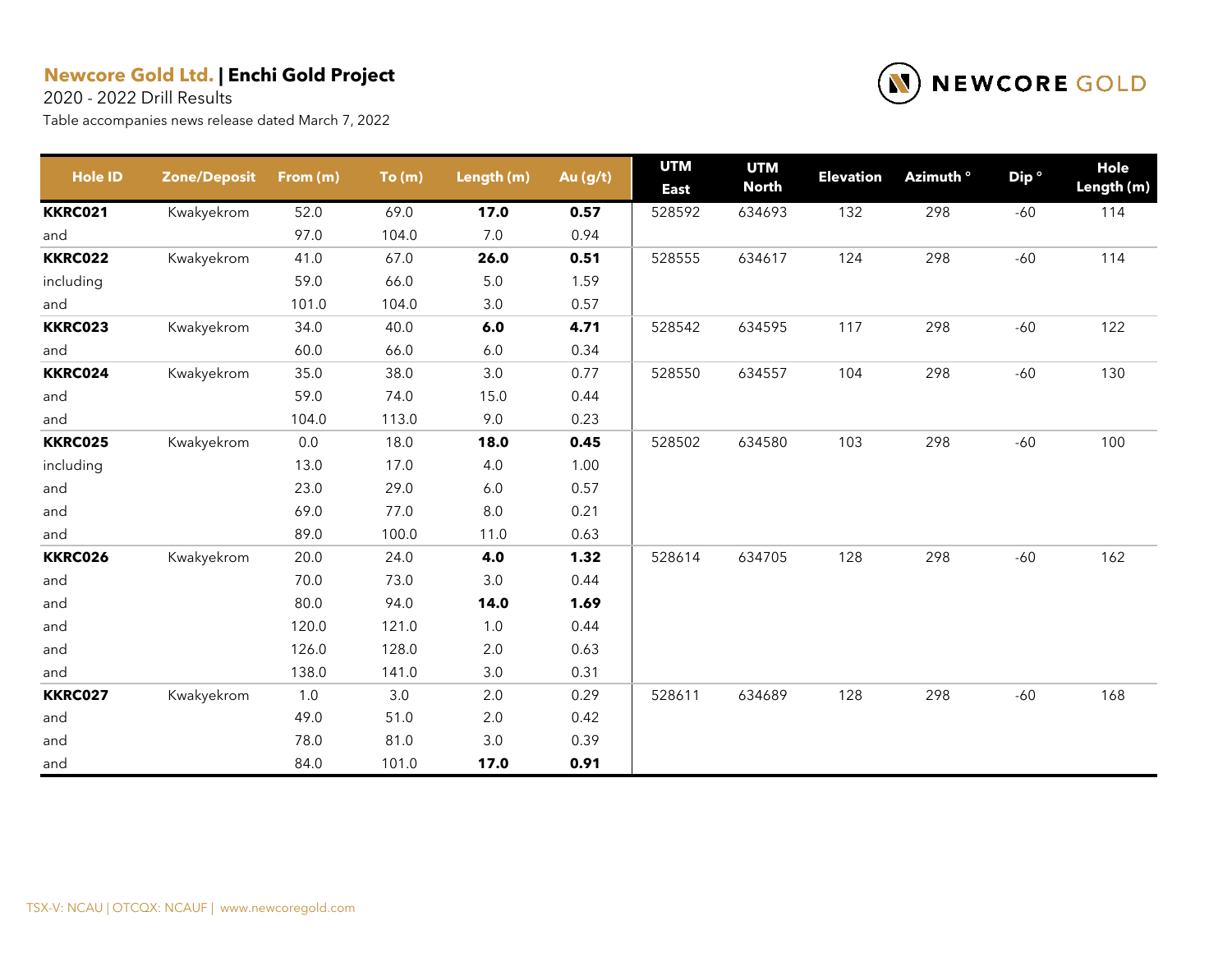2020 - 2022 Drill Results



| <b>Hole ID</b> | <b>Zone/Deposit</b> | From (m) | To(m) | Length (m) | Au $(g/t)$ | <b>UTM</b><br><b>East</b> | <b>UTM</b><br><b>North</b> | <b>Elevation</b> | Azimuth <sup>o</sup> | Dip <sup>o</sup> | Hole<br>Length (m) |
|----------------|---------------------|----------|-------|------------|------------|---------------------------|----------------------------|------------------|----------------------|------------------|--------------------|
| <b>KKRC028</b> | Kwakyekrom          | 111.0    | 137.0 | 26.0       | 1.43       | 528632                    | 634668                     | 126              | 298                  | $-60$            | 213                |
| including      |                     | 115.0    | 124.0 | 9.0        | 3.31       |                           |                            |                  |                      |                  |                    |
| and            |                     | 149.0    | 157.0 | 8.0        | 0.34       |                           |                            |                  |                      |                  |                    |
| and            |                     | 162.0    | 167.0 | 5.0        | 0.69       |                           |                            |                  |                      |                  |                    |
| and            |                     | 176.0    | 180.0 | 4.0        | 0.39       |                           |                            |                  |                      |                  |                    |
| <b>KKRC029</b> | Kwakyekrom          | 21.0     | 45.0  | 24.0       | 0.89       | 528574                    | 634699                     | 133              | 298                  | $-60$            | 126                |
| and            |                     | 54.0     | 56.0  | 2.0        | 0.41       |                           |                            |                  |                      |                  |                    |
| and            |                     | 116.0    | 118.0 | 2.0        | 0.35       |                           |                            |                  |                      |                  |                    |
| and            |                     | 123.0    | 125.0 | 2.0        | 0.43       |                           |                            |                  |                      |                  |                    |
| <b>KKRC030</b> | Kwakyekrom          | 65.0     | 66.0  | 1.0        | 0.42       | 528653                    | 634733                     | 127              | 298                  | $-60$            | 180                |
| and            |                     | 68.0     | 69.0  | 1.0        | 0.46       |                           |                            |                  |                      |                  |                    |
| and            |                     | 109.0    | 127.0 | 18.0       | 0.97       |                           |                            |                  |                      |                  |                    |
| and            |                     | 145.0    | 147.0 | 2.0        | 0.43       |                           |                            |                  |                      |                  |                    |
| <b>KKRC031</b> | Kwakyekrom          | 30.0     | 32.0  | 2.0        | 0.78       | 528682                    | 634774                     | 131              | 298                  | $-60$            | 186                |
| and            |                     | 114.0    | 124.0 | 10.0       | 2.97       |                           |                            |                  |                      |                  |                    |
| and            |                     | 162.0    | 168.0 | 6.0        | 0.88       |                           |                            |                  |                      |                  |                    |
| and            |                     | 181.0    | 184.0 | 3.0        | 0.36       |                           |                            |                  |                      |                  |                    |
| <b>KKRC032</b> | Kwakyekrom          | 14.0     | 24.0  | 10.0       | 0.32       | 528570                    | 634723                     | 134              | 298                  | $-60$            | 114                |
| and            |                     | 56.0     | 63.0  | 7.0        | 0.40       |                           |                            |                  |                      |                  |                    |
| <b>KKRC033</b> | Kwakyekrom          | 26.0     | 28.0  | 2.0        | 0.33       | 528569                    | 634584                     | 109              | 298                  | $-60$            | 126                |
| and            |                     | 47.0     | 49.0  | 2.0        | 0.41       |                           |                            |                  |                      |                  |                    |
| and            |                     | 69.0     | 75.0  | 6.0        | 1.19       |                           |                            |                  |                      |                  |                    |
| KKRC034        | Kwakyekrom          | 14.0     | 46.0  | 32.0       | 0.68       | 528517                    | 634607                     | 124              | 298                  | $-60$            | 102                |
| and            |                     | 67.0     | 74.0  | 7.0        | 0.58       |                           |                            |                  |                      |                  |                    |
| and            |                     | 90.0     | 95.0  | 5.0        | 0.34       |                           |                            |                  |                      |                  |                    |
| <b>KKRC035</b> | Kwakyekrom          | $0.0\,$  | 7.0   | 7.0        | 0.46       | 528532                    | 634631                     | 125              | 298                  | $-60$            | 108                |
| and            |                     | 17.0     | 25.0  | 8.0        | 0.82       |                           |                            |                  |                      |                  |                    |
| and            |                     | 39.0     | 41.0  | 2.0        | 0.30       |                           |                            |                  |                      |                  |                    |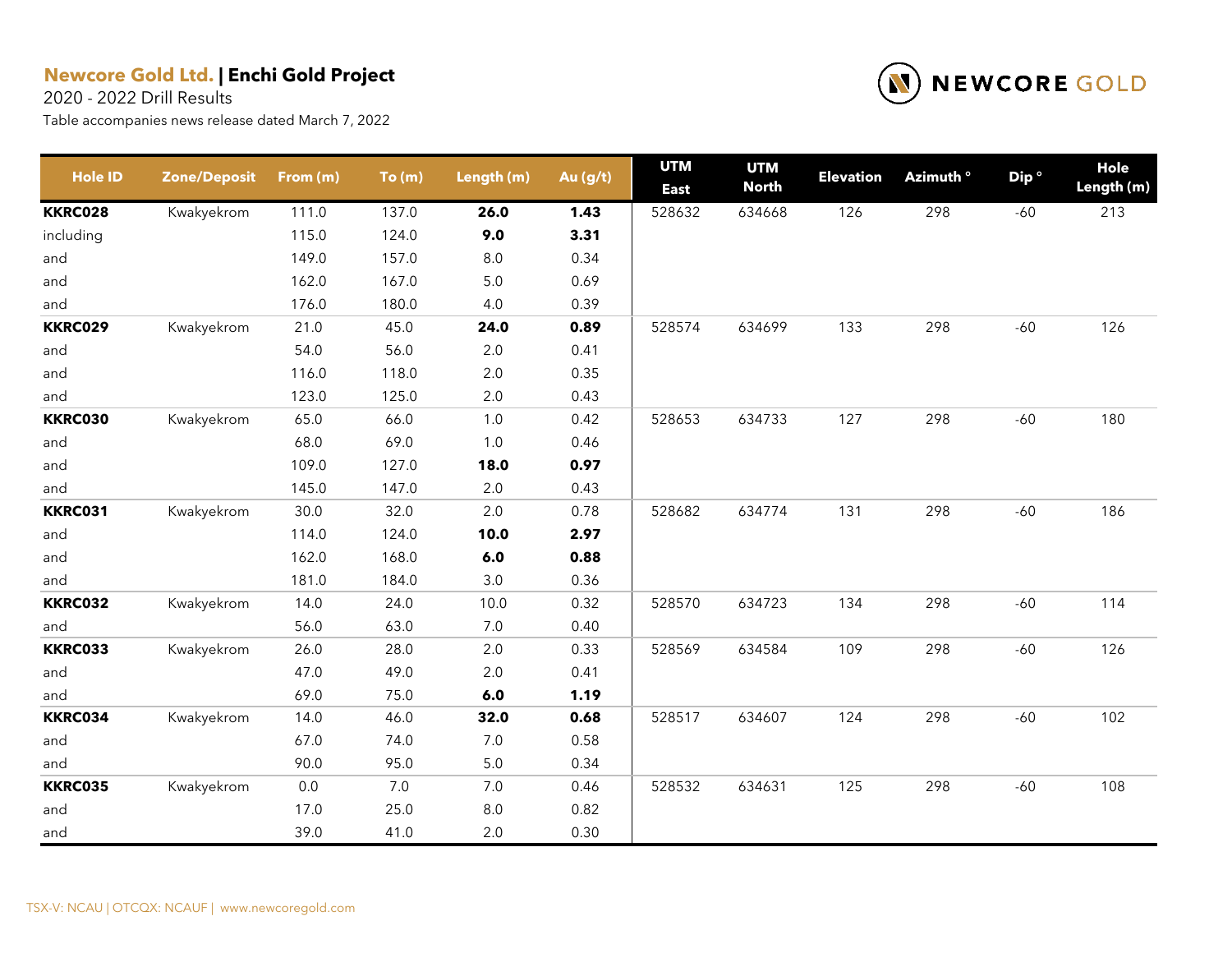2020 - 2022 Drill Results



| <b>Hole ID</b> | <b>Zone/Deposit</b> | From (m) | To(m) | Length (m) | Au (g/t) | <b>UTM</b><br><b>East</b> | <b>UTM</b><br><b>North</b> | <b>Elevation</b> | Azimuth <sup>o</sup> | Dip <sup>o</sup> | Hole<br>Length (m) |
|----------------|---------------------|----------|-------|------------|----------|---------------------------|----------------------------|------------------|----------------------|------------------|--------------------|
| <b>KKRC036</b> | Kwakyekrom          | 19.0     | 22.0  | 3.0        | 0.49     | 528625                    | 634796                     | 130              | 298                  | $-60$            | 114                |
| and            |                     | 28.0     | 31.0  | 3.0        | 0.41     |                           |                            |                  |                      |                  |                    |
| and            |                     | 54.0     | 61.0  | 7.0        | 1.95     |                           |                            |                  |                      |                  |                    |
| and            |                     | 93.0     | 114.0 | 21.0       | 0.41     |                           |                            |                  |                      |                  |                    |
| <b>KKRC037</b> | Kwakyekrom          | 44.0     | 46.0  | 2.0        | 0.35     | 528661                    | 634846                     | 126              | 298                  | $-60$            | 110                |
| and            |                     | 88.0     | 92.0  | 4.0        | 0.49     |                           |                            |                  |                      |                  |                    |
| and            |                     | 105.0    | 107.0 | 2.0        | 4.12     |                           |                            |                  |                      |                  |                    |
| <b>KKRC038</b> | Kwakyekrom          | 36.0     | 29.0  | 3.0        | 0.38     | 528738                    | 634809                     | 128              | 298                  | $-60$            | 200                |
| and            |                     | 97.0     | 111.0 | 14.0       | 0.35     |                           |                            |                  |                      |                  |                    |
| and            |                     | 126.0    | 128.0 | 2.0        | 0.37     |                           |                            |                  |                      |                  |                    |
| and            |                     | 131.0    | 143.0 | 12.0       | 0.83     |                           |                            |                  |                      |                  |                    |
| and            |                     | 153.0    | 170.0 | 17.0       | 1.44     |                           |                            |                  |                      |                  |                    |
| KKRC039        | Kwakyekrom          | 28.0     | 38.0  | 10.0       | 0.31     | 528692                    | 634909                     | 129              | 298                  | $-60$            | 129                |
| <b>KKRC040</b> | Kwakyekrom          | 12.0     | 39.0  | 27.0       | 0.34     | 528741                    | 634889                     | 127              | 298                  | $-60$            | 162                |
| and            |                     | 95.0     | 99.0  | 4.0        | 0.29     |                           |                            |                  |                      |                  |                    |
| and            |                     | 107.0    | 109.0 | 2.0        | 1.29     |                           |                            |                  |                      |                  |                    |
| and            |                     | 116.0    | 120.0 | 4.0        | 0.47     |                           |                            |                  |                      |                  |                    |
| <b>KKRC041</b> | Kwakyekrom          | 0.0      | 53.0  | 53.0       | 0.79     | 528466                    | 634474                     | 104              | 298                  | $-60$            | 120                |
| and            |                     | 70.0     | 84.0  | 14.0       | 0.45     |                           |                            |                  |                      |                  |                    |
| <b>KKRC042</b> | Kwakyekrom          | 0.0      | 2.0   | 2.0        | 0.33     | 528440                    | 634487                     | 108              | 298                  | $-60$            | 100                |
| and            |                     | 38.0     | 39.0  | 1.0        | 0.50     |                           |                            |                  |                      |                  |                    |
| and            |                     | 48.0     | 50.0  | 2.0        | 0.35     |                           |                            |                  |                      |                  |                    |
| and            |                     | 56.0     | 62.0  | 6.0        | 0.47     |                           |                            |                  |                      |                  |                    |
| KKRC043        | Kwakyekrom          | 73.0     | 83.0  | 10.0       | 1.51     | 528580                    | 634606                     | 123              | 298                  | $-60$            | 144                |
| and            |                     | 89.0     | 92.0  | 3.0        | 1.16     |                           |                            |                  |                      |                  |                    |
| and            |                     | 138.0    | 140.0 | 2.0        | 0.90     |                           |                            |                  |                      |                  |                    |
| KKRC044        | Kwakyekrom          | 14.0     | 22.0  | 8.0        | 0.49     | 528362                    | 634281                     | 143              | 298                  | $-60$            | 114                |
| <b>KKRC045</b> | Kwakyekrom          | 80.0     | 87.0  | 7.0        | 1.03     | 528409                    | 634257                     | 142              | 298                  | $-60$            | 162                |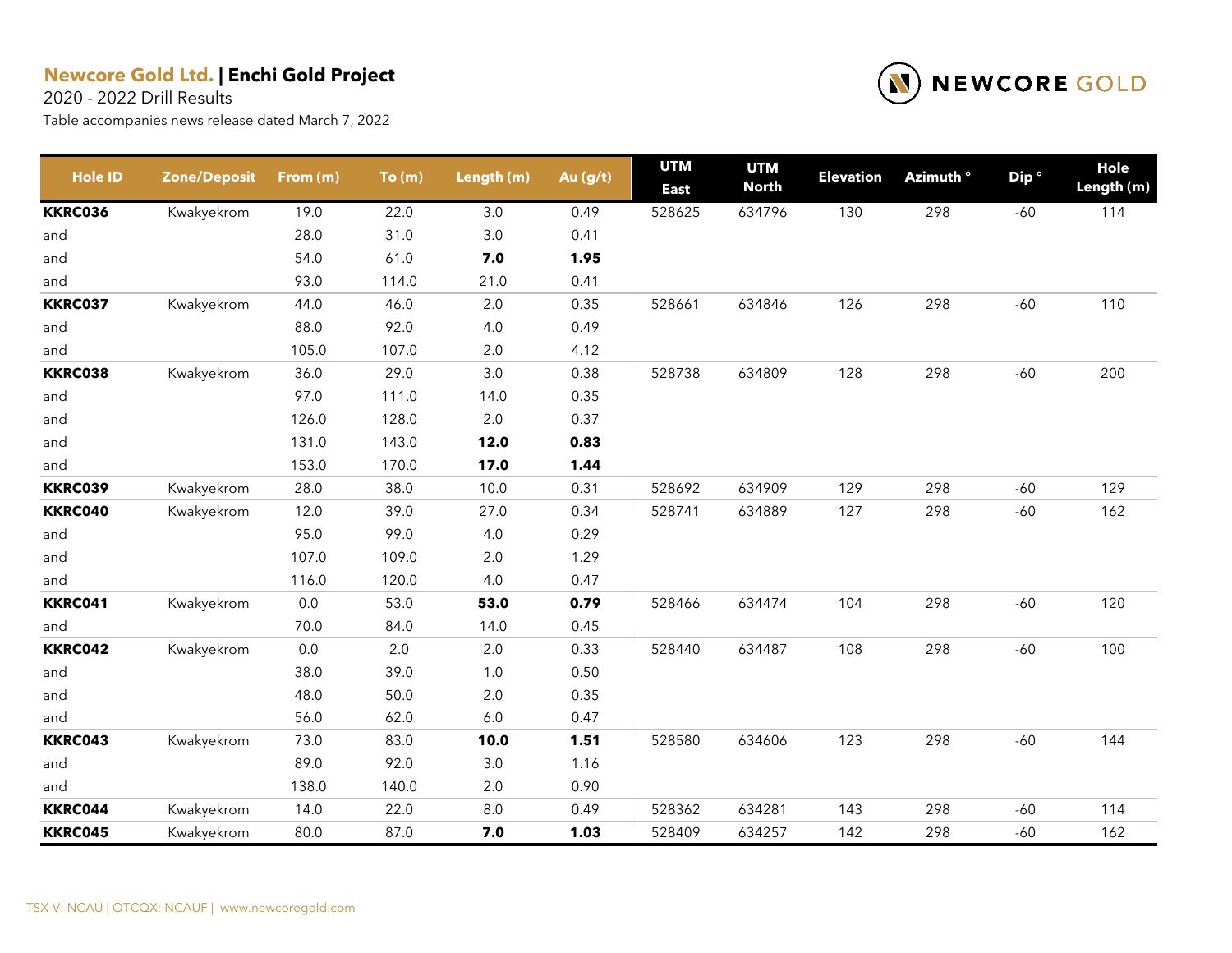2020 - 2022 Drill Results



| <b>Hole ID</b> | <b>Zone/Deposit</b> | From (m) | To(m) | Length (m) | Au (g/t) | <b>UTM</b><br><b>East</b> | <b>UTM</b><br><b>North</b> | <b>Elevation</b> | Azimuth ° | Dip <sup>o</sup> | Hole<br>Length (m) |
|----------------|---------------------|----------|-------|------------|----------|---------------------------|----------------------------|------------------|-----------|------------------|--------------------|
| <b>KKRC046</b> | Kwakyekrom          | 55.0     | 79.0  | 24.0       | 0.50     | 528407                    | 634372                     | 123              | 298       | $-60$            | 96                 |
| including      |                     | 58.0     | 72.0  | 14.0       | 0.61     |                           |                            |                  |           |                  |                    |
| <b>KKRC047</b> | Kwakyekrom          | 74.0     | 76.0  | 2.0        | 0.33     | 528454                    | 634348                     | 124              | 298       | $-60$            | 138                |
| and            |                     | 88.0     | 96.0  | 8.0        | 0.41     |                           |                            |                  |           |                  |                    |
| <b>KKRC048</b> | Kwakyekrom          | 24.0     | 26.0  | 2.0        | 0.46     | 528499                    | 634456                     | 106              | 298       | $-60$            | 150                |
| and            |                     | 58.0     | 73.0  | 15.0       | 1.29     |                           |                            |                  |           |                  |                    |
| and            |                     | 111.0    | 122.0 | 11.0       | 1.86     |                           |                            |                  |           |                  |                    |
| and            |                     | 144.0    | 147.0 | 3.0        | 0.69     |                           |                            |                  |           |                  |                    |
| <b>KKRC049</b> | Kwakyekrom          | 60.0     | 67.0  | 7.0        | 0.34     | 528539                    | 634435                     | 109              | 298       | $-60$            | 213                |
| and            |                     | 117.0    | 120.0 | 3.0        | 0.91     |                           |                            |                  |           |                  |                    |
| and            |                     | 197.0    | 200.0 | 3.0        | 0.40     |                           |                            |                  |           |                  |                    |
| and            |                     | 208.0    | 213.0 | 5.0        | 2.33     |                           |                            |                  |           |                  |                    |
| <b>KKRC050</b> | Kwakyekrom          | 0.0      | 3.0   | $3.0\,$    | 0.37     | 528572                    | 634653                     | 131              | 298       | $-60$            | 132                |
| and            |                     | 25.0     | 28.0  | 3.0        | 0.32     |                           |                            |                  |           |                  |                    |
| and            |                     | 36.0     | 56.0  | 20.0       | 0.55     |                           |                            |                  |           |                  |                    |
| and            |                     | 97.0     | 118.0 | 21.0       | 0.46     |                           |                            |                  |           |                  |                    |
| including      |                     | 97.0     | 108.0 | 11.0       | 0.71     |                           |                            |                  |           |                  |                    |
| <b>KKRC051</b> | Kwakyekrom          | 148.0    | 198.0 | 50.0       | 0.61     | 528656                    | 634656                     | 119              | 298       | $-60$            | 246                |
| including      |                     | 164.0    | 173.0 | 9.0        | 1.36     |                           |                            |                  |           |                  |                    |
| and            |                     | 210.0    | 212.0 | 2.0        | 0.44     |                           |                            |                  |           |                  |                    |
| and            |                     | 225.0    | 227.0 | 2.0        | 1.02     |                           |                            |                  |           |                  |                    |
| and            |                     | 241.0    | 244.0 | 3.0        | 0.63     |                           |                            |                  |           |                  |                    |
| <b>KKRC052</b> | Kwakyekrom          | 54.0     | 55.0  | 1.0        | 0.64     | 528640                    | 634698                     | 122              | 298       | $-60$            | 192                |
| and            |                     | 75.0     | 76.0  | 1.0        | 0.52     |                           |                            |                  |           |                  |                    |
| and            |                     | 112.0    | 132.0 | 20.0       | 1.19     |                           |                            |                  |           |                  |                    |
| including      |                     | 113.0    | 118.0 | 5.0        | 2.75     |                           |                            |                  |           |                  |                    |
| <b>KKRC053</b> | Kwakyekrom          | 145.0    | 149.0 | 4.0        | 0.90     | 528667                    | 634679                     | 120              | 298       | $-60$            | 240                |
| and            |                     | 172.0    | 190.0 | 18.0       | 0.75     |                           |                            |                  |           |                  |                    |
| and            |                     | 210.0    | 212.0 | 2.0        | 0.38     |                           |                            |                  |           |                  |                    |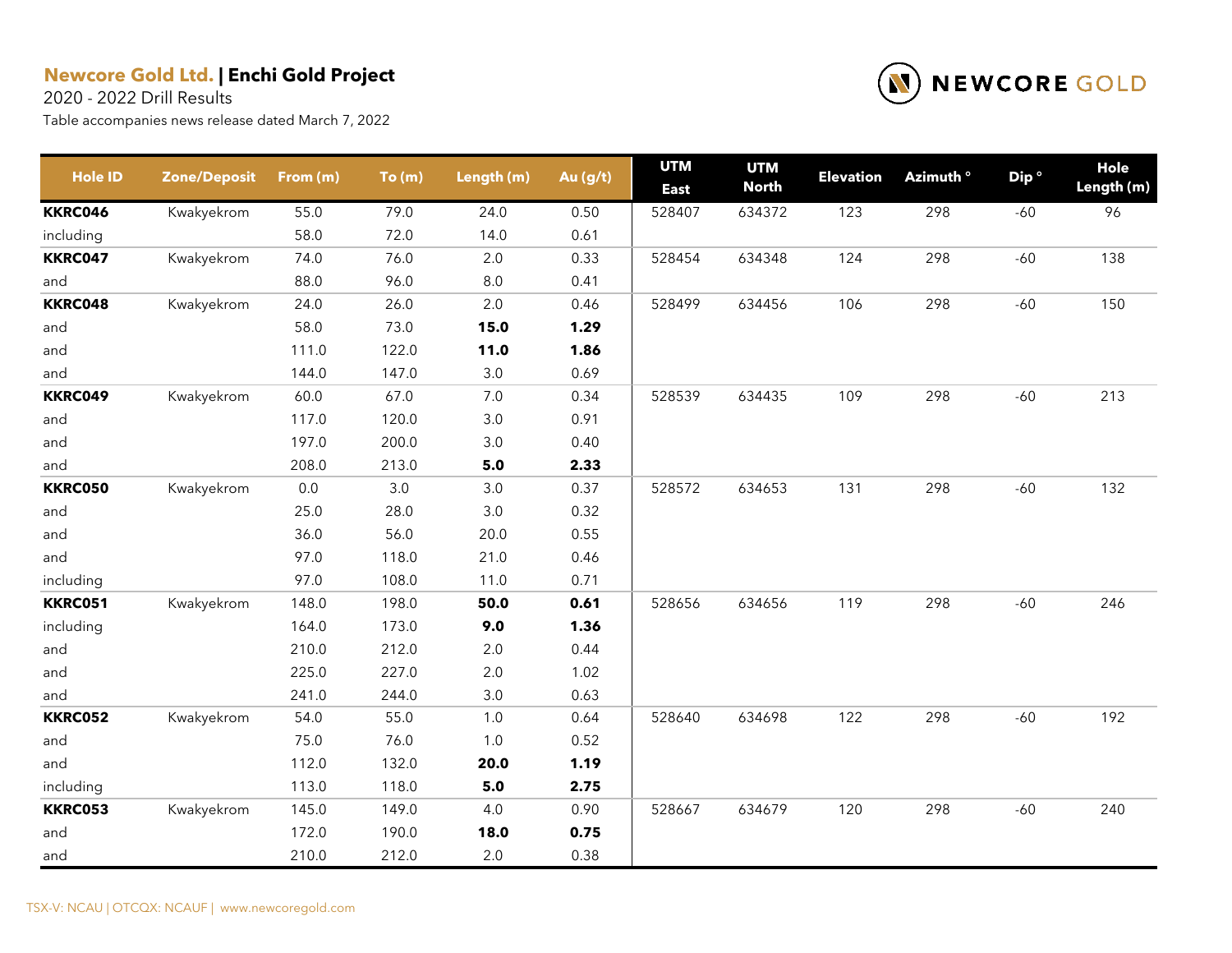2020 - 2022 Drill Results



| <b>Hole ID</b> | <b>Zone/Deposit</b> | From (m) | To(m) | Length (m) | Au (g/t) | <b>UTM</b><br><b>East</b> | <b>UTM</b><br><b>North</b> | <b>Elevation</b> | Azimuth <sup>o</sup> | Dip <sup>o</sup> | Hole<br>Length (m) |
|----------------|---------------------|----------|-------|------------|----------|---------------------------|----------------------------|------------------|----------------------|------------------|--------------------|
| <b>KKRC054</b> | Kwakyekrom          | 98.0     | 109.0 | 11.0       | 0.58     | 528602                    | 634632                     | 128              | 298                  | $-60$            | 156                |
| <b>KKRC055</b> | Kwakyekrom          | $8.0\,$  | 12.0  | 4.0        | 1.21     | 528590                    | 634565                     | 106              | 298                  | $-60$            | 168                |
| and            |                     | 98.0     | 99.0  | 1.0        | 0.70     |                           |                            |                  |                      |                  |                    |
| and            |                     | 108.0    | 121.0 | 13.0       | 0.94     |                           |                            |                  |                      |                  |                    |
| and            |                     | 162.0    | 163.0 | 1.0        | 0.54     |                           |                            |                  |                      |                  |                    |
| <b>KKRC056</b> | Kwakyekrom          | 81.0     | 88.0  | 7.0        | 0.23     | 528600                    | 634591                     | 114              | 298                  | $-60$            | 189                |
| and            |                     | 105.0    | 106.0 | 1.0        | 0.45     |                           |                            |                  |                      |                  |                    |
| and            |                     | 110.0    | 125.0 | 15.0       | 0.96     |                           |                            |                  |                      |                  |                    |
| including      |                     | 110.0    | 119.0 | 9.0        | 1.46     |                           |                            |                  |                      |                  |                    |
| and            |                     | 129.0    | 130.0 | 1.0        | 0.35     |                           |                            |                  |                      |                  |                    |
| and            |                     | 134.0    | 141.0 | 7.0        | 0.23     |                           |                            |                  |                      |                  |                    |
| and            |                     | 160.0    | 189.0 | 29.0       | 0.94     |                           |                            |                  |                      |                  |                    |
| including      |                     | 170.0    | 176.0 | 6.0        | 2.65     |                           |                            |                  |                      |                  |                    |
| <b>KKRC057</b> | Kwakyekrom          | 90.0     | 91.0  | 1.0        | 0.31     | 528636                    | 634623                     | 120              | 298                  | $-60$            | 202                |
| and            |                     | 119.0    | 121.0 | $2.0\,$    | 0.31     |                           |                            |                  |                      |                  |                    |
| and            |                     | 131.0    | 148.0 | 17.0       | 0.25     |                           |                            |                  |                      |                  |                    |
| and            |                     | 192.0    | 194.0 | 2.0        | 0.29     |                           |                            |                  |                      |                  |                    |
| <b>KKRC058</b> | Kwakyekrom          | 70.0     | 72.0  | 2.0        | 0.53     | 528812                    | 634852                     | 113              | 298                  | $-60$            | 267                |
| and            |                     | 78.0     | 80.0  | $2.0\,$    | 0.28     |                           |                            |                  |                      |                  |                    |
| including      |                     | 85.0     | 87.0  | $2.0\,$    | 0.45     |                           |                            |                  |                      |                  |                    |
| and            |                     | 91.0     | 92.0  | 1.0        | 0.32     |                           |                            |                  |                      |                  |                    |
| and            |                     | 105.0    | 106.0 | 1.0        | 0.56     |                           |                            |                  |                      |                  |                    |
| and            |                     | 146.0    | 147.0 | 1.0        | 0.33     |                           |                            |                  |                      |                  |                    |
| and            |                     | 171.0    | 174.0 | $3.0\,$    | 1.47     |                           |                            |                  |                      |                  |                    |
| and            |                     | 179.0    | 181.0 | $2.0\,$    | 0.28     |                           |                            |                  |                      |                  |                    |
| and            |                     | 194.0    | 195.0 | 1.0        | 0.39     |                           |                            |                  |                      |                  |                    |
| and            |                     | 230.0    | 232.0 | 2.0        | 0.64     |                           |                            |                  |                      |                  |                    |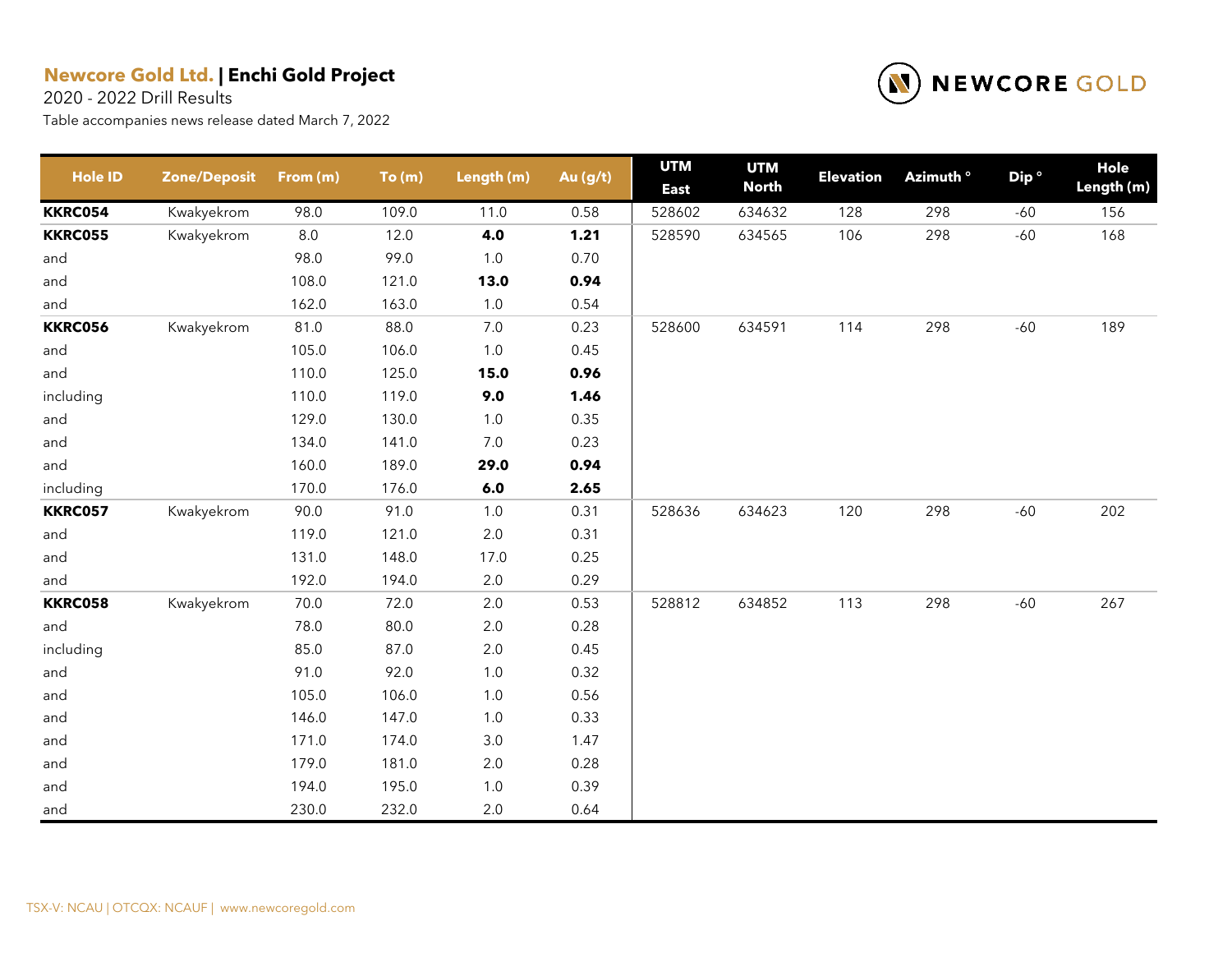2020 - 2022 Drill Results



| <b>Hole ID</b> | <b>Zone/Deposit</b> | From (m) | To(m) | Length (m)             | Au (g/t) | <b>UTM</b><br><b>East</b> | <b>UTM</b><br><b>North</b> | <b>Elevation</b> | Azimuth <sup>o</sup> | Dip <sup>o</sup> | Hole<br>Length (m) |
|----------------|---------------------|----------|-------|------------------------|----------|---------------------------|----------------------------|------------------|----------------------|------------------|--------------------|
| <b>KKRC059</b> | Kwakyekrom          | 148.0    | 151.0 | 3.0                    | 1.13     | 528776                    | 634792                     | 118              | 298                  | $-60$            | 276                |
| and            |                     | 169.0    | 171.0 | $2.0\,$                | 0.50     |                           |                            |                  |                      |                  |                    |
| and            |                     | 177.0    | 184.0 | 7.0                    | 0.63     |                           |                            |                  |                      |                  |                    |
| and            |                     | 217.0    | 218.0 | 1.0                    | 1.63     |                           |                            |                  |                      |                  |                    |
| <b>KKRC060</b> | Kwakyekrom          | 148.0    | 156.0 | 8.0                    | 0.66     | 528710                    | 634749                     | 127              | 298                  | $-60$            | 234                |
| and            |                     | 168.0    | 177.0 | 9.0                    | 0.71     |                           |                            |                  |                      |                  |                    |
| and            |                     | 189.0    | 190.0 | 1.0                    | 1.41     |                           |                            |                  |                      |                  |                    |
| KKRC061C       | Kwakyekrom          | 154.0    | 156.0 | 2.0                    | 0.45     | 528696                    | 634718                     | 117              | 298                  | $-60$            | 210                |
| <b>KKRC062</b> | Kwakyekrom          |          |       | no significant results |          | 528326                    | 634188                     | 167              | 298                  | $-60$            | 107                |
| <b>KKRC063</b> | Kwakyekrom          | 86.0     | 89.0  | 3.0                    | 0.44     | 528364                    | 634167                     | 169              | 298                  | $-60$            | 186                |
| and            |                     | 123.0    | 124.0 | 1.0                    | 0.51     |                           |                            |                  |                      |                  |                    |
| and            |                     | 154.0    | 155.0 | 1.0                    | 0.78     |                           |                            |                  |                      |                  |                    |
| <b>KKRC064</b> | Kwakyekrom          | 84.0     | 85.0  | 1.0                    | 0.61     | 528384                    | 633885                     | 129              | 298                  | $-60$            | 144                |
| and            |                     | 114.0    | 123.0 | 9.0                    | 0.50     |                           |                            |                  |                      |                  |                    |
| <b>KKRC065</b> | Kwakyekrom          | 94.0     | 105.0 | 11.0                   | 0.90     | 528409                    | 633870                     | 123              | 298                  | $-60$            | 200                |
| and            |                     | 141.0    | 144.0 | 3.0                    | 0.64     |                           |                            |                  |                      |                  |                    |
| <b>KKRC066</b> | Kwakyekrom          |          |       | no significant results |          | 529459                    | 636214                     | 80               | 298                  | $-60$            | 138                |
| <b>KKRC067</b> | Kwakyekrom          | 35.0     | 36.0  | 1.0                    | 0.20     | 529362                    | 636053                     | 110              | 298                  | $-60$            | 152                |
| <b>KKRC068</b> | Kwakyekrom          | 81.0     | 83.0  | 2.0                    | 0.22     | 529534                    | 636175                     | 93               | 298                  | $-60$            | 144                |
| <b>KKRC069</b> | Kwakyekrom          |          |       | no significant results |          | 529156                    | 635702                     | 113              | 298                  | $-60$            | 150                |
| <b>KKRC070</b> | Kwakyekrom          | 31.0     | 32.0  | 1.0                    | 0.46     | 529236                    | 635656                     | 109              | 298                  | $-60$            | 160                |
| and            |                     | 128.0    | 132.0 | 4.0                    | 0.37     |                           |                            |                  |                      |                  |                    |
| and            |                     | 141.0    | 144.0 | 3.0                    | 1.54     |                           |                            |                  |                      |                  |                    |
| KKRC071        | Kwakyekrom          | 32.0     | 33.0  | 1.0                    | 0.24     | 529055                    | 635525                     | 90               | 298                  | $-60$            | 162                |
| and            |                     | 64.0     | 65.0  | 1.0                    | 0.53     |                           |                            |                  |                      |                  |                    |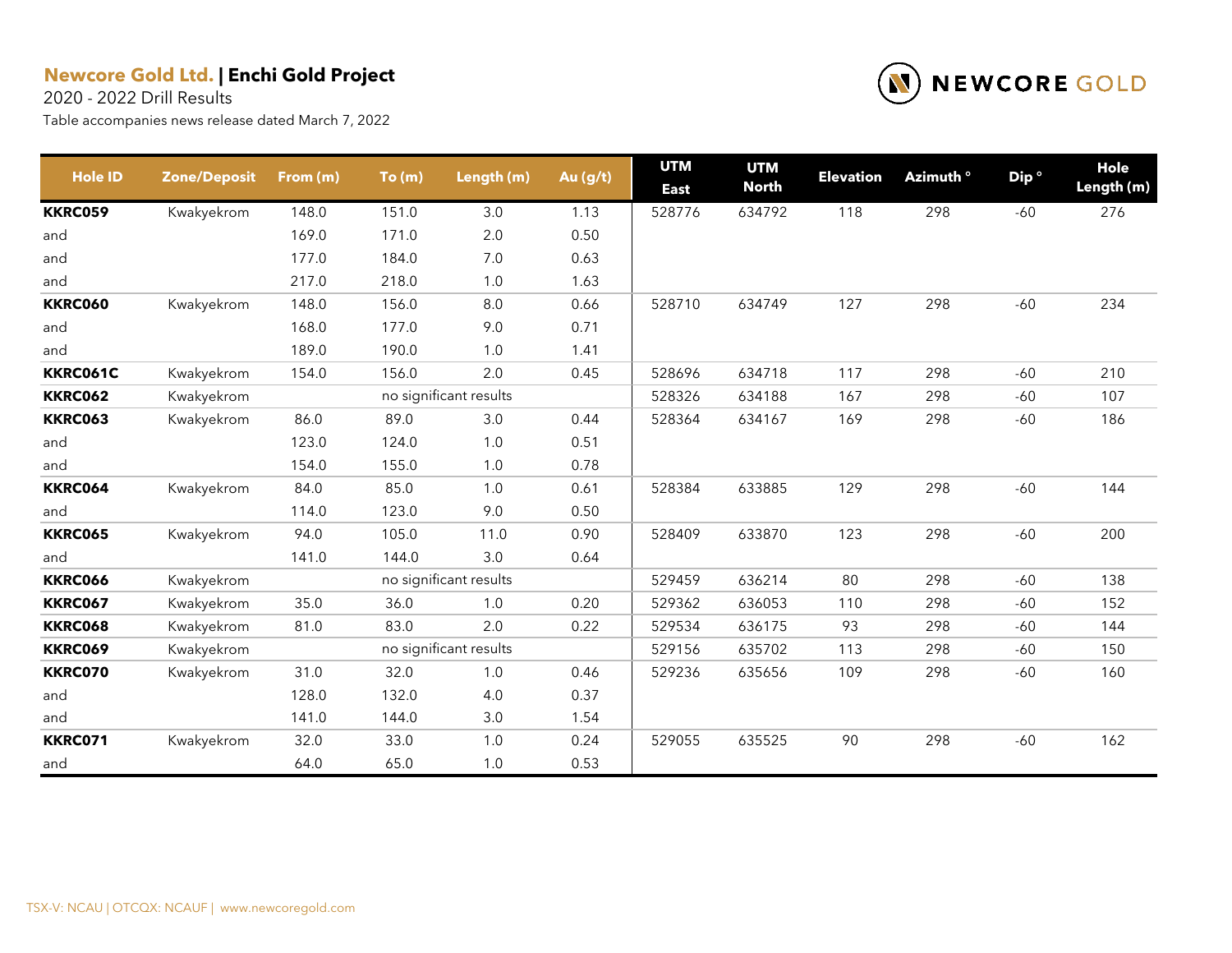2020 - 2022 Drill Results



| <b>Hole ID</b> | <b>Zone/Deposit</b> | From (m) | To(m) | Length (m)             | Au (g/t) | <b>UTM</b><br><b>East</b> | <b>UTM</b><br><b>North</b> | <b>Elevation</b> | Azimuth <sup>o</sup> | Dip <sup>o</sup> | Hole<br>Length (m) |
|----------------|---------------------|----------|-------|------------------------|----------|---------------------------|----------------------------|------------------|----------------------|------------------|--------------------|
| <b>KKRC072</b> | Kwakyekrom          | 3.0      | 8.0   | 5.0                    | 0.21     | 529126                    | 635490                     | 96               | 298                  | $-60$            | 166                |
| and            |                     | 12.0     | 15.0  | $3.0\,$                | 0.23     |                           |                            |                  |                      |                  |                    |
| and            |                     | 22.0     | 23.0  | 1.0                    | 0.27     |                           |                            |                  |                      |                  |                    |
| and            |                     | 29.0     | 30.0  | 1.0                    | 0.36     |                           |                            |                  |                      |                  |                    |
| and            |                     | 92.0     | 93.0  | 1.0                    | 2.70     |                           |                            |                  |                      |                  |                    |
| and            |                     | 155.0    | 156.0 | 1.0                    | 0.31     |                           |                            |                  |                      |                  |                    |
| <b>KKRC073</b> | Kwakyekrom          |          |       | no significant results |          | 529260                    | 635869                     | 96               | 298                  | $-60$            | 156                |
| <b>KKRC074</b> | Kwakyekrom          | 91.0     | 94.0  | 3.0                    | 0.41     | 529331                    | 635828                     | 88               | 298                  | $-60$            | 162                |
| <b>KKRC075</b> | Kwakyekrom          | 53.0     | 60.0  | 7.0                    | 2.31     | 528961                    | 635355                     | 100              | 298                  | $-60$            | 150                |
| and            |                     | 79.0     | 82.0  | $3.0\,$                | 0.22     |                           |                            |                  |                      |                  |                    |
| and            |                     | 105.0    | 108.0 | 3.0                    | 0.33     |                           |                            |                  |                      |                  |                    |
| <b>KKRC076</b> | Kwakyekrom          | 46.0     | 47.0  | 1.0                    | 0.21     | 529022                    | 635319                     | 97               | 298                  | $-60$            | 200                |
| and            |                     | 119.0    | 132.0 | 13.0                   | 1.14     |                           |                            |                  |                      |                  |                    |
| and            |                     | 156.0    | 157.0 | 1.0                    | 0.75     |                           |                            |                  |                      |                  |                    |
| and            |                     | 174.0    | 178.0 | $4.0$                  | 0.50     |                           |                            |                  |                      |                  |                    |
| and            |                     | 185.0    | 186.0 | 1.0                    | 0.45     |                           |                            |                  |                      |                  |                    |
| and            |                     | 189.0    | 191.0 | 2.0                    | 2.29     |                           |                            |                  |                      |                  |                    |
| <b>KKRC077</b> | Kwakyekrom          | 23.0     | 29.0  | $6.0\,$                | 0.52     | 528913                    | 635267                     | 112              | 298                  | $-60$            | 162                |
| and            |                     | 153.0    | 154.0 | 1.0                    | 0.30     |                           |                            |                  |                      |                  |                    |
| <b>KKRC078</b> | Kwakyekrom          | 63.0     | 78.0  | 15.0                   | 0.28     | 528983                    | 635231                     | 97               | 298                  | $-60$            | 192                |
| including      |                     | 72.0     | 74.0  | 2.0                    | 1.23     |                           |                            |                  |                      |                  |                    |
| and            |                     | 136.0    | 138.0 | 2.0                    | 0.71     |                           |                            |                  |                      |                  |                    |
| and            |                     | 161.0    | 184.0 | 23.0                   | 0.56     |                           |                            |                  |                      |                  |                    |
| including      |                     | 172.0    | 174.0 | 2.0                    | 1.79     |                           |                            |                  |                      |                  |                    |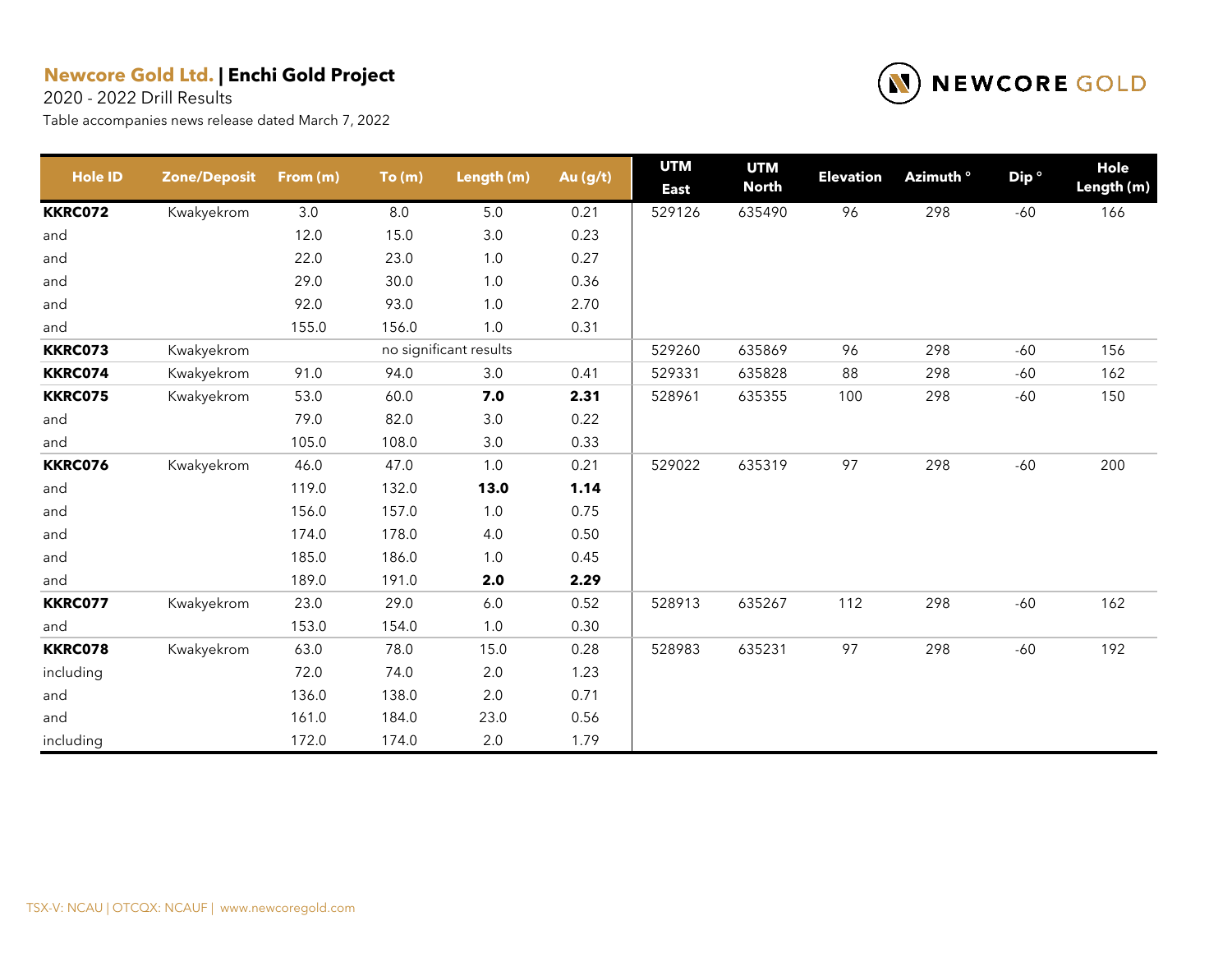2020 - 2022 Drill Results



| <b>Hole ID</b> | <b>Zone/Deposit</b> | From (m) | To(m) | Length (m)             | Au (g/t) | <b>UTM</b><br><b>East</b> | <b>UTM</b><br><b>North</b> | <b>Elevation</b> | Azimuth <sup>o</sup> | Dip <sup>o</sup> | Hole<br>Length (m) |
|----------------|---------------------|----------|-------|------------------------|----------|---------------------------|----------------------------|------------------|----------------------|------------------|--------------------|
| <b>KKRC079</b> | Kwakyekrom          | 104.0    | 106.0 | 2.0                    | 0.23     | 528950                    | 635137                     | 90               | 298                  | $-60$            | 210                |
| and            |                     | 147.0    | 152.0 | $5.0\,$                | 0.67     |                           |                            |                  |                      |                  |                    |
| and            |                     | 155.0    | 157.0 | 2.0                    | 0.60     |                           |                            |                  |                      |                  |                    |
| and            |                     | 160.0    | 166.0 | $6.0\,$                | 0.73     |                           |                            |                  |                      |                  |                    |
| and            |                     | 182.0    | 184.0 | 2.0                    | 0.72     |                           |                            |                  |                      |                  |                    |
| and            |                     | 198.0    | 203.0 | 5.0                    | 1.84     |                           |                            |                  |                      |                  |                    |
| and            |                     | 208.0    | 210.0 | 2.0                    | 2.61     |                           |                            |                  |                      |                  |                    |
| <b>KKRC080</b> | Kwakyekrom          | 6.0      | 7.0   | 1.0                    | 0.30     | 528825                    | 635093                     | 94               | 298                  | $-60$            | 162                |
| and            |                     | 40.0     | 43.0  | 3.0                    | 1.67     |                           |                            |                  |                      |                  |                    |
| and            |                     | 50.0     | 51.0  | 1.0                    | 0.53     |                           |                            |                  |                      |                  |                    |
| and            |                     | 81.0     | 110.0 | 29.0                   | 0.99     |                           |                            |                  |                      |                  |                    |
| and            |                     | 122.0    | 123.0 | 1.0                    | 0.32     |                           |                            |                  |                      |                  |                    |
| and            |                     | 129.0    | 132.0 | $3.0\,$                | 0.54     |                           |                            |                  |                      |                  |                    |
| and            |                     | 145.0    | 147.0 | 2.0                    | 0.25     |                           |                            |                  |                      |                  |                    |
| <b>KKRC081</b> | Kwakyekrom          | 104.0    | 105.0 | $1.0$                  | 0.24     | 528901                    | 635052                     | 98               | 298                  | $-60$            | 156                |
| <b>KKRC082</b> | Kwakyekrom          | 39.0     | 49.0  | 10.0                   | 0.36     | 528840                    | 634942                     | 102              | 298                  | $-60$            | 150                |
| and            |                     | 57.0     | 59.0  | 2.0                    | 0.43     |                           |                            |                  |                      |                  |                    |
| and            |                     | 62.0     | 64.0  | $2.0\,$                | 0.45     |                           |                            |                  |                      |                  |                    |
| and            |                     | 116.0    | 117.0 | 1.0                    | 0.88     |                           |                            |                  |                      |                  |                    |
| <b>KKRC083</b> | Kwakyekrom          | 53.0     | 62.0  | 9.0                    | 0.77     | 528894                    | 634916                     | 98               | 298                  | $-60$            | 188                |
| and            |                     | 166.0    | 169.0 | 3.0                    | 0.39     |                           |                            |                  |                      |                  |                    |
| <b>KKRC084</b> | Kwakyekrom          | 80.0     | 84.0  | 4.0                    | 0.71     | 529438                    | 635997                     | 87               | 298                  | $-60$            | 168                |
| <b>KJRC011</b> | Kojina Hill         |          |       | no significant results |          | 528887                    | 637281                     | 110              | 300                  | $-65$            | 170                |
| <b>KJRC012</b> | Kojina Hill         | 218.0    | 222.0 | 4.0                    | 1.34     | 528887                    | 637281                     | 110              | 300                  | $-75$            | 252                |
| and            |                     | 229.0    | 230.0 | 1.0                    | 0.83     |                           |                            |                  |                      |                  |                    |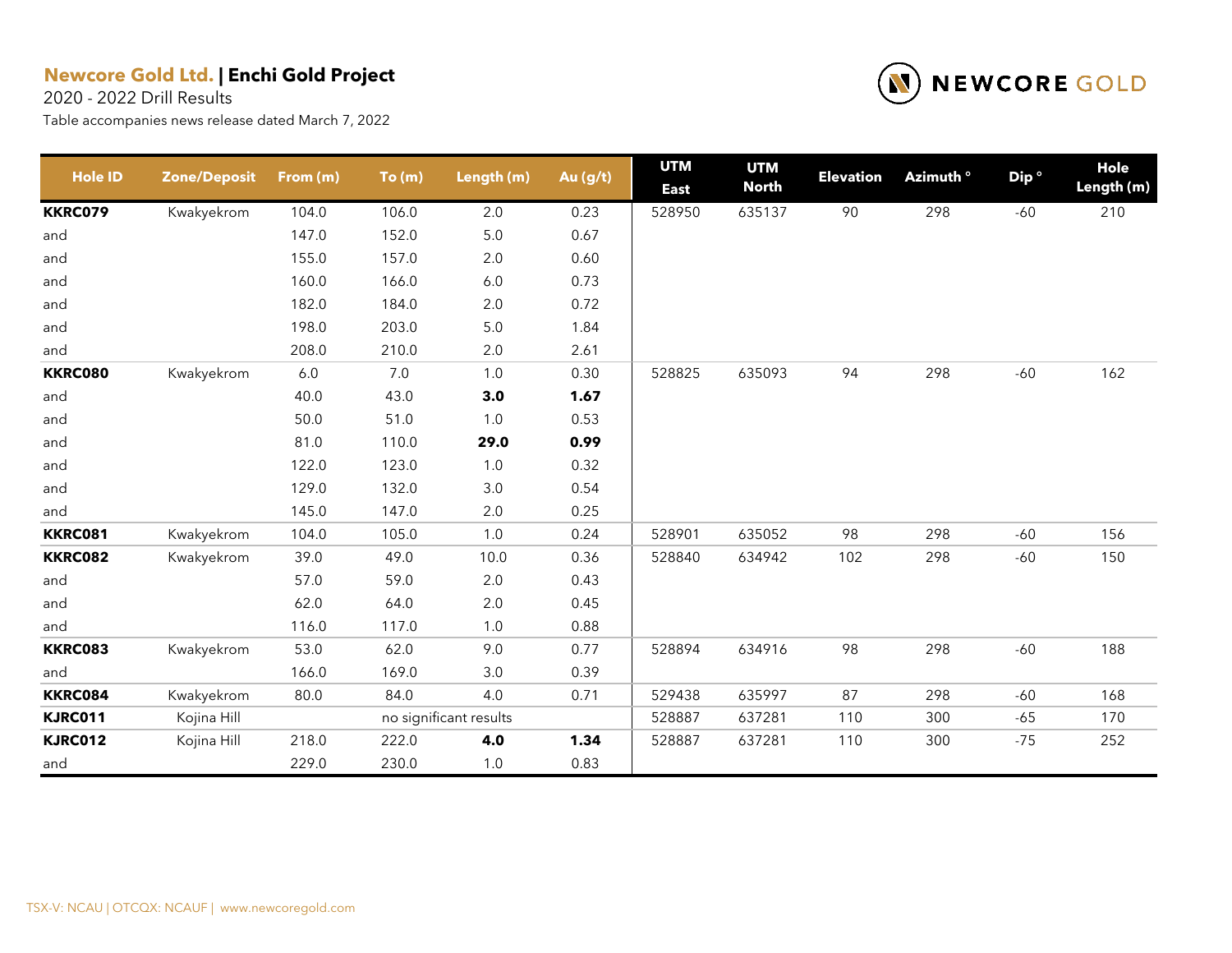2020 - 2022 Drill Results



| <b>Hole ID</b> | <b>Zone/Deposit</b> | From (m) | To(m) | Length (m)             | Au (g/t) | <b>UTM</b><br><b>East</b> | <b>UTM</b><br><b>North</b> | <b>Elevation</b> | Azimuth <sup>o</sup> | Dip <sup>o</sup> | Hole<br>Length (m) |
|----------------|---------------------|----------|-------|------------------------|----------|---------------------------|----------------------------|------------------|----------------------|------------------|--------------------|
| <b>KJRC013</b> | Kojina Hill         | 6.0      | 13.0  | 7.0                    | 0.33     | 528897                    | 637243                     | 123              | 300                  | $-60$            | 170                |
| and            |                     | 83.0     | 113.0 | 30.0                   | 0.39     |                           |                            |                  |                      |                  |                    |
| including      |                     | 83.0     | 91.0  | 8.0                    | 0.51     |                           |                            |                  |                      |                  |                    |
| and incl.      |                     | 94.0     | 99.0  | 5.0                    | 0.56     |                           |                            |                  |                      |                  |                    |
| and incl.      |                     | 109.0    | 113.0 | 4.0                    | 0.57     |                           |                            |                  |                      |                  |                    |
| KJRC014        | Kojina Hill         | 57.0     | 60.0  | 3.0                    | 0.37     | 528897                    | 637243                     | 123              | 300                  | $-75$            | 288                |
| and            |                     | 209.0    | 212.0 | 3.0                    | 0.37     |                           |                            |                  |                      |                  |                    |
| <b>KJRC015</b> | Kojina Hill         | 126.0    | 127.0 | $1.0$                  | 0.40     | 528867                    | 637240                     | 130              | 300                  | $-60$            | 192                |
| and            |                     | 139.0    | 140.0 | 1.0                    | 0.42     |                           |                            |                  |                      |                  |                    |
| <b>KJRC016</b> | Kojina Hill         | 174.0    | 175.0 | 1.0                    | 0.31     | 528871                    | 637239                     | 127              | 300                  | $-75$            | 252                |
| and            |                     | 208.0    | 209.0 | $1.0$                  | 0.30     |                           |                            |                  |                      |                  |                    |
| and            |                     | 244.0    | 246.0 | 2.0                    | 0.33     |                           |                            |                  |                      |                  |                    |
| <b>KJRC017</b> | Kojina Hill         | 108.0    | 112.0 | 4.0                    | 0.86     | 528838                    | 637203                     | 149              | 300                  | $-65$            | 162                |
| and            |                     | 119.0    | 122.0 | 3.0                    | 0.28     |                           |                            |                  |                      |                  |                    |
| and            |                     | 125.0    | 145.0 | 20.0                   | 1.09     |                           |                            |                  |                      |                  |                    |
| including      |                     | 125.0    | 129.0 | 4.0                    | 2.52     |                           |                            |                  |                      |                  |                    |
| and            |                     | 155.0    | 156.0 | 1.0                    | 0.47     |                           |                            |                  |                      |                  |                    |
| <b>KJRC018</b> | Kojina Hill         | 48.0     | 50.0  | $2.0\,$                | 0.30     | 528860                    | 637219                     | 141              | 300                  | $-65$            | 150                |
| and            |                     | 98.0     | 102.0 | 4.0                    | 0.68     |                           |                            |                  |                      |                  |                    |
| <b>KJRC019</b> | Kojina Hill         | 81.0     | 89.0  | $8.0\,$                | 0.50     | 528871                    | 637239                     | 129              | 270                  | $-70$            | 282                |
| and            |                     | 121.0    | 122.0 | 1.0                    | 0.60     |                           |                            |                  |                      |                  |                    |
| <b>KJRC020</b> | Kojina Hill         | 67.0     | 69.0  | 2.0                    | 0.44     | 528805                    | 637400                     | 97               | 120                  | $-55$            | 90                 |
| <b>KJRC021</b> | Kojina Hill         |          |       | no significant results |          | 528774                    | 637413                     | 88               | 120                  | $-55$            | 132                |
| <b>KJRC022</b> | Kojina Hill         | $2.0\,$  | 3.0   | $1.0$                  | 0.62     | 528789                    | 637334                     | 113              | 120                  | $-55$            | 120                |
| and            |                     | 44.0     | 49.0  | 5.0                    | 1.68     |                           |                            |                  |                      |                  |                    |
| and            |                     | 61.0     | 120.0 | 59.0                   | 0.79     |                           |                            |                  |                      |                  |                    |
| including      |                     | 80.0     | 90.0  | 10.0                   | 3.03     |                           |                            |                  |                      |                  |                    |
| <b>KJRC023</b> | Kojina Hill         |          |       | no significant results |          | 528766                    | 637358                     | 64               | 120                  | $-55$            | 168                |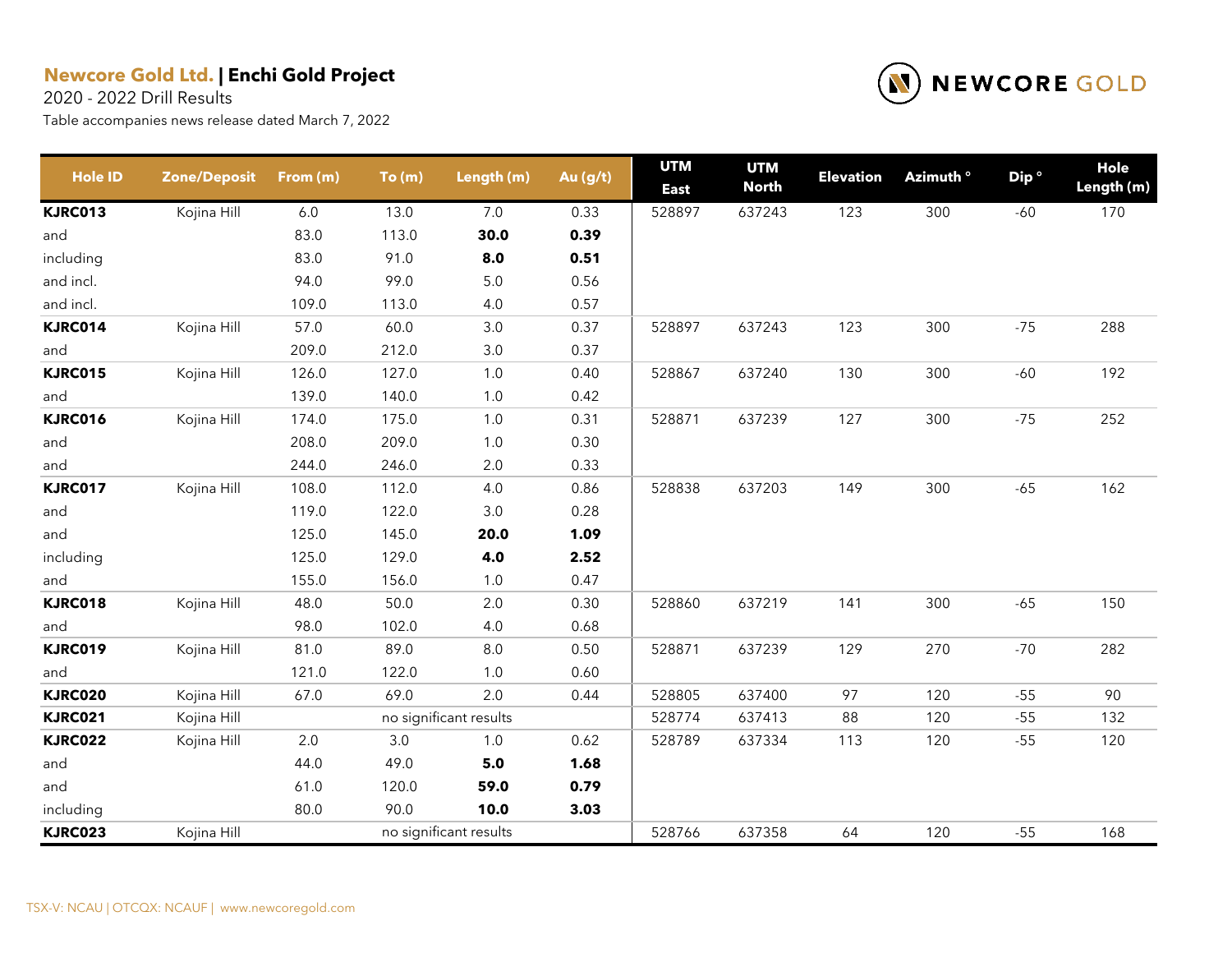2020 - 2022 Drill Results



| <b>Hole ID</b> | <b>Zone/Deposit</b> | From (m) | To(m) | Length (m) | Au (g/t) | <b>UTM</b><br><b>East</b> | <b>UTM</b><br><b>North</b> | <b>Elevation</b> | Azimuth <sup>o</sup> | Dip <sup>o</sup> | Hole<br>Length (m) |
|----------------|---------------------|----------|-------|------------|----------|---------------------------|----------------------------|------------------|----------------------|------------------|--------------------|
| <b>KJRC024</b> | Kojina Hill         | 86.0     | 100.0 | 14.0       | 0.87     | 528786                    | 637377                     | 107              | 120                  | $-55$            | 160                |
| and            |                     | 117.0    | 132.0 | 15.0       | 1.44     |                           |                            |                  |                      |                  |                    |
| <b>ERDD011</b> | Eradi               | 118.7    | 120.0 | 1.3        | 0.36     | 539579                    | 650489                     | 165              | 130                  | $-60$            | 179.2              |
| and            |                     | 148.7    | 150.0 | 1.3        | 0.73     |                           |                            |                  |                      |                  |                    |
| and            |                     | 166.0    | 169.0 | 3.0        | 0.28     |                           |                            |                  |                      |                  |                    |
| <b>ERDD012</b> | Eradi               | 25.0     | 26.0  | 1.0        | 0.35     | 539818                    | 650767                     | 211              | 130                  | $-60$            | 79.7               |
| ERDD012A       | Eradi               | 77.0     | 78.0  | 1.0        | 0.95     | 539823                    | 650758                     | 212              | 130                  | $-60$            | 260.2              |
| and            |                     | 172.7    | 173.5 | $0.8\,$    | 0.31     |                           |                            |                  |                      |                  |                    |
| and            |                     | 192.0    | 193.0 | 1.0        | 0.39     |                           |                            |                  |                      |                  |                    |
| and            |                     | 256.0    | 257.0 | 1.0        | 0.36     |                           |                            |                  |                      |                  |                    |
| <b>ERDD013</b> | Eradi               | 19.6     | 26.0  | 6.4        | 0.35     | 539765                    | 650539                     | 161              | 130                  | $-60$            | 81.1               |
| <b>ERDD014</b> | Eradi               | 102.5    | 103.7 | 1.2        | 0.48     | 539860                    | 650741                     | 216              | 130                  | $-60$            | 182.2              |
| <b>ERDD015</b> | Eradi               | 9.7      | 14.3  | 4.6        | 0.87     | 539729                    | 650573                     | 163              | 130                  | $-60$            | 158.2              |
| and            |                     | 65.8     | 72.9  | 7.1        | 0.61     |                           |                            |                  |                      |                  |                    |
| and            |                     | 105.6    | 107.8 | 2.2        | 0.93     |                           |                            |                  |                      |                  |                    |
| <b>ERDD016</b> | Eradi               | 6.8      | 8.6   | 1.8        | 0.48     | 539878                    | 650616                     | 197              | 130                  | $-60$            | 102.2              |
| and            |                     | 34.0     | 34.7  | 0.7        | 0.57     |                           |                            |                  |                      |                  |                    |
| <b>ERDD017</b> | Eradi               | 7.2      | 8.6   | 1.4        | 0.49     | 539848                    | 650644                     | 203              | 130                  | $-60$            | 102                |
| and            |                     | 75.7     | 77.4  | 1.7        | 0.95     |                           |                            |                  |                      |                  |                    |
| and            |                     | 79.7     | 81.0  | 1.3        | 0.27     |                           |                            |                  |                      |                  |                    |
| and            |                     | 99.7     | 100.7 | 1.0        | 0.38     |                           |                            |                  |                      |                  |                    |
| <b>ERDD018</b> | Eradi               | 10.2     | 10.8  | 0.6        | 0.39     | 540021                    | 650784                     | 193              | 130                  | $-60$            | 152.2              |
| and            |                     | 34.6     | 35.7  | 1.1        | 0.77     |                           |                            |                  |                      |                  |                    |
| <b>ERDD019</b> | Eradi               | 25.0     | 29.0  | 4.0        | 0.44     | 540284                    | 651078                     | 127              | 130                  | $-60$            | 173.1              |
| and            |                     | 75.9     | 77.3  | 1.4        | 0.76     |                           |                            |                  |                      |                  |                    |